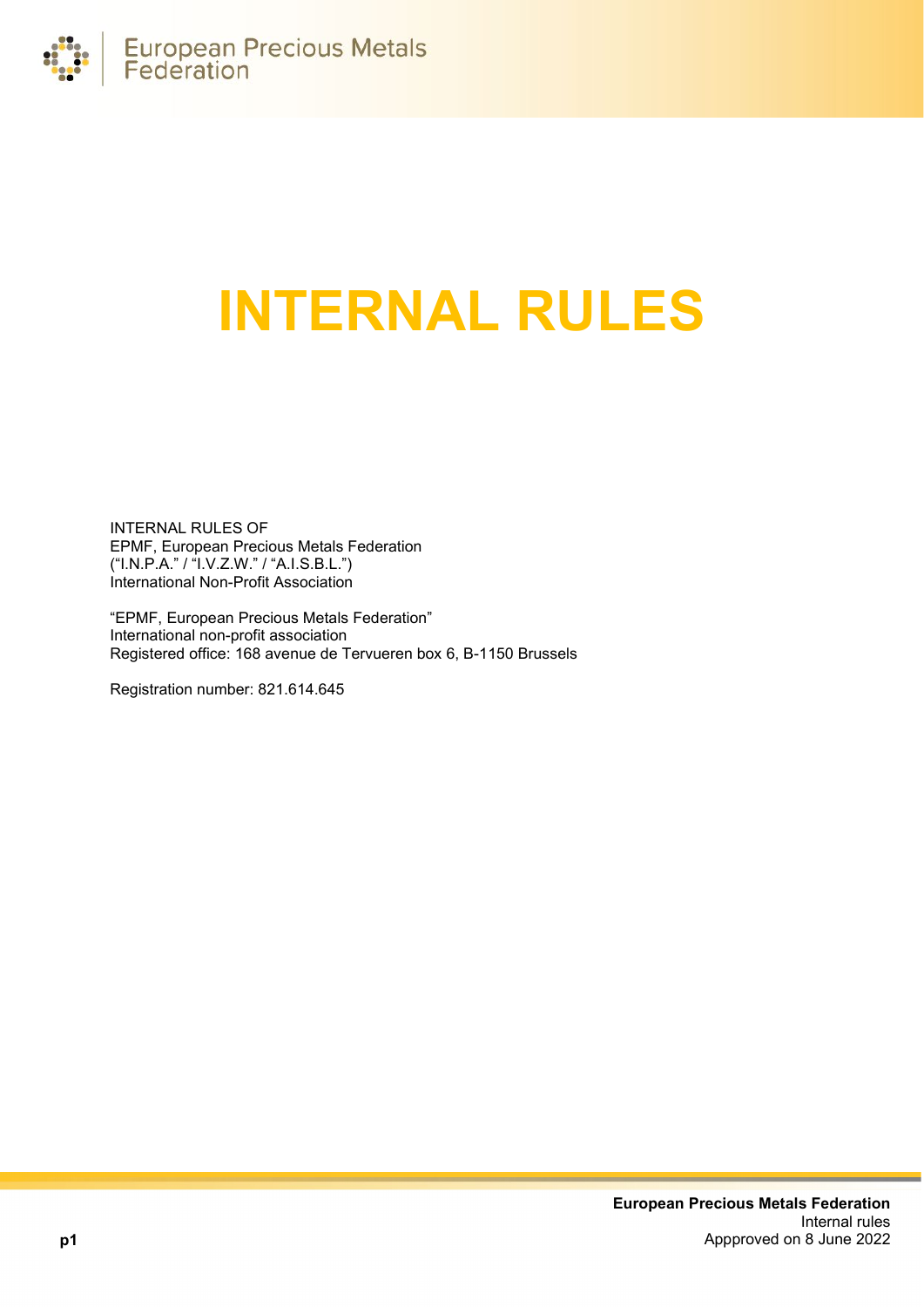

# **Table of Contents**

| 1.               | AIM OF THE INTERNAL RULES, APPROVAL AND MODIFICATIONS, BINDING EFFECT 5 |  |
|------------------|-------------------------------------------------------------------------|--|
| 2.               |                                                                         |  |
| 3.<br>$4_{-}$    |                                                                         |  |
| 4.1              |                                                                         |  |
|                  |                                                                         |  |
| 4.1.1.<br>4.1.2. |                                                                         |  |
|                  |                                                                         |  |
| 4.2.<br>4.3.     |                                                                         |  |
| 4.4.             |                                                                         |  |
| 4.5.             |                                                                         |  |
| 4.5.1.           |                                                                         |  |
| 4.5.2.           |                                                                         |  |
| 4.6.             |                                                                         |  |
| 4.6.1.           |                                                                         |  |
| 4.6.2.           |                                                                         |  |
| 4.7.             |                                                                         |  |
| 4.7.1.           |                                                                         |  |
| 4.7.2.           |                                                                         |  |
| 4.7.3.           |                                                                         |  |
| 4.7.4.<br>4.7.5. |                                                                         |  |
|                  |                                                                         |  |
| 5.               |                                                                         |  |
| 5.1.             |                                                                         |  |
| 5.1.1.           |                                                                         |  |
| 5.1.2.<br>5.1.3. |                                                                         |  |
| 5.1.4.           |                                                                         |  |
| 5.1.5.           |                                                                         |  |
| 5.1.6.           |                                                                         |  |
| 5.2.             |                                                                         |  |
| 5.2.1.           |                                                                         |  |
| 5.2.2.           |                                                                         |  |
| 5.2.3.           |                                                                         |  |
| 5.2.4.<br>5.2.5. |                                                                         |  |
| 5.2.6.           |                                                                         |  |
| 5.2.7.           |                                                                         |  |
| 5.3.             |                                                                         |  |
| 5.3.1.           |                                                                         |  |
| 5.3.2.           |                                                                         |  |
| 6.               |                                                                         |  |
| 6.1.             |                                                                         |  |
| 6.2.             |                                                                         |  |
| 6.2.1.           |                                                                         |  |
|                  |                                                                         |  |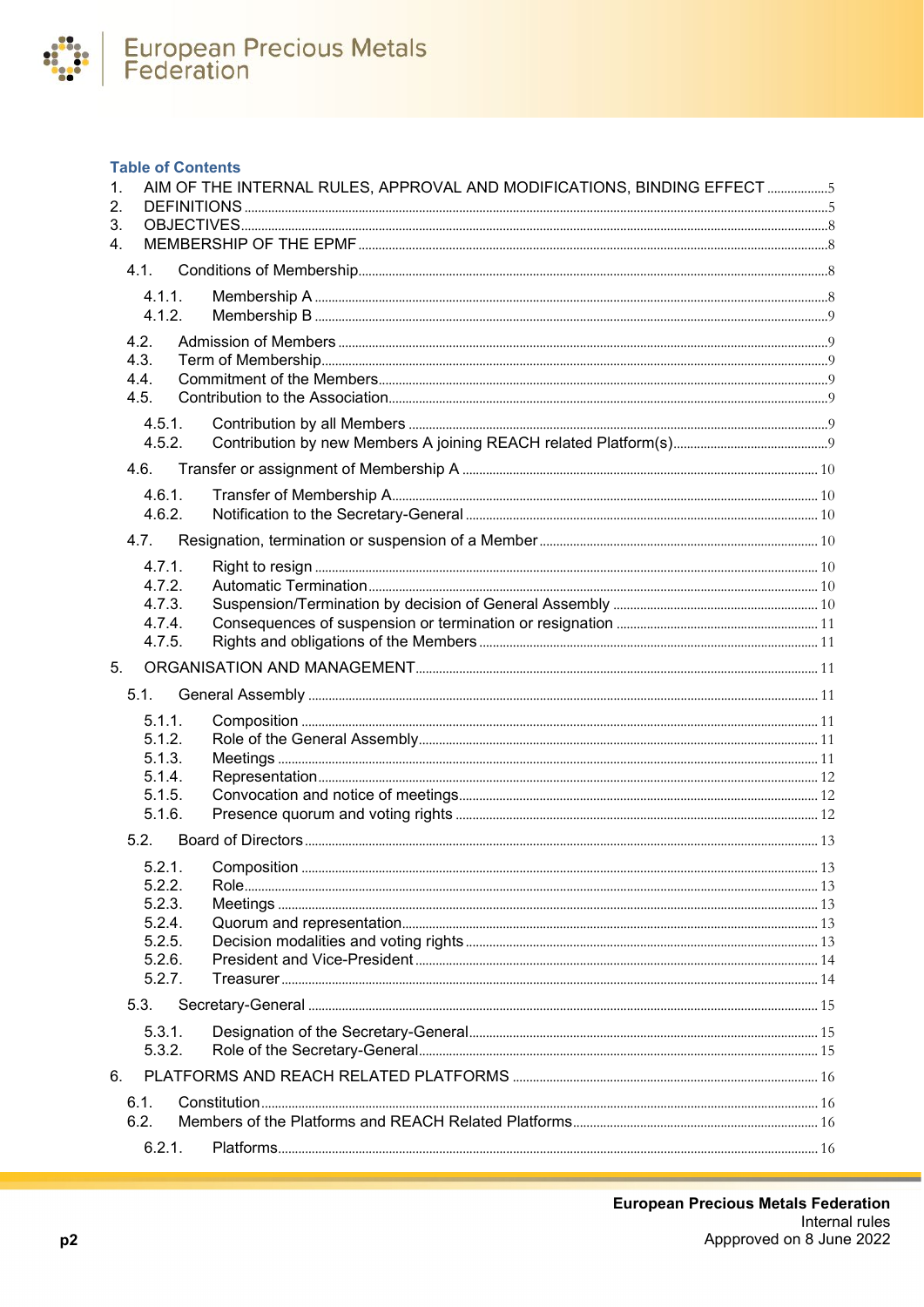# European Precious Metals<br>Federation  $\bullet$

| 6.2.2.<br>6.2.3.<br>6.2.4. |         |                                                                                         |    |
|----------------------------|---------|-----------------------------------------------------------------------------------------|----|
| 6.3.<br>6.4.               |         |                                                                                         |    |
| 7.                         |         |                                                                                         |    |
| 7.1.                       |         |                                                                                         |    |
| 7.2.                       |         |                                                                                         |    |
|                            |         |                                                                                         |    |
| 8.1.<br>8.2.               |         |                                                                                         |    |
| 9.<br>10 <sub>1</sub>      |         |                                                                                         |    |
| 10.1                       |         | Right of access and use to existing Information - Ownership of existing Information  19 |    |
| 10.1.1.                    |         |                                                                                         |    |
| 10.1.2.                    |         |                                                                                         |    |
| 10.1.3.<br>10.1.4.         |         |                                                                                         |    |
| 10.2.                      |         |                                                                                         |    |
| 10.2.1.                    |         |                                                                                         |    |
| 10.2.2.                    |         |                                                                                         |    |
| 11.                        |         | CONFIDENTIALITY - NON-DISCLOSURE AND NON-USE OF CONFIDENTIAL INFORMATION                |    |
| 21<br>12.                  |         |                                                                                         |    |
| 12.1.                      |         |                                                                                         |    |
| $12.1.1$ .                 |         |                                                                                         |    |
| 12.1.2.                    |         |                                                                                         |    |
| 12.2                       |         |                                                                                         |    |
| 12.3.                      |         |                                                                                         |    |
| 13.                        |         |                                                                                         |    |
|                            |         |                                                                                         |    |
| 13.1.1.                    |         |                                                                                         | 22 |
| 13.1.2.                    |         |                                                                                         |    |
|                            |         |                                                                                         |    |
|                            | 13.1.3. |                                                                                         |    |
| 13.1.4.<br>13.1.5.         |         |                                                                                         |    |
| 13.2.                      |         |                                                                                         |    |
| 13.2.1.                    |         |                                                                                         |    |
| 13.2.2.                    |         |                                                                                         |    |
| 13.3.                      |         |                                                                                         |    |
| 13.4.                      |         |                                                                                         |    |
| 13.4.1.                    |         |                                                                                         |    |
| 13.4.2.<br>13.5.           |         |                                                                                         |    |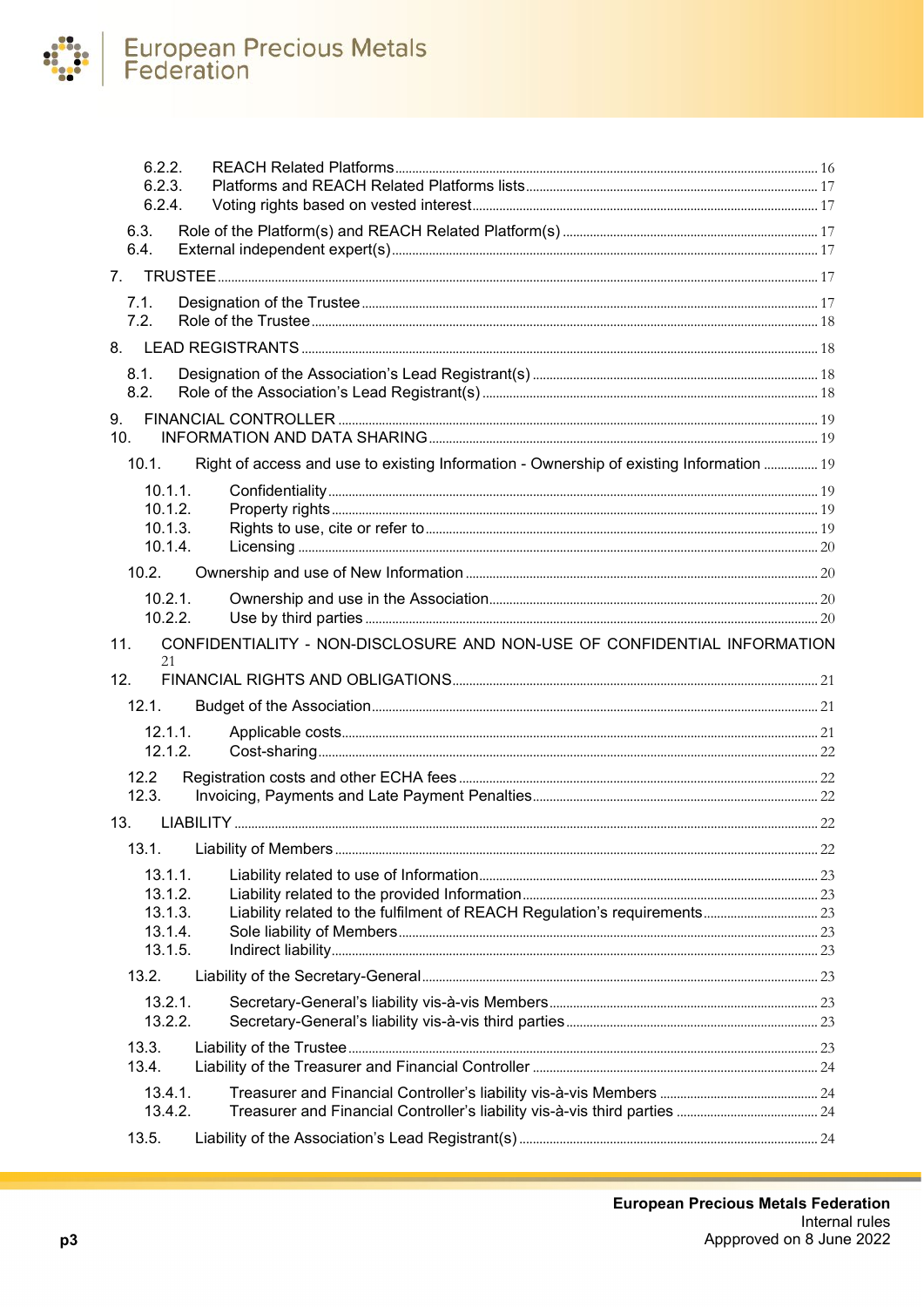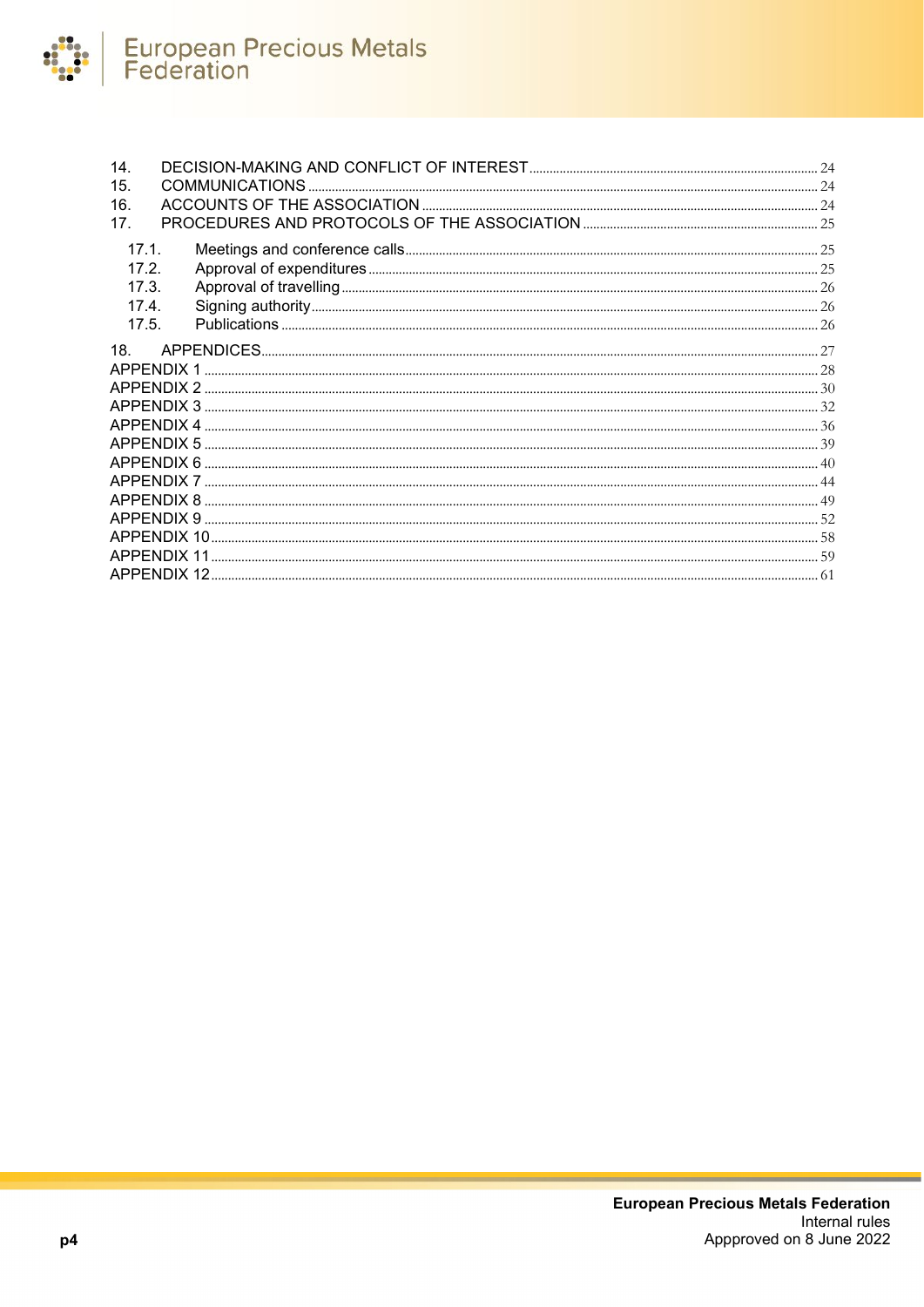

# <span id="page-4-0"></span>**1. AIM OF THE INTERNAL RULES, APPROVAL AND MODIFICATIONS, BINDING EFFECT**

The Internal Rules are the operating rules of the Association which are not (sufficiently) addressed in the Articles of Association and which require a more flexible adjustment and approval mechanism.

The Internal Rules and the amendments thereto are pre-approved by the Board of Directors and submitted to the approval of the General Assembly.

The decisions of the Board of Directors and of the General Assembly regarding the Internal Rules and the amendments thereto are taken at a simple majority.

All Members acknowledge that they are bound by the Internal Rules, as amended from time to time. All existing Members shall sign the present version of the Internal Rules. All new Members shall sign the version of the Internal Rules applicable when they join the Association. Each time the Internal Rules are amended by decision of the General Assembly, the Secretary-General shall communicate by email a copy of the new amended version of the Internal Rules to all the Members.

# <span id="page-4-1"></span>**2. DEFINITIONS**

Any definition specified in Article 3 of the EU Regulation 1907/2006/EC on Registration, Evaluation and Authorization of Chemicals (hereinafter the "REACH Regulation") (listed in Appendix 3) shall have the same meaning in these Internal rules (including the definitions of Substance, Intermediate, Manufacturer, Importer and Downstream User). Furthermore, in these Internal Rules: (i) "EU" reference (for "European Union") is extended, for meaning and application in the REACH Regulation to "EEA" (for "European Economic Area") in accordance with the Official Journal of the European Union dated 29th of May 2007, page L 136/3, stating the REACH Regulation as being "Text with EEA relevance", and (ii) the following terms shall have the following meanings:

| "Association"                           | means the European Precious Metals Federation with registered<br>office located at 168 avenue de Tervueren box 6, B-1150 Brussels<br>and having as registration number 821.614.645.                                                                                                                                                                                                                                                                                                                                                                                                                                                                                                                      |
|-----------------------------------------|----------------------------------------------------------------------------------------------------------------------------------------------------------------------------------------------------------------------------------------------------------------------------------------------------------------------------------------------------------------------------------------------------------------------------------------------------------------------------------------------------------------------------------------------------------------------------------------------------------------------------------------------------------------------------------------------------------|
| "Affiliate"                             | means a legal entity controlling, controlled by, or under common<br>control with, a Member; with "control" meaning (i) the direct or indirect<br>ownership of 50 % (fifty percent) or more of the shares or interests<br>which are entitled to vote for the directors of an entity or the equivalent,<br>for as long as such entitlement subsists, or (ii) equivalent power on<br>the management of a legal entity. The Affiliate is represented in the<br>General Assembly by the Member that it is affiliated to as indicated in<br>the Signature folio, at the time of admission to the Association, or<br>otherwise updated to the Secretary-General. An Affiliate shall not be<br>eligible to vote. |
| "Board of Directors"                    | means the board appointed pursuant to Article 5.2 of these Internal<br>Rules.                                                                                                                                                                                                                                                                                                                                                                                                                                                                                                                                                                                                                            |
| "Chemical<br>Report"<br>Safety<br>(CSR) | means a report containing a chemical safety assessment and the risk<br>management measures that must be implemented by the Potential<br>Registrants or Downstream Users for their uses.                                                                                                                                                                                                                                                                                                                                                                                                                                                                                                                  |
| "CLP Regulation"                        | means the EU Regulation 1272/2008 on the classification, labelling<br>and packaging of substances and mixtures.                                                                                                                                                                                                                                                                                                                                                                                                                                                                                                                                                                                          |
| "Confidential Information"              | means all oral, written and/or tangible and intangible technical,<br>financial, business and/or other data, information or knowledge of<br>whatever kind that is confidential, proprietary and/or not generally<br>available outside of the Association, including, without limitation,<br>information relating to the Association's present and future Members,<br>activities, strategies, plans and concepts, volume estimates, financial                                                                                                                                                                                                                                                              |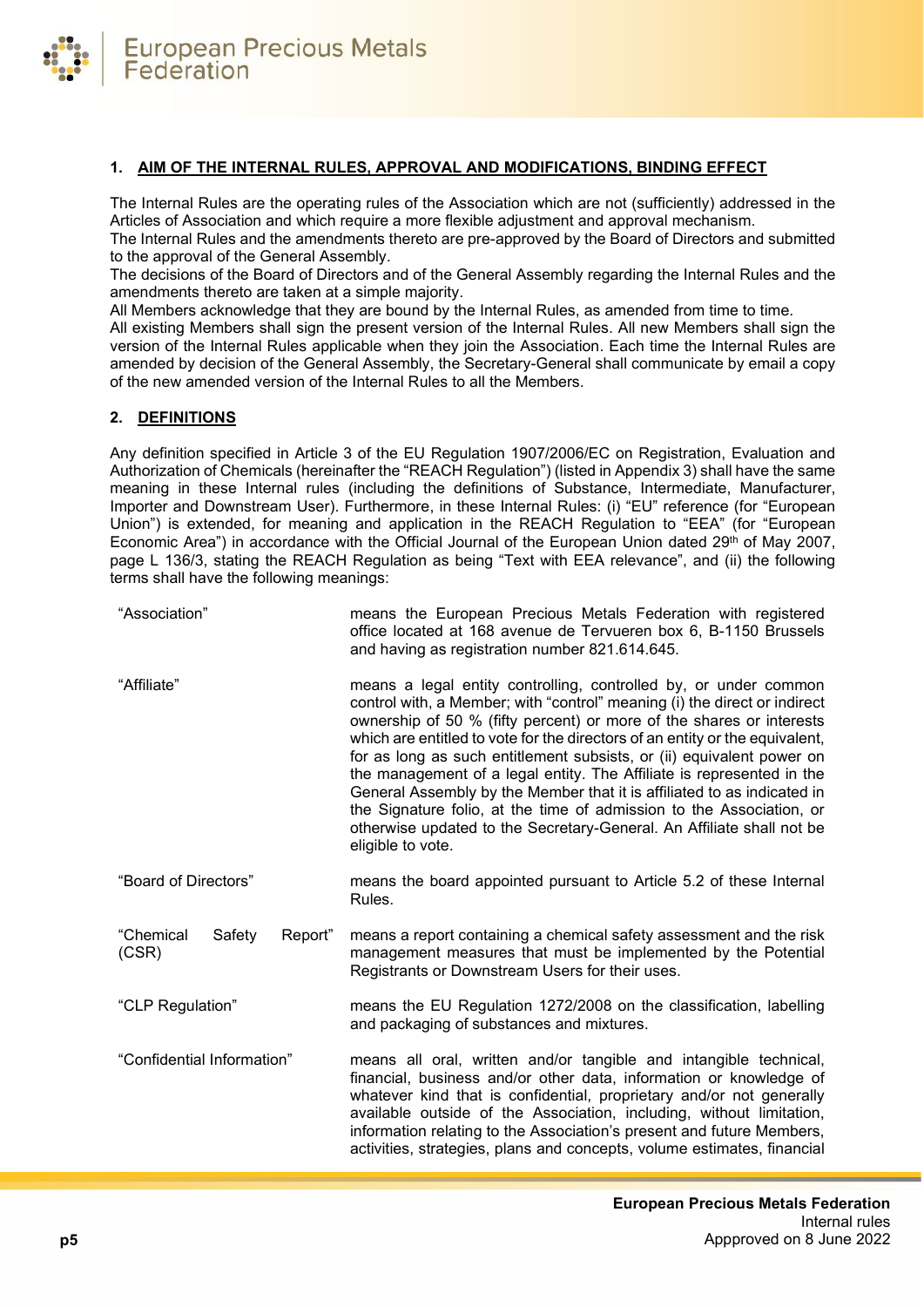|                         | results, work product, analyses, compilations, studies, reports or other<br>documents or records generated from such data and information,<br>configurations,<br>specifications,<br>designs,<br>drawings,<br>apparatus,<br>sketches, software, hardware, and other data and information which a<br>Disclosing Party is disclosing, exchanging or sharing under the<br>Association's Articles of Association and Internal Rules, as further<br>described in Appendices 6 and 7 of these Internal Rules.                                                                                                                                                                                                                                                                                                                                                                                                                                                                         |
|-------------------------|--------------------------------------------------------------------------------------------------------------------------------------------------------------------------------------------------------------------------------------------------------------------------------------------------------------------------------------------------------------------------------------------------------------------------------------------------------------------------------------------------------------------------------------------------------------------------------------------------------------------------------------------------------------------------------------------------------------------------------------------------------------------------------------------------------------------------------------------------------------------------------------------------------------------------------------------------------------------------------|
| "Core Data"             | means the data to be submitted jointly by Registrants pursuant to the<br>REACH Regulation, and which include amongst others:<br>Classification and Labelling of the Substance(s) and Isolated<br>$\bullet$<br>Intermediate(s);<br>Summaries of Information derived from the application of Annexes<br>$\bullet$<br>VI to XI to the REACH Regulation;<br>Robust Study Summaries derived from the application of Annexes<br>$\bullet$<br>VI to XI, if so required under Annex I to the REACH Regulation;<br>Testing Proposals where required by the application of Annexes<br>$\bullet$<br>VI to XI to the REACH Regulation;<br>being understood that the scope of the Core Data shall correspond to<br>the requirements of the REACH Regulation applicable to the<br>Member(s) manufacturing or importing the specified highest tonnage<br>band of Substance(s) and Isolated Intermediates covered by the<br>Articles of Association and the Internal Rules of the Association. |
| "Disclosing Party"      | means any natural or legal person that discloses Information as<br>provided in the Association's Articles of Association and Internal<br>Rules.                                                                                                                                                                                                                                                                                                                                                                                                                                                                                                                                                                                                                                                                                                                                                                                                                                |
| "European"              | Means, unless otherwise specified, from one of the countries<br>belonging to the Council of Europe.                                                                                                                                                                                                                                                                                                                                                                                                                                                                                                                                                                                                                                                                                                                                                                                                                                                                            |
| "General Assembly"      | means the meeting of all the Members of the Association.                                                                                                                                                                                                                                                                                                                                                                                                                                                                                                                                                                                                                                                                                                                                                                                                                                                                                                                       |
| "Information"           | means Studies and other tests, data and information made available<br>to the Association by a Member pursuant to Article 10.1.1 of the<br>Internal Rules, or by any third party pursuant to Article 10.1.4 of the<br>Internal Rules (whether in writing, by email, by other tangible<br>electronic storage medium, orally or visually)., as well as Studies,<br>tests, data and information generated or developed by the<br>Association, which are of relevance for compliance with the REACH<br>Regulation, the CLP Regulation and any other relevant EU regulatory<br>framework related to REACH or CLP, together with all statistics,<br>information, data or conclusions that may be derived or deduced from<br>such Studies, tests, data and information.                                                                                                                                                                                                                |
| "Isolated Intermediate" | For purpose of the present Internal Rules and unless otherwise stated<br>Isolated Intermediate shall mean Isolated Intermediate<br>therein,<br>handled under strictly controlled conditions in accordance to the<br><b>REACH Regulation.</b>                                                                                                                                                                                                                                                                                                                                                                                                                                                                                                                                                                                                                                                                                                                                   |
| "Lead Registrant(s)"    | means the Registrant(s) who will submit the Core Data to the<br>European Chemicals Agency ("Agency") on behalf of the Members,<br>pursuant to the REACH Regulation.                                                                                                                                                                                                                                                                                                                                                                                                                                                                                                                                                                                                                                                                                                                                                                                                            |

data, market information, research and development plans and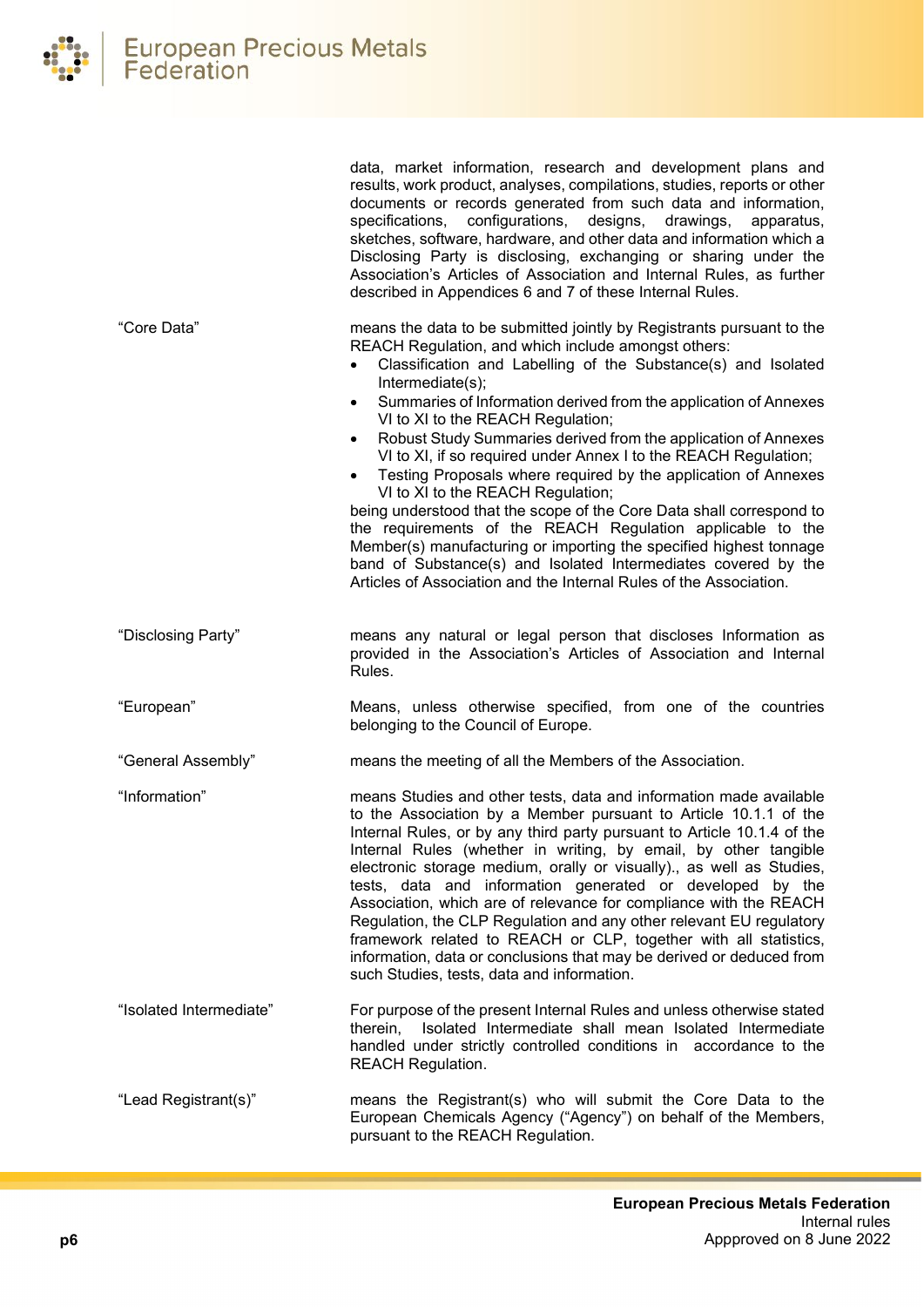# European Precious Metals<br>Federation  $\overline{\phantom{a}}$

| "Member(s)"              | means any Member A and Member B.                                                                                                                                                                                                                                                                                                                                                                          |
|--------------------------|-----------------------------------------------------------------------------------------------------------------------------------------------------------------------------------------------------------------------------------------------------------------------------------------------------------------------------------------------------------------------------------------------------------|
| "Member A"               | means a member to the Association pursuant to Article 4.1.1 of these<br>Internal Rules.                                                                                                                                                                                                                                                                                                                   |
| "Member B"               | means a member to the Association pursuant to Article 4.1.2 of these<br>Internal Rules.                                                                                                                                                                                                                                                                                                                   |
| "Non-EU Manufacturer"    | means a non-Community Manufacturer according to Article 8 of the<br><b>REACH Regulation.</b>                                                                                                                                                                                                                                                                                                              |
| "Only Representative"    | means a natural or legal person established in the EU appointed by a<br>Non-EU Manufacturer to fulfil the obligations applicable to Importers<br>under the REACH Regulation, as permitted by Article 8 of the REACH<br>Regulation.                                                                                                                                                                        |
| "Platform"               | means part of the Members A and Members B of the Association<br>voluntarily deciding to join an ad hoc work group set up by the Board<br>of Directors (other than REACH Related Platform) pursuant to Article<br>6 of these Internal Rules.                                                                                                                                                               |
| "Potential Registrant"   | means a Manufacturer or Importer or an Only Representative,<br>established inside the EU, which either is manufacturing or importing,<br>or intends to manufacture or import, Substances and/or Isolated<br>Intermediates in the EU and which may submit registration for<br>Substance(s) and/or Isolated Intermediates.                                                                                  |
| "Precious Metal"         | means an elemental or compound form of Silver, Gold and of the<br>Platinum Group Metals (PGM's) Platinum, Palladium, Iridium,<br>Rhodium, Ruthenium and Osmium. For purposes of the Association's<br>Articles of Association and Internal Rules, Precious Metals are divided<br>in eight separate groups: Silver, Gold, Precious Metals Cyanides,<br>Platinum, Palladium, Iridium, Ruthenium and Rhodium. |
| "REACH Related Platform" | means part of the Members A of the Association having to comply with<br>the REACH Regulation requirements and voluntarily deciding to join<br>an ad hoc work group set up by the Board of Directors to discharge<br>certain functions pursuant to the purposes of the Association pursuant<br>to Article 6 of these Internal Rules.                                                                       |
| "Receiving Party"        | means any Member A to which Information is made available whether<br>within the framework of the Board of Directors, the Platform(s) or<br>REACH Related Platform(s) or in any manner whatsoever within the<br>scope of the Articles of Association and the Internal Rules of the<br>Association.                                                                                                         |
| "Refinable"              | means a non-waste complex (UVCB) Substance resulting from a<br>primary or secondary refining stream containing precious metals.                                                                                                                                                                                                                                                                           |
| "Registration Dossier"   | means the dossier which contains the Core Data and the Chemical<br>Safety Report on a particular Substance in accordance with the<br>REACH Regulation and the definition of "Core Data" above and which<br>is submitted by the Lead Registrant to the Agency.                                                                                                                                             |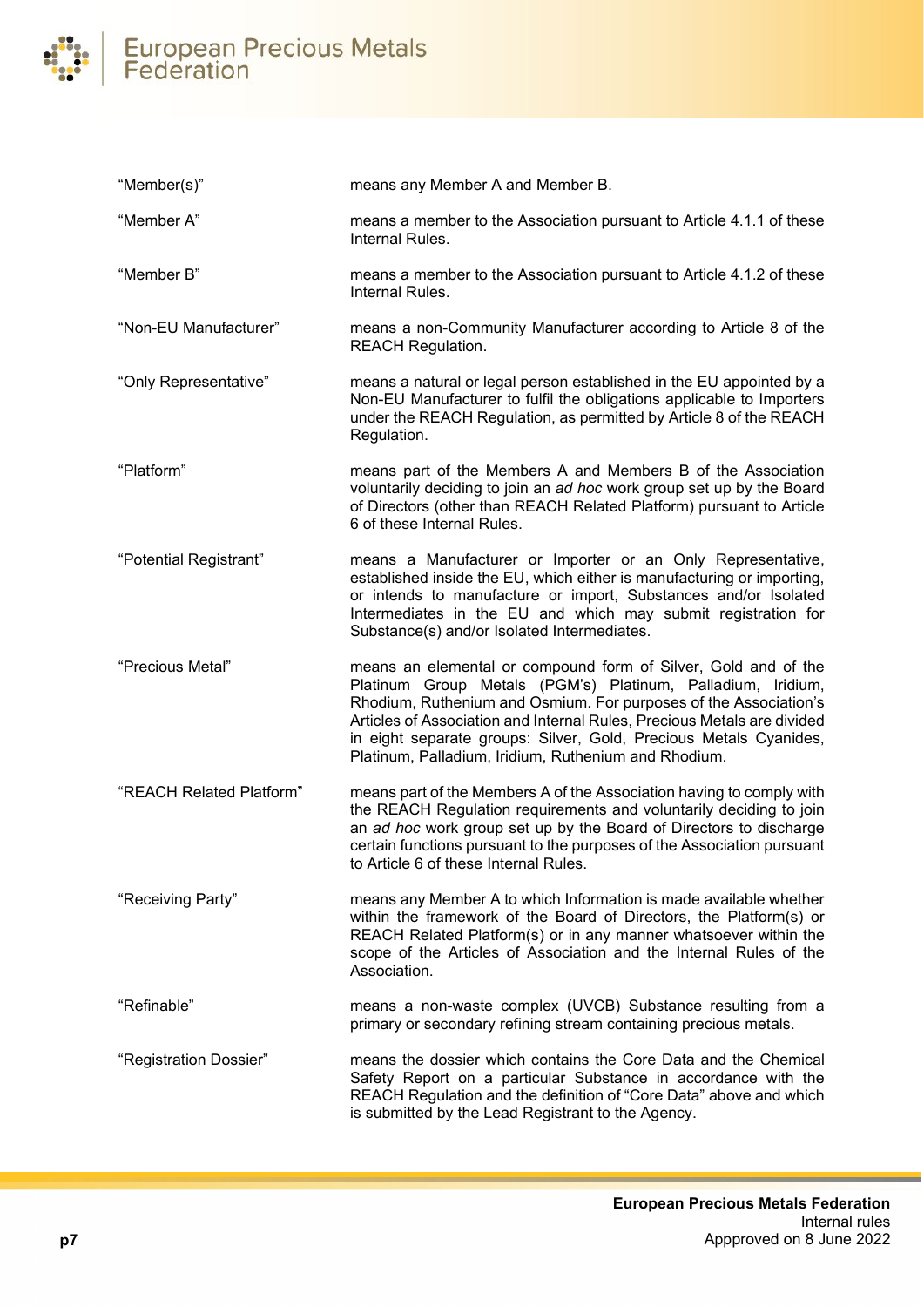| "Representative" | means a natural or legal person authorised to act on behalf of a<br>Member.                                                                                                                                                                                                                                                                                                                                                                                                                                                                |
|------------------|--------------------------------------------------------------------------------------------------------------------------------------------------------------------------------------------------------------------------------------------------------------------------------------------------------------------------------------------------------------------------------------------------------------------------------------------------------------------------------------------------------------------------------------------|
| Substitute       | means a natural or legal person authorised to act on behalf of a<br>Member when the Representative of the Member is unavailable.                                                                                                                                                                                                                                                                                                                                                                                                           |
| "Study(ies)"     | means (a) report(s) (including a Summary or Robust Study Summary),<br>in written or electronic form,, concerning investigations, tests, or other<br>examinations (excluding or including vertebrate animals), relating to<br>intrinsic Substance properties, or to the exposure assessment and risk<br>characterization contained in the Chemical Safety Report, which is<br>(are) of relevance for compliance with the REACH Regulation, the<br>CLP Regulation and any other relevant EU regulatory framework<br>related to REACH or CLP. |
| "Trustee"        | means the legal or natural person appointed by the Board of Directors,<br>who is entrusted under confidentiality undertakings, to receive, record<br>and aggregate Confidential and/or proprietary Information that would<br>be disclosed by a Member or a third party together with any sensitive<br>information which disclosure might be regarded as not in compliance<br>with EU competition law; as further described in Appendices 6, 7 and<br>12.                                                                                   |

# <span id="page-7-0"></span>**3. OBJECTIVES**

The objectives of the Association are (i) to ensure compliance with the requirements of REACH Regulation in relation to Precious Metals and/or Rhenium, (ii) to develop a center of excellence in chemicals management which includes the following: (a) develop a wholesome overview of the regulatory threats related to chemicals management via the development and maintenance of a risk register; (b) understand and prevent negative impact on REACH dossiers and companies risk management measures; (c) address specific issues related to a substance under REACH or other European Union regulation or more horizontal issues which benefits of joint efforts of the Members; and (d) mutualize expertise or resources between the Members, and (iii) to have a strong advocacy platform to defend the precious metals industry in Europe.

# <span id="page-7-1"></span>**4. MEMBERSHIP OF THE EPMF**

# <span id="page-7-2"></span>**4.1. Conditions of Membership**

# <span id="page-7-3"></span>**4.1.1. Membership A**

See Article 4.1 of the Articles of Association.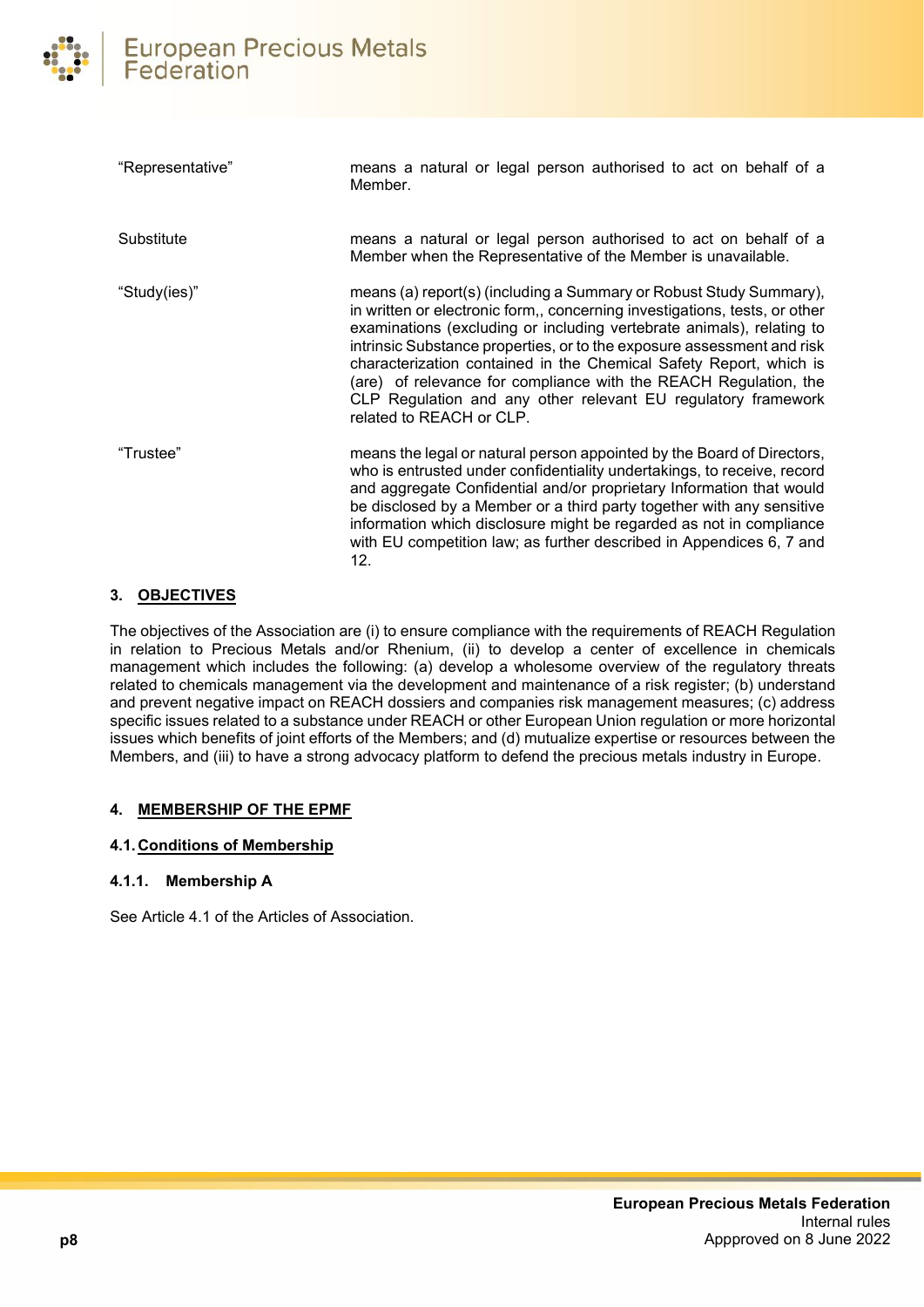

# <span id="page-8-0"></span>**4.1.2. Membership B**

See Article 4.2 of the Articles of Association.

# <span id="page-8-1"></span>**4.2. Admission of Members**

See Article 4.3 of the Articles of Association.

# <span id="page-8-2"></span>**4.3.Term of Membership**

See Article 4.4 of the Articles of Association.

# <span id="page-8-3"></span>**4.4. Commitment of the Members**

To become a Member, an applicant shall sign the Articles of Association and the Internal Rules of the Association and shall therefore commit:

- (a) to respect any and all terms and conditions set out in the Articles of Association and the Internal Rules of the Association, as well as all decisions previously taken by the Association;
- (b) to pay (except in the case of Article 4.6 of these Internal Rules) its share of the costs as stated in Article 4.5 of these Internal Rules;
- (c) to actively and financially contribute to projects led by Platform(s) to which the Member voluntarily decided to join;
- (d) to complete and submit the relevant declarations (including but not necessarily limited to the Signature folio in Appendix 1) associated to these Internal Rules;
- (e) if member of REACH Related Platform(s):
	- to actively and financially contribute to such platform(s) as provided in Appendix 8 (cost-sharing formula) of these Internal Rules;
		- to complete and submit the relevant declarations (including but not necessarily limited to the Signature folio, the Substance and tonnage band declaration presented in Appendix 1 and Appendix 2, respectively) associated to these Internal Rules;
	- to share free of charge any and all Information and/or Study which is(are) available in its domain and not generally available or known to be in the public domain, and relevant for the preparation of the Core Data;
- (f) to comply with Association's decisions regarding advocacy and strategic decisions;
- (g) to comply with the Code of Conduct of the Association (see Appendix 11 of these Internal Rules);
- (h) to comply with the Code of Conduct of the EU Transparency Register (see Appendix 10 of these Internal Rules);
- (i) to comply with the Competition Law Compliance Guidelines (see Appendix 12 of these Internal Rules).

# <span id="page-8-4"></span>**4.5. Contribution to the Association**

# <span id="page-8-5"></span>**4.5.1. Contribution by all Members**

Each Member shall pay as contribution to the Association its annual share of the applicable costs for the year it is entering the Association and for each following year of membership in accordance with Article 12 of these Internal Rules, pursuant to the cost-sharing formula set out in Appendix 8 of these Internal Rules.

# <span id="page-8-6"></span>**4.5.2. Contribution by new Members A joining REACH related Platform(s)**

Each new Member A joining REACH related Platform(s) shall pay its annual shares of the applicable costs incurred by the Members of the concerned REACH Related Platform(s) for the past years prior to the year during which this new Member joined the REACH Related Platforms(s). These annual shares shall be calculated pursuant to the then applicable cost-sharing formula that was in effect during each of these years;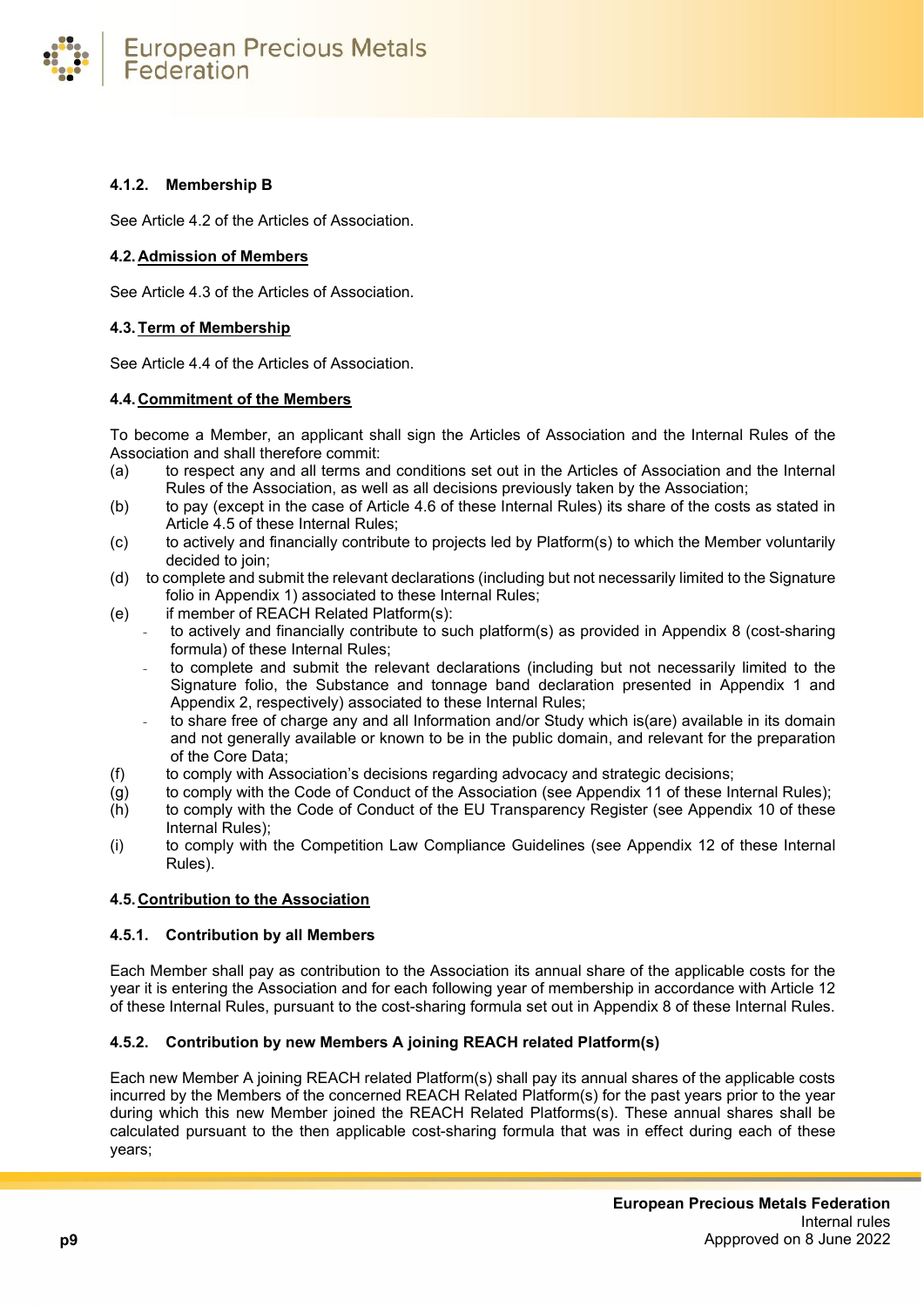**European Precious Metals** Federation

#### <span id="page-9-0"></span>**4.6.Transfer or assignment of Membership A**

#### <span id="page-9-1"></span>**4.6.1. Transfer of Membership A**

A Member A shall be entitled to transfer Membership, including all rights and obligations related thereto under the Articles of Association and the Internal Rules, to another party or third party subject to the following terms and conditions:

#### 4.6.1.1. Transfer with prior approval of the General Assembly

Membership A may be assigned to a third party, only if such third party meets and complies with the conditions set out in Articles 1 and 4.2 of these Internal Rules. Transfer will be subject to prior approval of the General Assembly as per Article 5.2.2 (ii) of the Articles of Association. This obligation shall not apply to situations where a Member A updates its Signature folio so that another Affiliate becomes the official representative in the Association. This constitutes a change in the internal organisation of the Member A which does not affect the operation and activities of the Association. Should this situation occur, prior approval of the General Assembly is not required.

#### 4.6.1.2. Transfer without prior approval of the General Assembly

(a) in the event of an acquisition or merger by or with a third party

Membership A shall be transferred in these circumstances without the prior approval of the General Assembly provided that the new entity continues to meet and to comply with the conditions stated in Articles 1 and 4.2 of these Internal Rules.

(b) in the event of an acquisition, merger or change in control (hereafter "Change in Control" and in accordance with the definition of "control" given in Article 1 "Affiliate"), by or with another Member

All the rights and obligations of a Member A under the Articles of Association and Internal Rules of the Association shall be transferred in these circumstances without the prior approval of the General Assembly, at the effective date of the Change in Control. However, in such circumstances, the voting rights belonging to the controlled Member A shall not be assigned to the controlling Member A and shall cease to exist at the effective date of such Change in Control. The newly formed entity shall have only one voting right.

#### <span id="page-9-2"></span>**4.6.2. Notification to the Secretary-General**

In any case, the Secretary-General shall be notified in writing of the transfer of Membership by the Member A concerned.

#### <span id="page-9-3"></span>**4.7. Resignation, termination or suspension of a Member**

#### <span id="page-9-4"></span>**4.7.1. Right to resign**

See Article 4.5.1 of the Articles of Association.

#### <span id="page-9-5"></span>**4.7.2. Automatic Termination**

See Article 4.5.2 of the Articles of Association.

# <span id="page-9-6"></span>**4.7.3. Suspension/Termination by decision of General Assembly**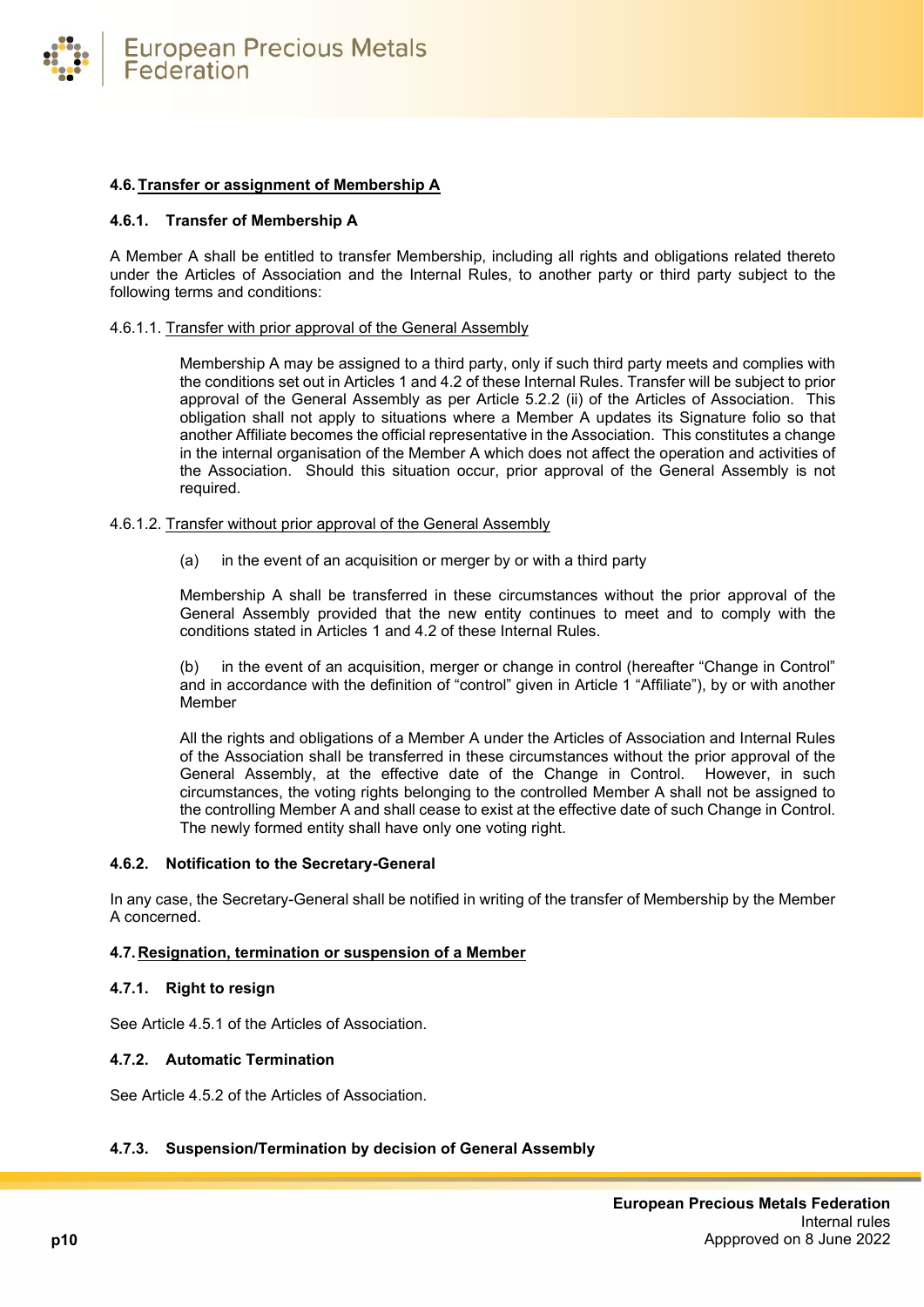

See Article 4.5.3 of the Articles of Association.

#### <span id="page-10-0"></span>**4.7.4. Consequences of suspension or termination or resignation**

See Article 4.5.4 of the Articles of Association.

Furthermore, the suspended, terminated or resigning Member shall comply with the conditions specified by the Board of Directors pursuant to Article 5.3.4.2 (iv) of the Articles of Association.

Unless otherwise decided by the Board of Directors, the suspended, terminated or resigning Member A shall not be entitled to make use of the Studies and Information nor shall it have any right in respect of the Registration Dossier(s), including the right to refer to the Registration Dossier(s). In case the suspended, terminated or resigning Member wishes to refer (or to continue referring) to the Registration Dossier(s) after the date of its suspension, termination or resignation, it must obtain the necessary authorisation(s) pursuant to Article 10.2.2 of these Internal Rules.

#### <span id="page-10-1"></span>**4.7.5. Rights and obligations of the Members**

See Article 4.6 of the Articles of Association.

#### <span id="page-10-2"></span>**5. ORGANISATION AND MANAGEMENT**

#### <span id="page-10-3"></span>**5.1.General Assembly**

#### <span id="page-10-4"></span>**5.1.1. Composition**

#### 5.1.1.1. General Assembly of the Association

Each Member shall appoint and mandate one (1) authorised Representative and one (1) Substitute to the General Assembly. The Substitute shall replace the Representative when he/she is unavailable. The Representative and the Substitute of each Member, as specified to the Secretary-General in the Signature folio (presented in Appendix 1) submitted at the time of admission to the Association or otherwise updated to the Secretary-General, shall have authority to commit the Member they represent in the General Assembly decisions.

See also Article 5.2.1 of the Articles of Association.

#### 5.1.1.2. President and Vice-President of the General Assembly

The President and Vice-President of the Board of Directors shall act as the President and Vice-President of the General Assembly. The Vice-President shall replace the President when unavailable.

#### <span id="page-10-5"></span>**5.1.2. Role of the General Assembly**

The General Assembly shall, within the budget and operational remit, take the necessary decisions related to the Association, its objectives and activities and shall in this regard, decide on the items referred to in Article 5.2.2 of the Article of Association.

#### <span id="page-10-6"></span>**5.1.3. Meetings**

#### 5.1.3.1. Ordinary Meeting

Ordinary meetings of the General Assembly shall be held at least two times a year, preferably in early December and early June of each year unless otherwise agreed by the Board of Directors, in particular to: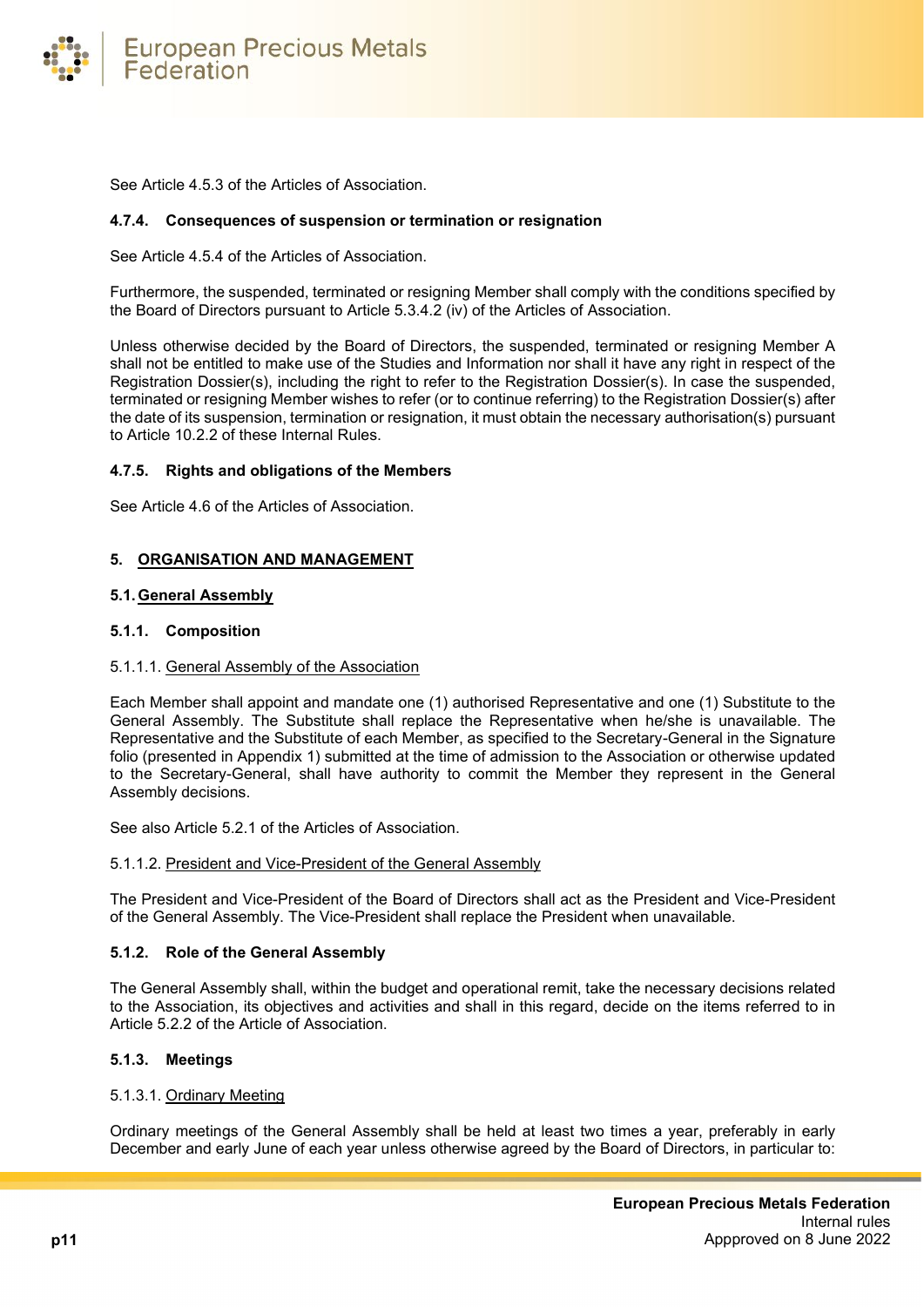- (a) approve the annual accounts for the past financial year;
- (b) approve the annual budget for the following financial year proposed by the Board of Directors;<br>(c) review the technical and financial progress reports submitted by the Secretary-General;
- review the technical and financial progress reports submitted by the Secretary-General;
- (d) review the performance and progress of Platforms and REACH Related Platforms activities according to the work plans.

#### 5.1.3.2. Extraordinary Assembly Meeting

**European Precious Metals** 

Extraordinary meetings of the General Assembly may be convened at request of one Member, with prior approval of the Board of Directors, in circumstances when agreed estimated deadlines, or budget, are overrun or any other major unexpected event occurs in the performance of the Association's activities.

#### <span id="page-11-0"></span>**5.1.4. Representation**

Federation

See Article 5.2.1. of the Articles of Association and Article 5.1.1.1 of these Internal Rules

#### <span id="page-11-1"></span>**5.1.5. Convocation and notice of meetings**

See Article 5.2.3.1 of the Articles of Association

#### <span id="page-11-2"></span>**5.1.6. Presence quorum and voting rights**

See Article 5.2.3.2 & 5.2.3.3. of the Articles of Association

Only Members, who have paid to the Association all their annual dues, shall have the right to vote at the General Meeting.

For decisions not related to Platform(s) and REACH related Platform(s), the voting rights of each Member shall be proportional to the financial contribution to the administration fees pursuant to Article 12 of these Internal Rules. The Members contributing to the administration fees via a fixed fee shall be entitled to one (1) vote each and the Members contributing via equal sharing of the administrative costs shall be entitled to three (3) votes each.

For decisions related to Platforms, the voting rights of the Members shall be based on vested interest. Each Member which has a vested interest in a Platform and each Member A which has a vested interest in a REACH Related Platform shall be entitled to one (1) vote as regards decision related to the concerned Platform and REACH Related Platform. The Secretary-General shall monitor any such decisions to ensure that only eligible Members have voted.

A Representative will be entitled to vote once per each Member it is representing and only when appearing on the appropriate list as described in Article 6.2.3 of these Internal Rules.

#### 5.1.6.1. Adoption of decisions during General Assembly Meetings (oral decisions)

See Article 5.2.3 of the Articles of Association.

#### 5.1.6.2. Adoption of decisions outside General Assembly Meetings (written decisions)

See Article 5.2.3.6 of the Articles of Association.

Furthermore, the proposed decisions shall be set out in (a) separate document(s), clearly identified as "Proposals of the Board of Directors".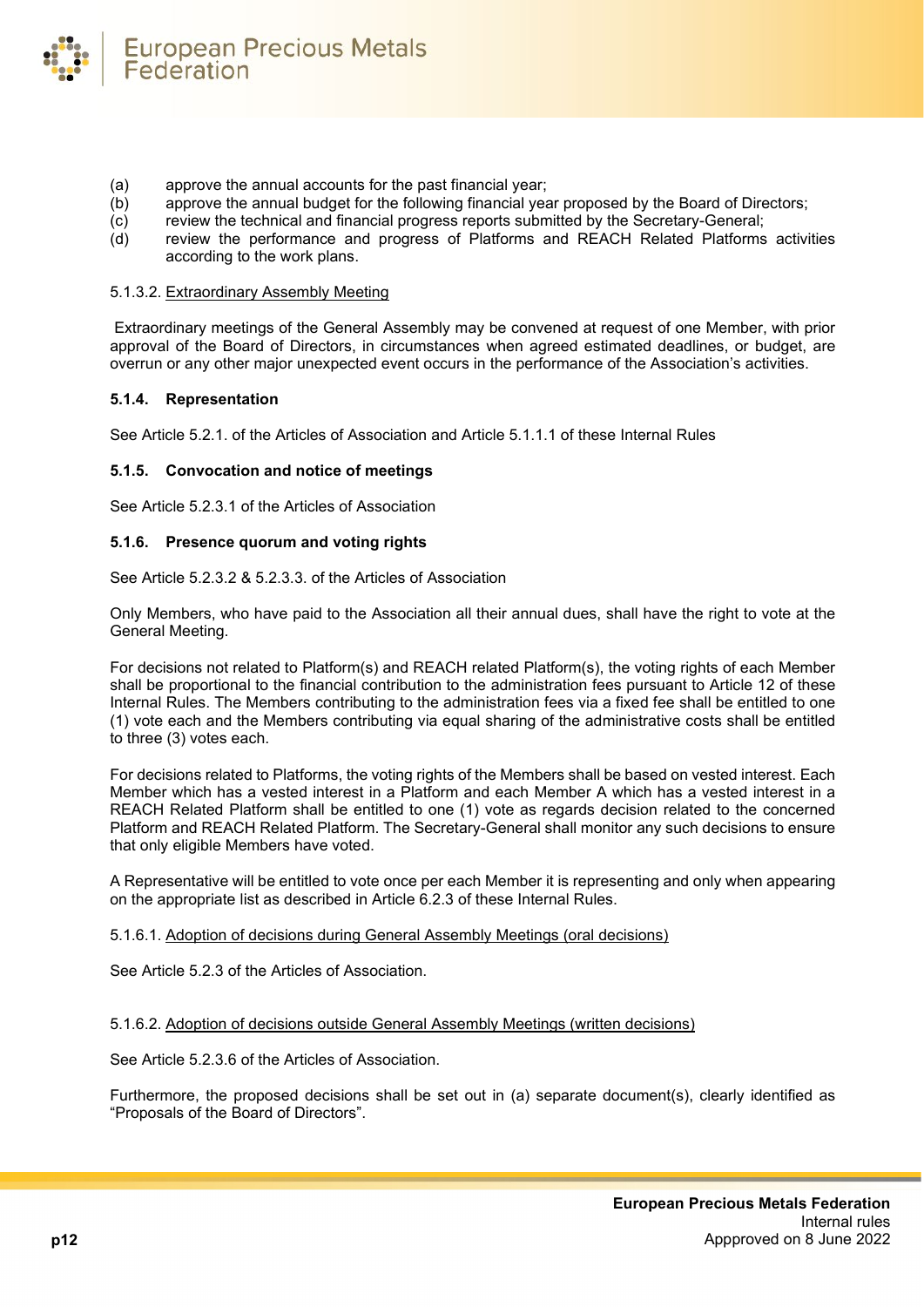

The Secretary-General shall address this(ese) document(s) promptly, for comments and/or approval, to the General Assembly. The document shall be duly executed by all of the Members and, as far as they are concerned, by the Secretary-General and/or the Trustee (as the case may be, if the decisions have any impact on the Secretary General's and/or the Trustee's rights and obligations) before the proposal is implemented. Comments and/or approval shall be returned to the Secretary-General within the time limit specified in the invitation to vote, which shall be at least fifteen (15) calendar days.

No reply by the due date will be taken as signifying acceptance and tacit consent.

#### <span id="page-12-0"></span>**5.2. Board of Directors**

#### <span id="page-12-1"></span>**5.2.1. Composition**

See Articles 5.3.1 and 5.3.3 of the Articles of Association.

#### <span id="page-12-2"></span>**5.2.2. Role**

See Article 5.3.4 of the Articles of Association.

#### <span id="page-12-3"></span>**5.2.3. Meetings**

#### 5.2.3.1. Notice and place of meetings

Meetings of the Board of Directors shall be held upon written notice given by the Secretary-General. The notice of the meeting shall include the agenda and shall be sent to the members of the Board of Directors by e-mail. The Board of Directors cannot deliberate on items which are not on the agenda, unless all Directors are present or represented, and only if the powers of attorney of the represented Directors stipulate it.

The notice period shall be at least twenty one (21) calendar days, unless otherwise proposed by the President of the Board of Directors, depending on the nature and/or on the emergency of the issue to be discussed.

The place and time of Board of Directors meetings shall be indicated on the notice of the meeting. In any event, Board of Directors members may attend meetings by means of telephone conference. If the meeting is to be a telephone conference, this shall also be specified on the notice of the meeting.

See also Articles 5.3.5.1 and 5.3.5.2 of the Articles of Association.

#### 5.2.3.2. Minutes of meetings

Minutes of the Board of Directors meetings shall be written by the Secretary-General which shall address them promptly for comments and/or approval, to all Directors. Comments and/or approval shall be returned to the Secretary-General within fourteen (14) calendar days. Failure by a Director to reply by the due date will be deemed as acceptance of the minutes by the Director.

#### <span id="page-12-4"></span>**5.2.4. Quorum and representation**

See Articles 5.3.5.4 and 5.3.5.6 of the Articles of Association.

#### <span id="page-12-5"></span>**5.2.5. Decision modalities and voting rights**

5.2.5.1. Adoption of decisions during Board of Directors Meetings (oral decisions)

The Directors shall, to the extent possible, make decisions by consensus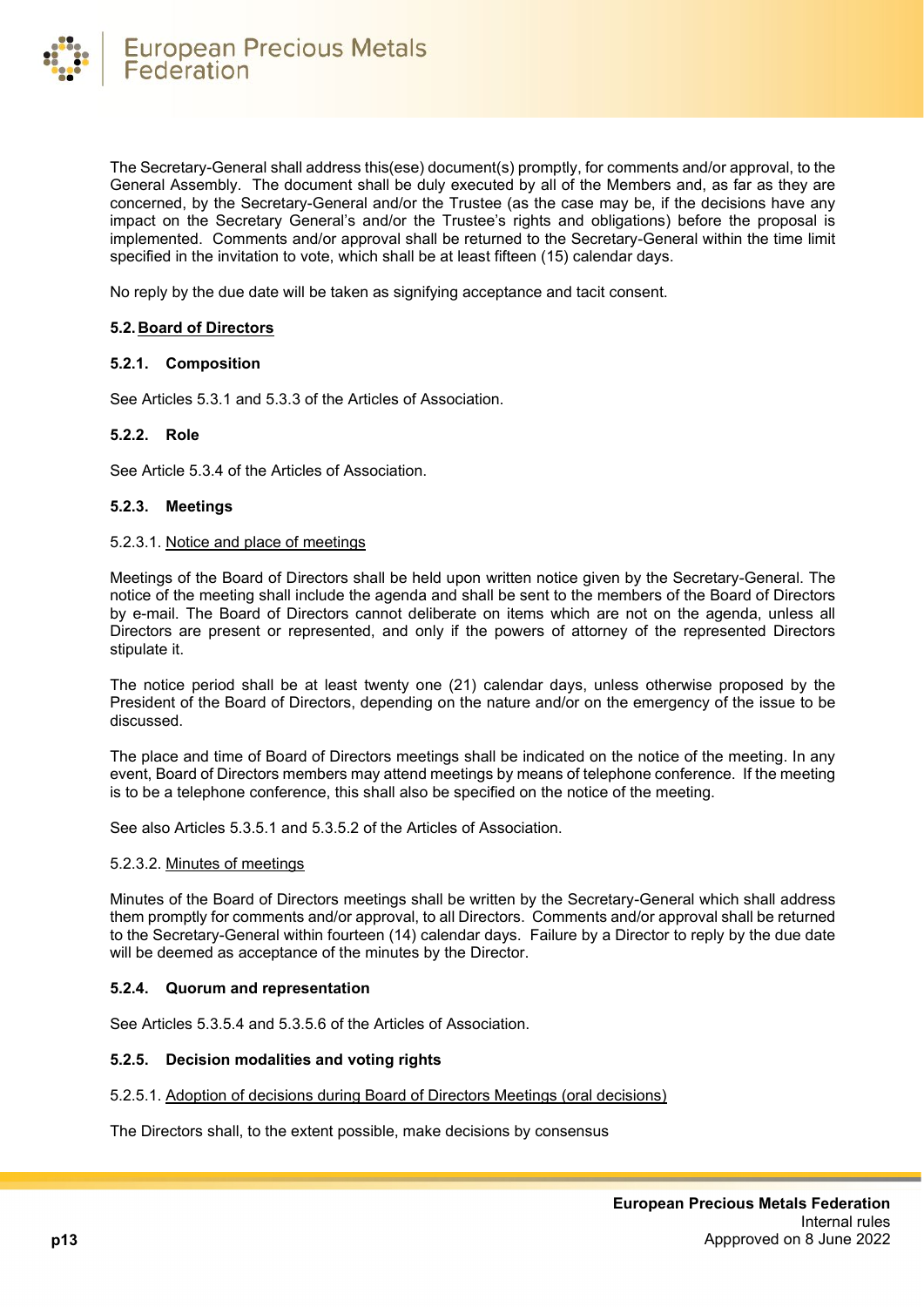

See also Articles 5.3.5.4, 5.3.5.5 and 5.3.5.6 of the Articles of Association.

#### 5.2.5.2. Adoption of decisions outside Board of Directors Meetings (written decisions)

Decisions within the powers of the Board of Directors, except the decisions referred to in Article 5.3.4.2, (xv) of the Articles of Association, may be taken by written means outside Board of Directors meetings. An invitation to vote on decision proposals for the Association relating to the matters set out in Article 5.3.4.2 of the Articles of Association shall be submitted by the Secretary-General to the Directors. Such proposals shall be set out in (a) separate document(s).

The Secretary-General shall address this(ese) document(s) promptly, for comments and/or approval, to the Directors. The document shall be duly executed by all of the Directors and, as far as they are concerned, by the Secretary-General and/or the Trustee (as the case may be) before the proposal is implemented. Comments and/or approval shall be returned to the Secretary-General within the time limit specified in the invitation to vote, which shall be at least fifteen (15) calendar days. All the communications referred to in the two previous paragraphs may be made by e-mail.

The validation or rejection of the decision proposals shall be determined by the Secretary-General following the conditions set out in Articles 5.2.4 and 5.2.5.1 of these Internal Rules. No reply by the due date will be taken as signifying acceptance and tacit consent.

#### <span id="page-13-0"></span>**5.2.6. President and Vice-President**

See Article 5.3.2 of the Articles of Association.

The President shall coordinate the Board of Directors and organize its work with the assistance of the Secretary-General.

In the event a quick decision needs to be taken, and as long as this decision is in compliance with guiding principles and instructions of the Board of Directors and with the budget approved by the General Assembly for that year, the President, or in his absence the Vice-President, of the Board of Directors shall be entitled to make emergency decisions without requiring the prior approval of the Board of Directors or the General Assembly, Platforms or REACH Related Platforms. Any such decision shall however be duly documented in the applicable project plan by the Secretary-General, including any financial or practical consequence the latter may have, in order to be communicated to the Board of Directors and the concerned General Assembly, Platforms or REACH Related Platforms within one week.

#### <span id="page-13-1"></span>**5.2.7. Treasurer**

#### 5.2.7.1. Designation of the Treasurer

See Article 7.4 of the Articles of Association.

#### 5.2.7.2. Role of the Treasurer and accounting principles

The Treasurer shall operate in strict compliance with any applicable provision of the Articles of Association and Internal Rules of the Association, and in particular with any mandate(s) given by the Board of Directors.

The Treasurer shall conduct all normal accounting activities of the Association, to the exclusion of those accounting activities exclusively attributed to the Board of Directors or the Secretary-General. It shall maintain the Association's accounts and accountancy in accordance with generally accepted auditing and accounting principles consistently applied and shall in particular:

(i) follow up the progress in the financial activities of the Association;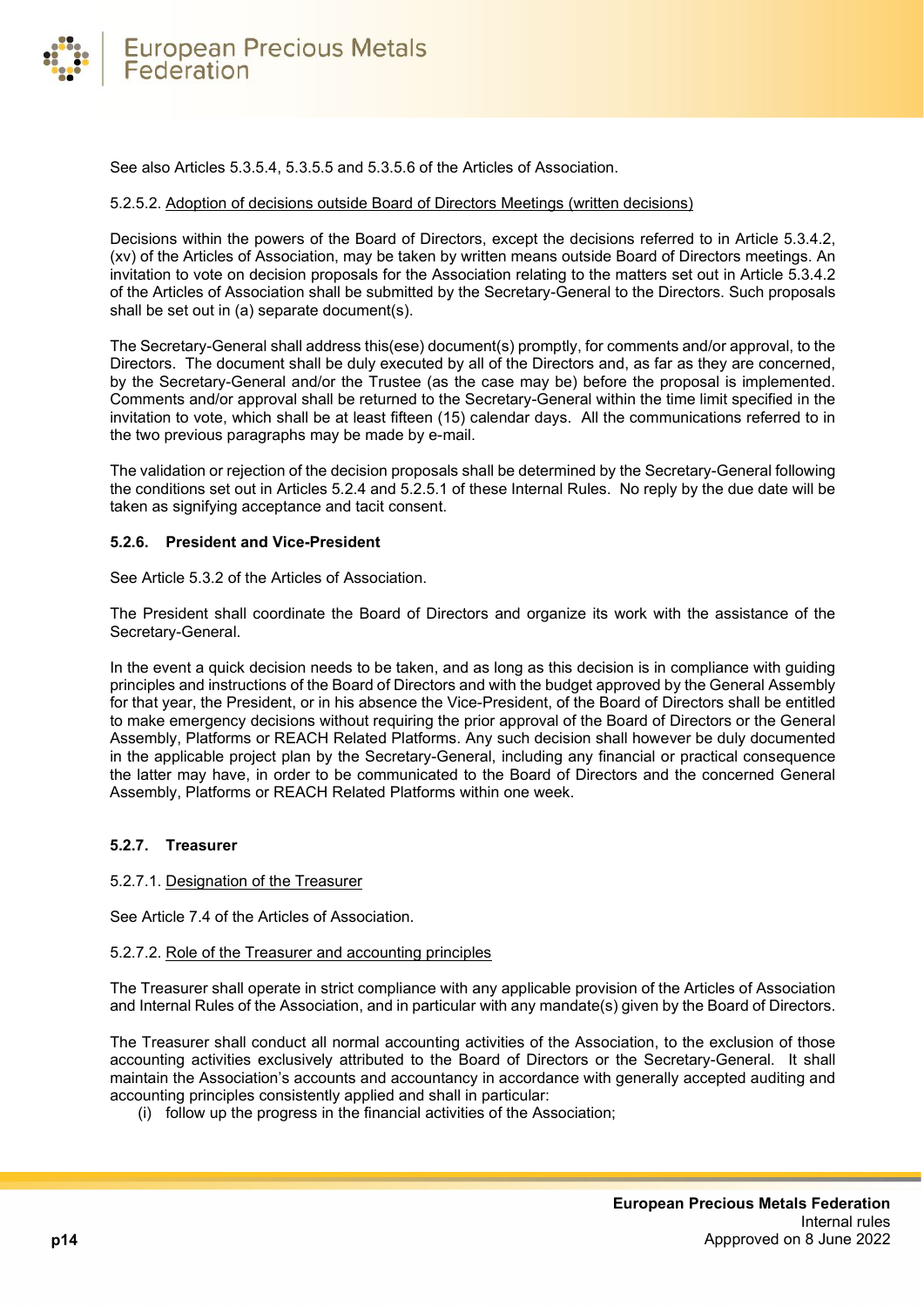- (ii) maintain full and accurate books, records, and accounts that shall, in reasonable detail, transparently, accurately and fairly reflect the cost-sharing accounts of the Members and all transactions of the Association;
- (iii) retain such books, record, and accounts for such period of time as may be required by law and thereafter for such period of time as may be reasonable;
- (iv) upon decision of the Board of Directors, and with the assistance of the Secretary-General, permit Members reasonable access to such books, records, and accounts for the purpose of providing such information as any such Member may reasonably request;
- (v) devise and maintain a system of internal controls sufficient to provide reasonable assurances that transactions of the Association are executed in accordance with required authorisations;
- (vi) assist the Secretary-General in preparing regular operating and development plans, annual or periodic budgets, including proposal of annual budget for next years, to the Board of Directors for approval;
- (vii) prior to April of each calendar year, provide the Board of Directors with regular annual audited financial statements by external and independent auditors. Such financial statements shall include such appropriate financial information reasonably requested by the Board of Directors;
- (viii) review the implementation of the Association's cost allocation scheme or cost-sharing formula, and to propose any changes to it, when requested by the Board of Directors.

All periodic or special reports and filings shall be approved by the Board of Directors prior to filing.

# <span id="page-14-0"></span>**5.3.Secretary-General**

# <span id="page-14-1"></span>**5.3.1. Designation of the Secretary-General**

See Article 5.3.4.3 of the Articles of Association.

# <span id="page-14-2"></span>**5.3.2. Role of the Secretary-General**

The Secretary-General shall be responsible for daily management in strict compliance with any applicable provision of the Articles of Association and Internal Rules of the Association, and with any mandate(s) given by the Board of Directors.

It shall conduct the day to day business of the Association, to the exclusion of activities exclusively attributed to the Board of Directors, and shall in particular, with the assistance of the relevant Platform(s) and REACH Related Platform(s) if required:

- (i) hold and update as necessary the list of Members of the Association and of their voting rights, of the Platforms and REACH Related Platforms, the organizational structure and hierarchy of the Association and the organigram and job descriptions of the Association's officers (including the Secretary-General, the Trustee and the Financial Controller).
- (ii) coordinate and prepare the decision proposals of the Board of Directors to be submitted to the General Assembly;
- (iii) organize (identify and classify) and store the decision proposals and the decisions of the Board of Directors, the decisions of the General Assembly, the proposals of the Platforms and REACH Related Platforms;
- (iv) present regular operating and development plans, annual or periodic budgets, including proposals of future annual budgets, to the Board of Directors for discussion and approval;
- (v) prepare and send the invoices according to the procedure described in Article 12.3 of these Internal Rules;
- (vi) follow up the progress of the technical activities of the Association and periodically report on the technical and financial issues to the Platforms and to the Board of Directors;
- (vii) provide technical and administrative support to the Platforms, REACH Related Platforms and to the Board of Directors;
- (viii) supervise external consultants and experts;
- (ix) supervise and frequently remind the Members to abide by the Competition Law Compliance Guidelines.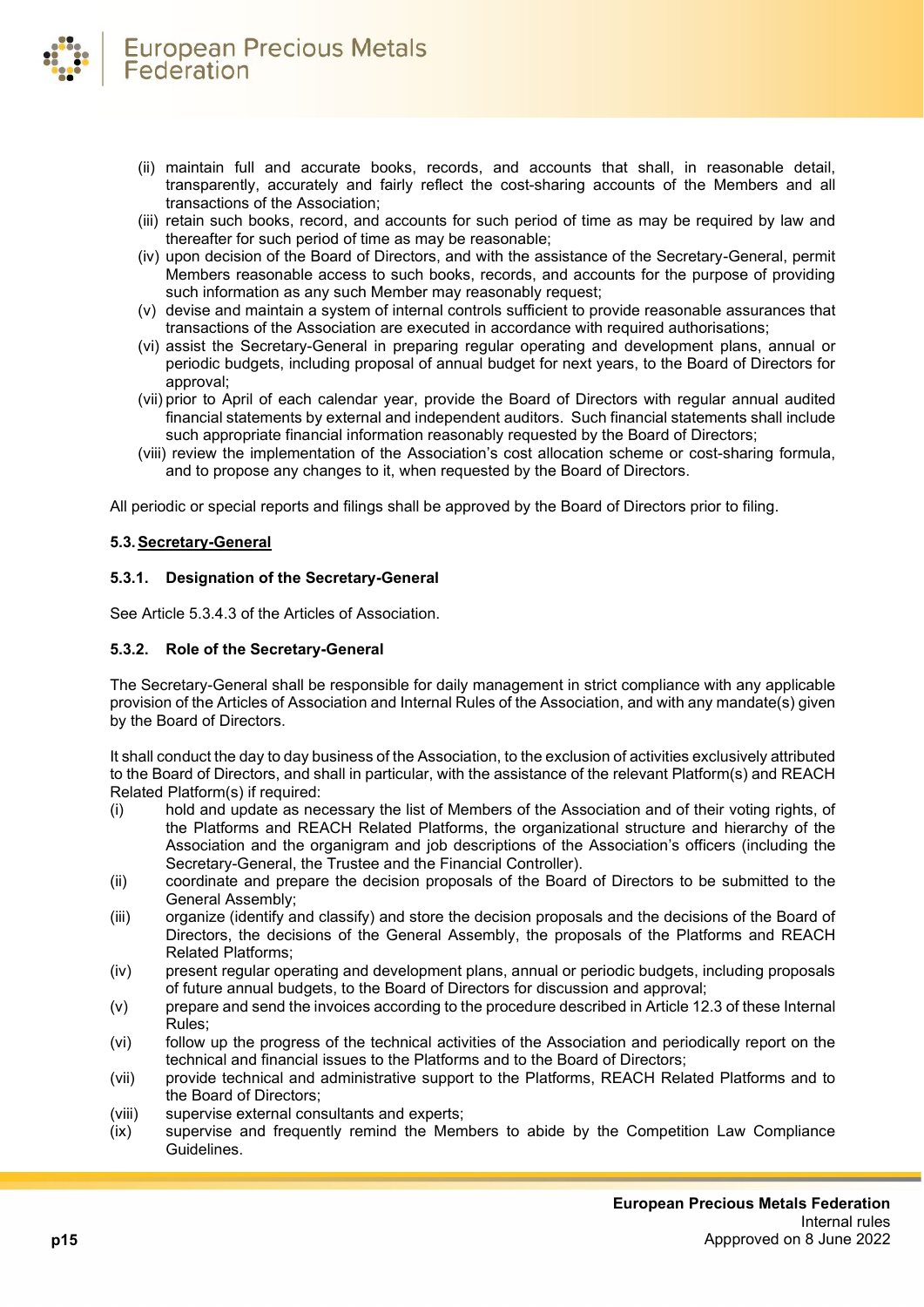To the extent that the Articles of Association and Internal Rules of the Association provide for the collection of data pertaining to the Members of the Association, the Secretary-General shall work in accordance with the European Directive 95/46/EC on the protection of individuals with regard to the processing of personal data within the meaning of Article 2(a) of Directive 95/46/EC (to be replaced by the Regulation (EU) 2016/679 on the protection of natural persons with regard to the processing of personal data and on the free movement of such data).

# <span id="page-15-0"></span>**6. PLATFORMS AND REACH RELATED PLATFORMS**

# <span id="page-15-1"></span>**6.1. Constitution**

The General Assembly, upon proposal of the Board of Directors, may set up Platforms, REACH Related Platforms and *ad hoc* projects of which it defines the composition, the mission, the power and the operating procedures.

The Platforms, REACH Related Platforms and *ad hoc* projects must be part of the Association's core business, namely chemicals management, or have a direct impact on the core business of the Association. However, if Members demonstrate a common interest for an issue not directly impacting the Association's core business and not handled by other associations, the General Assembly can decide to include such type of platforms/projects in the Association's business plan upon recommendation of the Board of Directors.

Platform, REACH Related Platform or *ad hoc* project can be proposed by a Member or by the Secretary-General.

In order for the General Assembly to set up a Platform, REACH Related Platform or *ad hoc* project, it must be of interest for at least three (3) Members.

Members A and Members B undertake to join at least the Sustainability Platform.

# <span id="page-15-2"></span>**6.2. Members of the Platforms and REACH Related Platforms**

# <span id="page-15-3"></span>**6.2.1. Platforms**

In addition to the mandatory adhesion to the Sustainability Platform, Members A and Members B of the Association can voluntarily decide to join a Platform set up by the Board of Directors in accordance with Article 6.1 of these Internal Rules, other than REACH Related Platform.

Any Member A or Member B deciding to join an additional Platform(s) shall bear the obligation to financially contribute to such Platform(s) in accordance with Articles 12.1 and 12.3 of these Internal Rules and to actively participate to its work and activities.

# <span id="page-15-4"></span>**6.2.2. REACH Related Platforms**

Only Members A of the Association having to comply with the REACH Regulation requirements can voluntarily decide to join a REACH Related Platform set up by the Board of Directors in accordance with Article 6.1 of these Internal Rules.

Membership A shall be opened to any company that meets one or more of the criteria set out in (a) and (b) below:

The company must be either: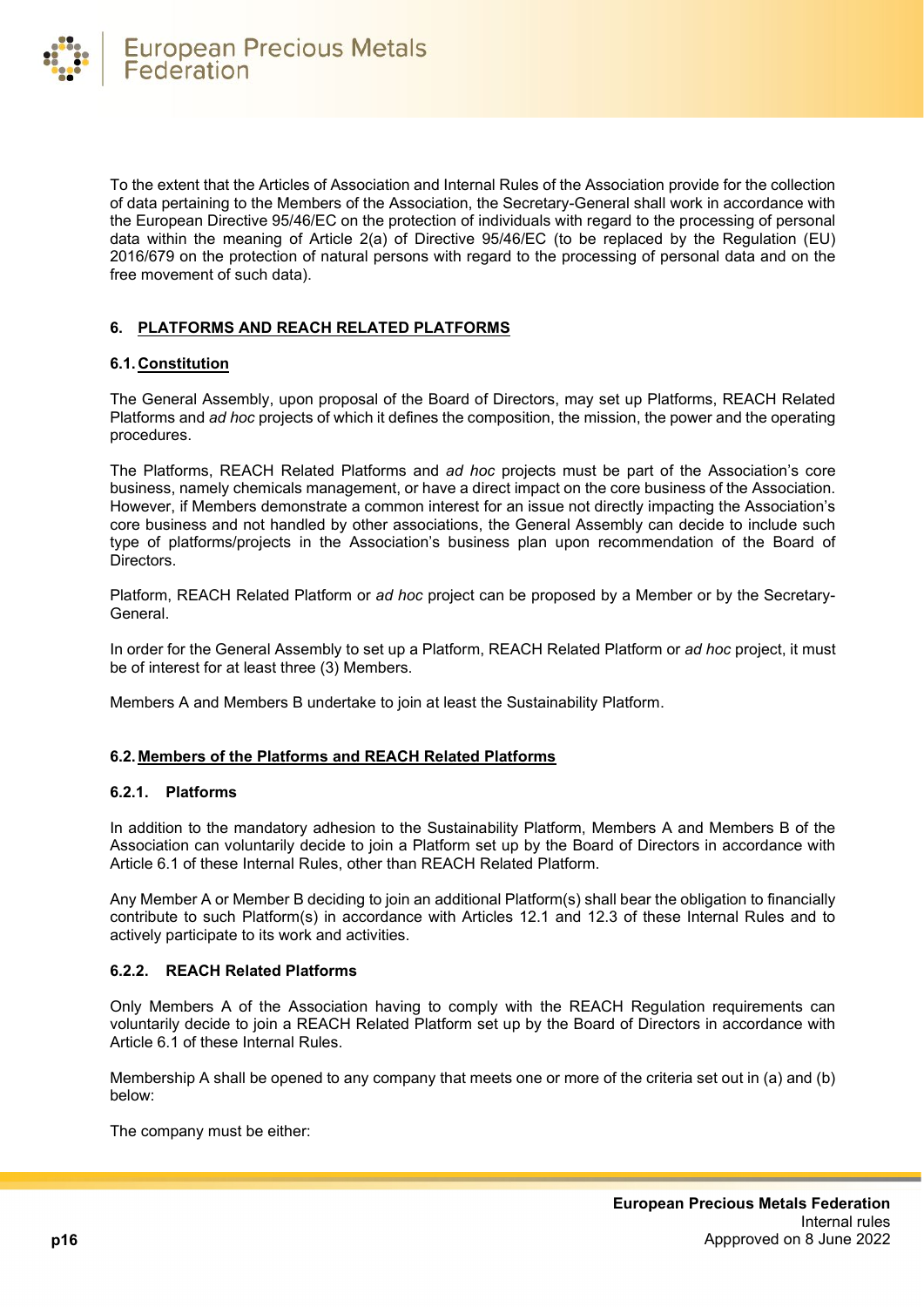

- (a) a Potential Registrant, whether a Manufacturer or Importer of (a) Substance(s) or Isolated Intermediate(s) covered by the Articles of Association and Internal Rules of the Association and established in the EU; and/or
- (b) a Non-EU Manufacturer of (a) Substance(s) or Isolated Intermediate(s) covered by the Articles of Association and Internal Rules of the Association represented in the Association either by an Only Representative or not.

Members A participating to REACH Related Platform(s) shall be responsible for providing to the Trustee the information which establishes their subjection to the REACH Regulation, and their membership to one or more of the REACH Related Platforms, as the case may be. The Trustee is entitled to verify this information as necessary.

Any Member A deciding to join a REACH Related Platform(s) shall bear the obligation to financially contribute to such REACH Related Platform(s) in accordance with Articles 12.1 and 12.3 of these Internal Rules and to actively participate to its work and activities.

# <span id="page-16-0"></span>**6.2.3. Platforms and REACH Related Platforms lists**

The Secretary-General together with the Trustee shall hold separate Platforms and REACH Related Platforms lists (which shall be updated whenever necessary) of those Members A and Members B voluntarily deciding to join such Platforms, and in respect of REACH Related Platforms, of those Members A being subject to the REACH Regulation requirements for Silver, for Gold, for Precious Metals Cyanides, for Platinum, for Palladium, for Iridium, for Rhodium, for Ruthenium, for Rhenium (and compounds thereof), and for Refinables, in accordance with the content of the individual declarations made by each Member A at the time of admission to the Association, in the format presented in Appendix 2 or afterwards updated to the Trustee.

# <span id="page-16-1"></span>**6.2.4. Voting rights based on vested interest**

As referred to in Article 5.1.6 of these Internal Rules, the members of a Platform or of a REACH Related Platform shall exclusively be entitled to vote as regards decisions of the General Assembly related to the concerned Platform or REACH Related Platform.

# <span id="page-16-2"></span>**6.3. Role of the Platform(s) and REACH Related Platform(s)**

The Platforms and REACH Related Platforms shall *inter alia* be entitled to submit to the Board of Directors proposals and/or recommendations regarding items requiring decisions of the Board of Directors, or regarding items to be submitted to the General Assembly by the Board of Directors.

# <span id="page-16-3"></span>**6.4.External independent expert(s)**

If approval and a budget have been granted by the Board of Directors as more referred to in Article 5.2.2 (xv) of the Articles of Association, the Secretary General may appoint external independent experts to assist the Platforms and REACH Related Platforms in their mission. The choice of the experts shall be determined in agreement with the concerned Platform or REACH Related Platform.

# <span id="page-16-4"></span>**7. TRUSTEE**

#### <span id="page-16-5"></span>**7.1. Designation of the Trustee**

See Article 5.4 of the Articles of Association.

The remuneration of the Trustee shall be allocated to the concerned projects referred to in Article 12.1 of these Internal Rules.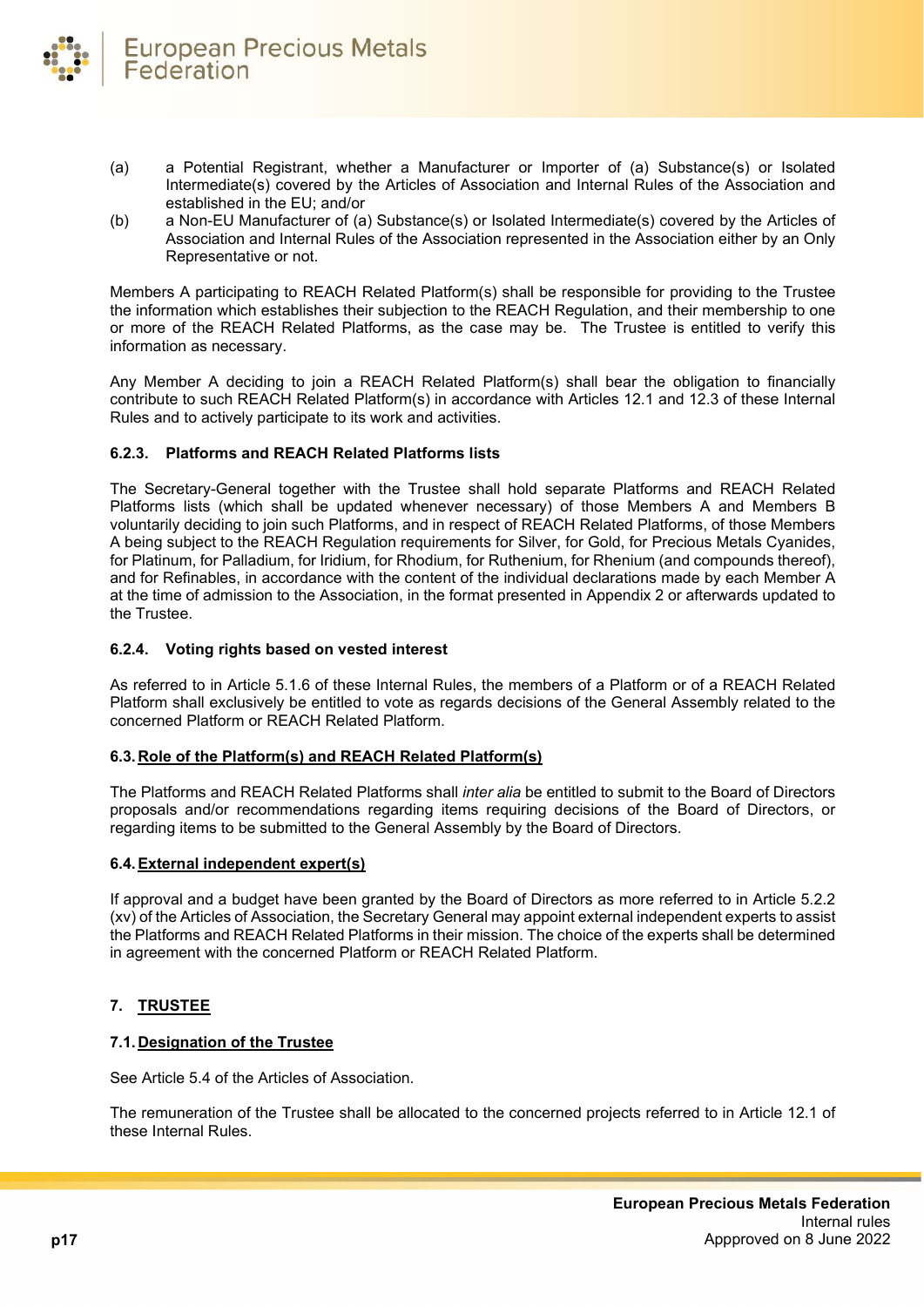

# <span id="page-17-0"></span>**7.2. Role of the Trustee**

The Trustee is responsible for:

- (a) receiving, collecting, recording and aggregating any information, including Confidential and proprietary Information, as well as sensitive business secrets and other information which if disclosed to another Member(s) might be regarded as a breach of Competition Law, and thereafter circulating and disclosing sufficient and appropriate information, as required for the purposes of the Articles of Association and Internal Rules of the Association;
- (b) holding and updating as necessary, separate lists enclosing those Members who are subject to compliance with the REACH Regulation requirements for all the REACH Platforms.

The role and tasks of the Trustee are further described in Appendix 7 "Undertakings of the Trustee".

For the avoidance of doubt, no provision in these Internal Rules, the Articles of Association or in any other document shall oblige the Trustee to disclose any Confidential Information as defined in Article 1 of these Internal Rules and in Appendices 6 and 7, to the Board of Directors, the Members or any other member or third party other than the Agency.

# <span id="page-17-1"></span>**8. LEAD REGISTRANTS**

#### <span id="page-17-2"></span>**8.1. Designation of the Association's Lead Registrant(s)**

The Association's Lead Registrant(s) for each Substance and Isolated Intermediate is(are) proposed by the relevant REACH Related Platform and is(are) designated and may be replaced by decision of the concerned REACH Related Platform. The Association's Lead Registrant(s) shall be Member(s) of the Association, unless otherwise decided by the Board of Directors. If a Member, the Association's Lead Registrant(s) shall, without prejudice to Article 13.5 of these Internal Rules, be subject to the same rights and obligations as the other Members, in particular regarding confidentiality obligations. The Association's Lead Registrant(s) shall complete and sign the Declaration of Commitment provided in Appendix 9. In the event the Association's eligible Lead Registrant wishes to withdraw from this role, a notification shall be sent to the Secretary-General without undue delay and must wait for the appointment of a new Lead Registrant to formally withdraw from its position. In case of a Lead Registrant becomes illegible, the ECHA's guidance applicable at the time of withdrawal and related to the replacement of the Lead Registrant(s) must be followed. The Secretary-General shall invite the concerned REACH Related Platform to elect a new Lead Registrant without delay. Any request for change in the Declaration of Commitment shall be duly communicated to the Secretary-General, who shall inform the concerned REACH Related Platform and launch the required decision-making, if applicable.

# <span id="page-17-3"></span>**8.2. Role of the Association's Lead Registrant(s)**

In accordance with the REACH Regulation, the Association's Lead Registrant(s) shall:

- (i) create a joint submission object on REACH-IT, communicate the name and token security number of this joint submission object to the Trustee, and submit the joint Registration Dossier containing, where relevant and applicable, the information required by REACH in the format specified by the Agency and as approved by the concerned registrants to the Agency on behalf of the Members, including their respective Affiliates which have to register the concerned Substance or Isolated Intermediate, on the date determined by the Board of Directors.
- (ii) not modify the "joint part" of the Registration Dossier without the prior approval of the concerned registrants.
- (iii) together with the Trustee, ensure that Confidential Information in the Registration Dossier is marked or identified as such and shall submit to the Agency any requested justification for non-disclosure of Confidential Information in the Registration Dossier.
- (iv) submit a copy of the full Registration Dossier as submitted to the Agency to the Trustee within one week of its submission to the Agency.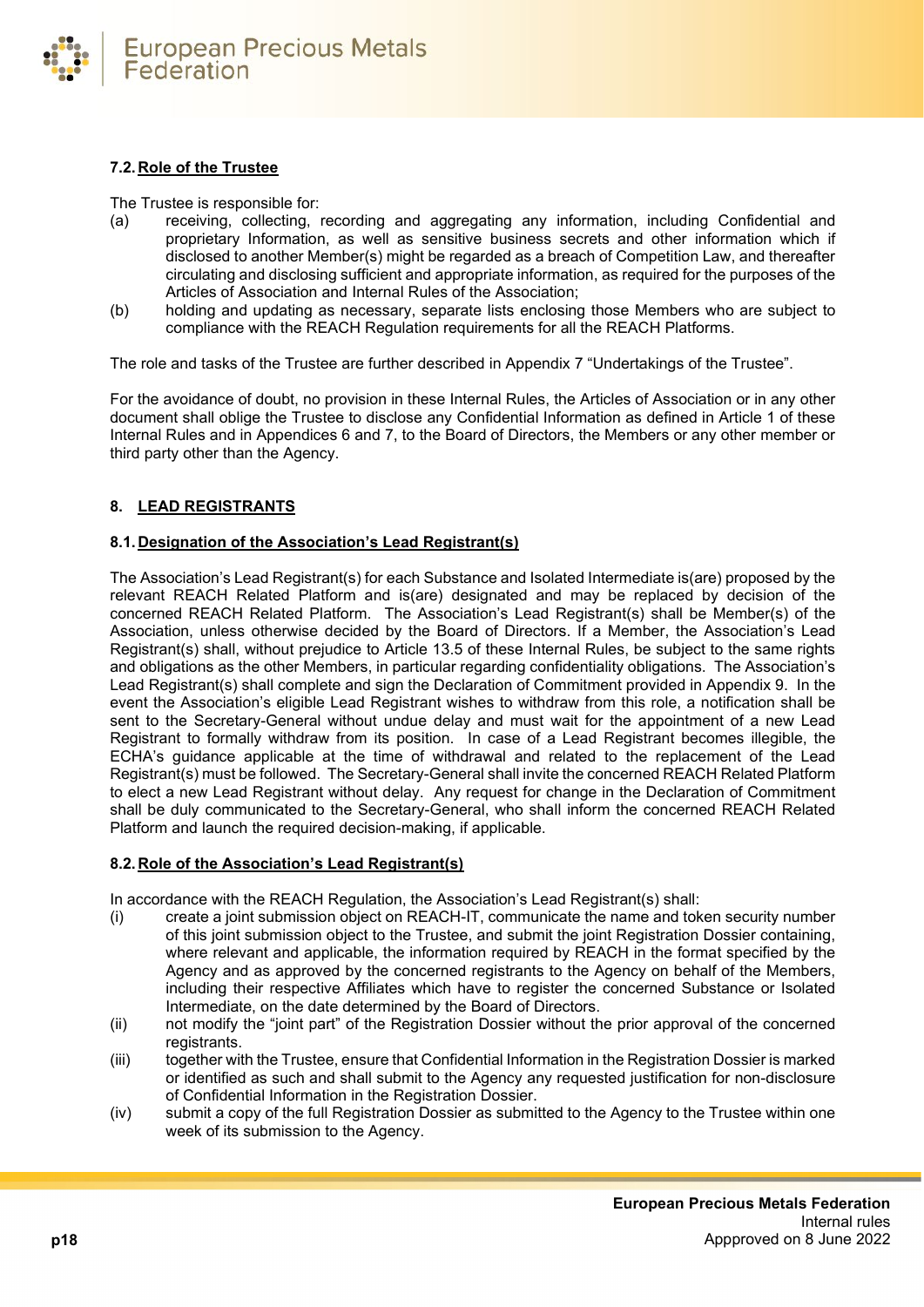

- (v) submit to the other Members who have contributed to the Registration Dossier for any particular Substance or Isolated Intermediate, within one week of its submission to the Agency:
	- a copy of all the non-confidential Information in the Registration Dossier as submitted to the Agency;
	- a copy of those parts of the Registration Dossier as submitted to the Agency, that each contributing Member is entitled to, based on the Substance and tonnage bands declaration that it has provided to the Trustee at the time of admission, or otherwise updated to the Trustee (and consequently has paid for according to the cost-sharing formula set out in Appendix 8).
- (vi) forward to the Members concerned, through the Secretary-General, any communication received from the Agency.
- (viii) Update Registration Dossier when needed or required by the Agency, after approval by the concerned registrants.

#### <span id="page-18-0"></span>**9. FINANCIAL CONTROLLER**

See article 7.5 of the Articles of Association

Furthermore, the Financial Controller shall work in close collaboration with the Treasurer. The Financial Controller shall be involved in reviewing the audited annual accounts.

#### <span id="page-18-1"></span>**10. INFORMATION AND DATA SHARING**

#### <span id="page-18-2"></span>**10.1. Right of access and use to existing Information - Ownership of existing Information**

#### <span id="page-18-3"></span>**10.1.1. Confidentiality**

Subject to compliance with the confidentiality provisions of these Internal Rules, the Members A who join a REACH Related Platform undertake to provide the Association, through the Trustee when higher degree of confidentiality is required, with any existing Information of interest for achieving the purposes of the Association, for no additional cost.

Each Member A joining a REACH Related Platform shall inform the Trustee on the confidential nature of any Information, and in particular those that can not be made public pursuant to Article 119 of the REACH Regulation. The sensitivity of the Information depends on the subjective assessment of its holder; confidentiality must therefore be granted whenever a Disclosing Member considers that the Information to be disclosed is sensitive.

# <span id="page-18-4"></span>**10.1.2. Property rights**

Property rights (including intellectual property rights – "IPR") applicable to an existing Information made available in accordance with these Internal Rules shall remain with the Member A who provided the Information. However, the other Members A shall have the right to use the Information for the purpose of complying with the requirement(s) of the REACH Regulation, provided that they have paid their share of the Association's costs according to the cost-sharing formula as more referred to in Article 12 and Appendix 8 of these Internal Rules. This right of use shall extend to Affiliates of Members A as specified in the Signature folio presented in Appendix 1, at the time of admission or otherwise updated to the Secretary-General.

The Members undertake to respect the IPR of each Member (whether existing prior to the date of admission to the Association or acquired subsequently) and not to commit any act or omission which might prejudice a Member in the exercise or preservation of infringements of a Member's IPR.

#### <span id="page-18-5"></span>**10.1.3. Rights to use, cite or refer to**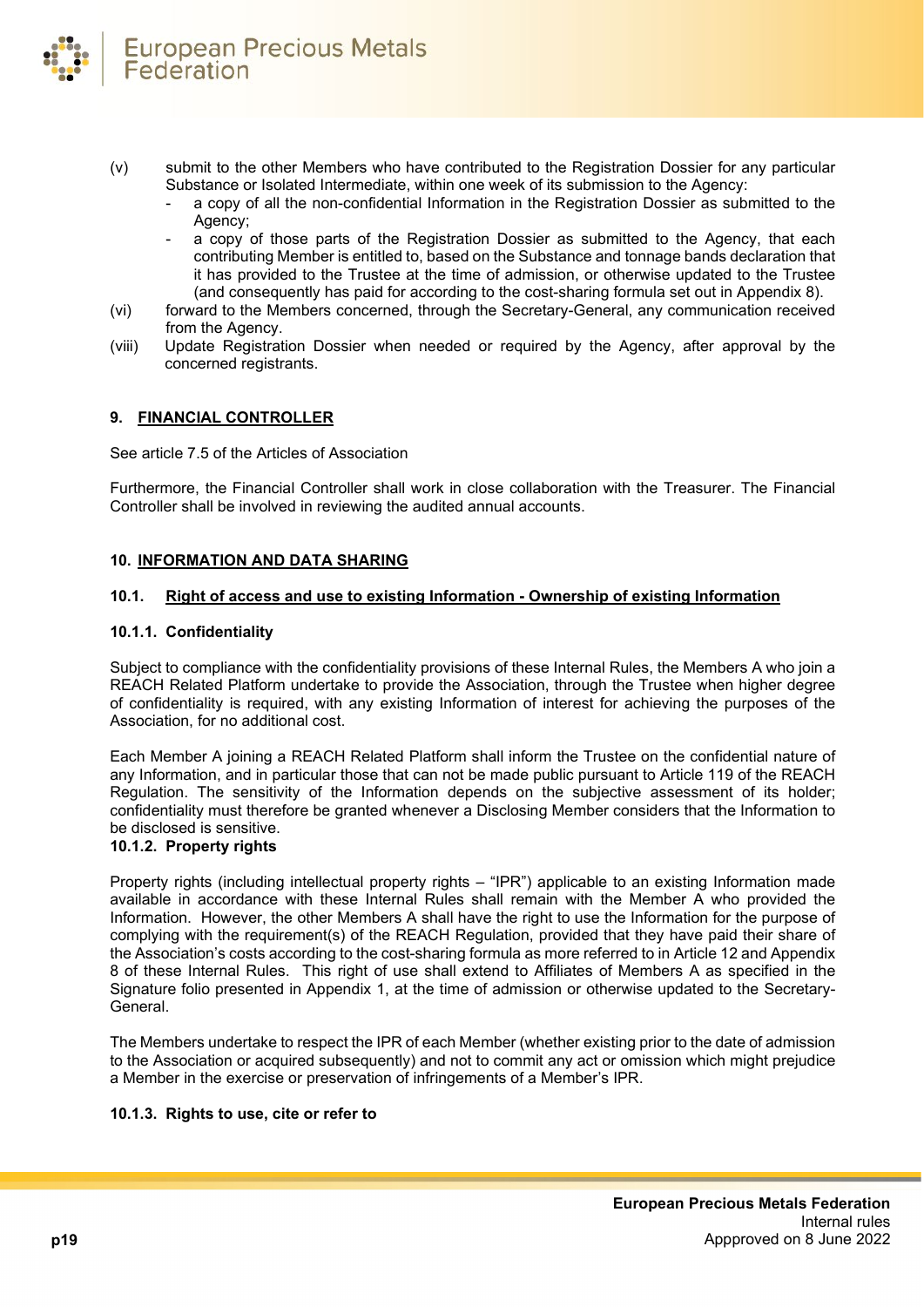

The Member A who initially provided existing Information to the Association may, at its sole discretion, allow other Members A to use, cite or refer to this Information for purposes other than fulfilling the requirements under the REACH Regulation.

Rights to use (including to cite, or refer to) existing Information granted by the Association to third parties within the context of the REACH Regulation, for instance through a Letter of access or a License to use, shall be subject to prior written approval from, and appropriate compensation to the Member(s) who initially provided the Information to the Association.

The submission of existing Information, owned by one (or several) Member(s) A and one (or several) third party(ies), can only be made available to the Association or its Members following prior written approval of all the owners.

The suspended, terminated or resigning Member A shall retain the ownership rights of the existing Information it provided to the Association. The other Members A and the third parties having executed a Letter of access or a License to use with the Association shall be entitled to continue to use and/or to refer to the existing Information made available by the suspended, terminated or resigning Member A under the conditions specified in the Articles of Association and the Internal Rules of the Association.

# <span id="page-19-0"></span>**10.1.4. Licensing**

The Board of Directors may decide to license from any third party existing Studies or Information that may assist Members A for the purpose of registration or classification. Such license shall be concluded by the Board of Directors, under conditions agreed by the Board of Directors. The Members A shall have the right to use such jointly licensed Information to the extent they share individually the license costs in accordance with the cost-sharing formula agreed upon, which is described in Appendix 8 hereto.

#### <span id="page-19-1"></span>**10.2. Ownership and use of New Information**

# <span id="page-19-2"></span>**10.2.1. Ownership and use in the Association**

The Members A shall have joint ownership of the Information generated or developed by the Association pursuant to the Articles of Association and Internal Rules of the Association to the extent that they share individually the costs of the concerned Information in accordance with the cost-sharing formula provided in Appendix 8.

Members A and their Affiliates shall have the right to use such Information for the purpose of discharging any regulatory obligations (which for the avoidance of doubt shall not be confined to obligations under the REACH Regulation) provided that the Secretary-General is promptly notified of the purpose for which the Information is to be used by the Member(s) or its Affiliate(s). In the event a Member A or its Affiliate(s) wishes to use such Information for any other purpose, the Board of Directors shall be promptly informed (and be given full details of the proposed use) and invited to vote on the acceptability of such proposal in accordance with Article 5.2.5 of these Internal Rules.

Unless otherwise decided by the Board of Directors, the suspended, terminated or resigning Member A shall no longer be entitled to make use of the Information generated or developed by the Association. Any suspended, terminated or resigning Member A acknowledges and agrees that the other Members A and the third parties having executed a Letter of access or a License to use with the Association shall be entitled to continue to use and/or to refer to the Information.

# <span id="page-19-3"></span>**10.2.2. Use by third parties**

The Board of Directors may decide to grant to third parties the right to use (including to cite, or refer to) new Information under terms and conditions to be mutually agreed on. Such third parties shall then execute a "Letter of access" or a "License to Use".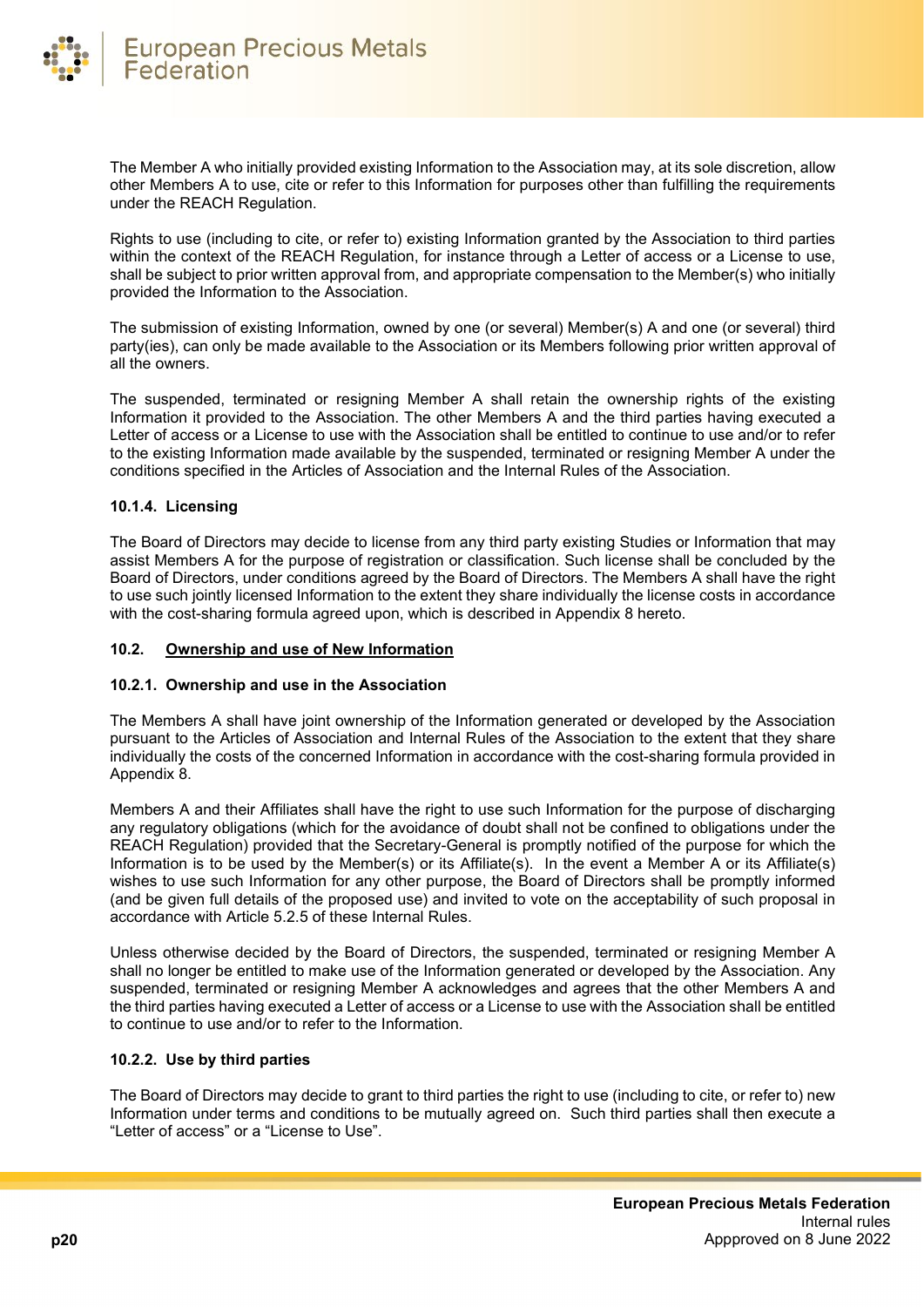#### <span id="page-20-0"></span>**11. CONFIDENTIALITY - NON-DISCLOSURE AND NON-USE OF CONFIDENTIAL INFORMATION**

Each Member A joining a REACH Related Platform agrees to be bound by the provisions of the Confidentiality, Non-Use and Non-Disclosure Agreement, a copy of which is attached hereto as Appendix 6 and which forms an integral part of these Internal Rules.

Confidential Information disclosed to the Trustee is subject to a higher degree of confidentiality as set out in Appendix 7.

# <span id="page-20-1"></span>**12. FINANCIAL RIGHTS AND OBLIGATIONS**

The Members shall bear the Association costs jointly as provided in the Articles of Association and in these Internal Rules. Affiliates of a member of a REACH Related Platform do not have any financial right or obligation providing that the Member which is representing them in the Association has paid its share of the costs according to the applicable conditions for the cost-sharing formula presented in Appendix 8.

#### <span id="page-20-2"></span>**12.1. Budget of the Association**

The budget of the Association shall be prepared by the Secretary-General on an annual basis, discussed at the concerned Platform and REACH Related Platform level, and subsequently within the Board of Directors. The budget of the Association is approved by the General Assembly in accordance with Article 5.2.2 (ix) of the Articles of Association.

The budget of the Association shall bear costs elements for each Platform, REACH Related Platform and *ad hoc* project. Each applicable cost shall be borne by each concerned individual Platform or REACH Related Platform as further referred to in Articles 6.2.1 and 6.2.2 of these Internal Rules and in Appendix 8.

# <span id="page-20-3"></span>**12.1.1. Applicable costs**

The Association costs shall include:

# 12.1.1.1. Administrative costs

Administrative costs shall be composed of, *inter alia*, human resources including the Secretary-General, the Administrative personnel, office costs, meeting and travel costs, General Assembly costs, Membership fees (Eurométaux, REACH Forum, ICMM, etc.), Accountancy fees, External Legal Counsel fees, etc.

#### 12.1.1.2. Platforms and REACH Related Platforms costs

The Platforms costs shall be composed of:

- (a) costs relating to the management of the Platforms;
- (b) remuneration of the managers and consultants;
- (c) remuneration of the external and independent experts.

The REACH Related Platforms costs shall be composed of:

- (a) costs relating to the management of the REACH Related Platforms;
- (b) Information and Study(ies) licensed from a Disclosing Party as referred to in Article 10.1.4;
- (c) remuneration of the scientific managers and consultants;
- (d) remuneration of the external and independent experts;
- (e) performance of the tests to comply for the REACH Regulation requirements;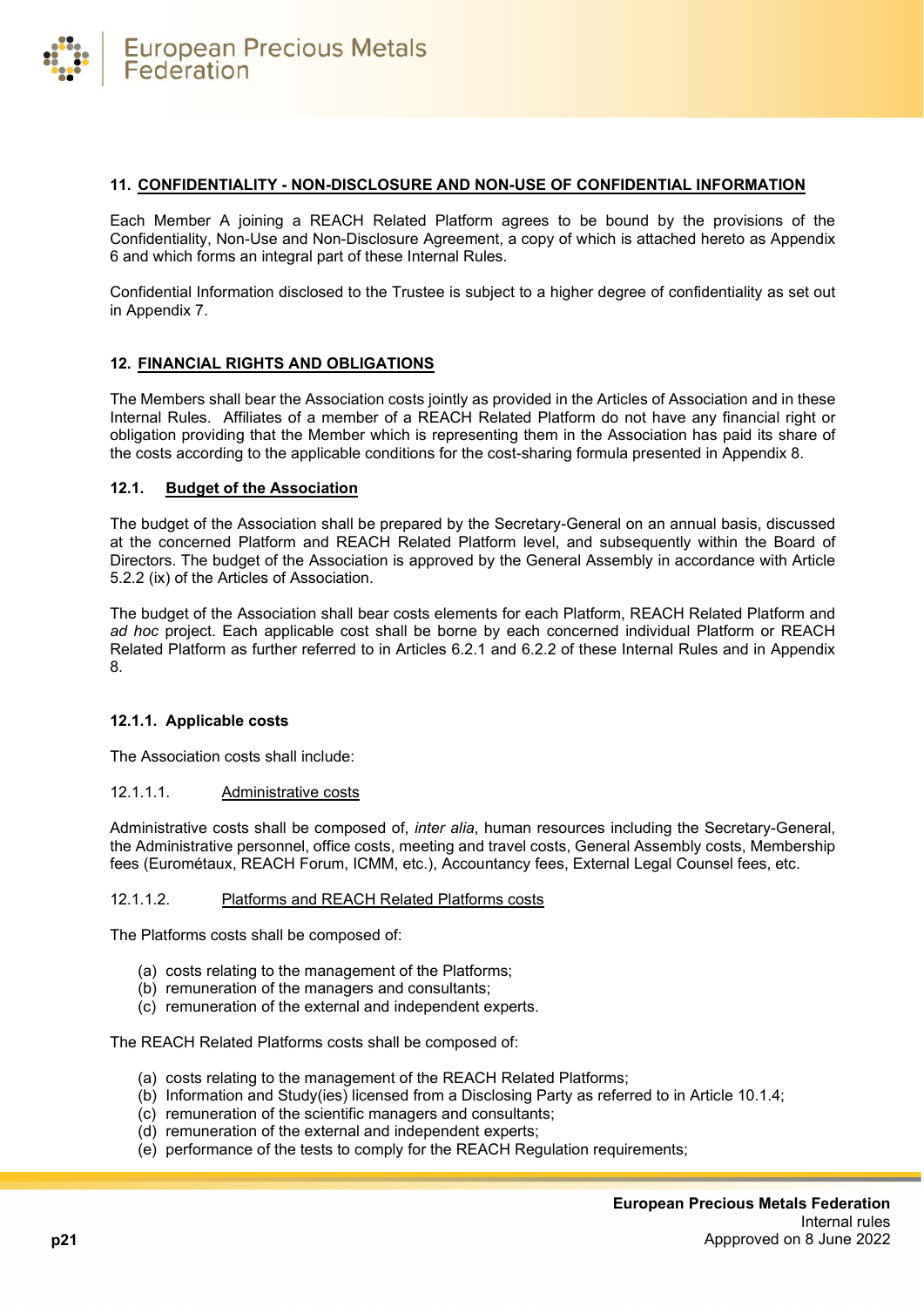

(f) the cost of the samples of Substances or Isolated Intermediates which are provided by the Members in order to be used as reference materials in the test programme. In the event a Member provides the Association with a sample in order to be used in any of the tests commissioned by the Association to a third party in the context of any of the precious metals or rhenium projects, this Member shall be reimbursed by the concerned REACH Related Platform for the cost of the sample (calculated based on the concentration of precious metal or rhenium, respectively) as well as for the manufacturing, shipment and associated insurance costs, etc. as appropriate. The reimbursement shall be done on the basis of an invoice sent by the concerned Member to the Secretary-General indicating the cost of the sample based on its precious metal or rhenium content, the cost of the associated insurance, and the cost of the transport. Only the amount of sample lost during the testing programme will be reimbursed. The Association reserves the right to proceed to an independent evaluation of the cost charged by each sample provider.

#### <span id="page-21-0"></span>**12.1.2. Cost-sharing**

See Appendix 8 of these Internal Rules

#### <span id="page-21-1"></span>**12.2 Registration costs and other ECHA fees**

The registration fee(s) per registered Substance or Isolated Intermediate and/or any other fee(s) due to the Agency shall be borne by each legal entity to which they apply. Such fees are not included in any of the costs of the Association.

# <span id="page-21-2"></span>**12.3. Invoicing, Payments and Late Payment Penalties**

As described in Article 5.3.2 (vii) of the Internal Rules, invoicing shall be performed by the Secretary-General of the Association.

Invoices shall be sent once a year, in March, to the Members, by e-mail, to the address specified by the Member in its Signature folio or otherwise updated to the Secretary-General. The Secretary-General shall immediately electronically notify the nominated Representative of the Member on such invoicing. In the event the Representative has not received the electronic notification on time, unless previously advised of the delay by the Secretary-General, the Representative shall promptly inform the Secretary-General.

Members shall pay their due sum to the bank account number specified in the invoice not later than two (2) months after reception of the invoice.

# <span id="page-21-3"></span>**13. LIABILITY**

#### <span id="page-21-4"></span>**13.1. Liability of Members**

The Members are liable for themselves and for their Affiliates.

Each Member A having joined a REACH Related Platform and its Affiliates shall comply, in an appropriate and timely manner, with all provisions of the REACH Regulation that are required of it as well as those under this Agreement.

The Members and their Affiliates are required to exercise due care and diligence vis-à-vis other Members in observing the rights and obligations arising from the Association's Articles of Association and Internal Rules. In case of failure to exercise due care and diligence, Article 11 of the Association's Articles of Association shall apply. Subject to the other provisions of Association's Internal Rules, the Members shall be liable to each other only in respect of wilful misconduct, fraud, and gross negligence.

In any case, the liability of each Member shall be several and not joint.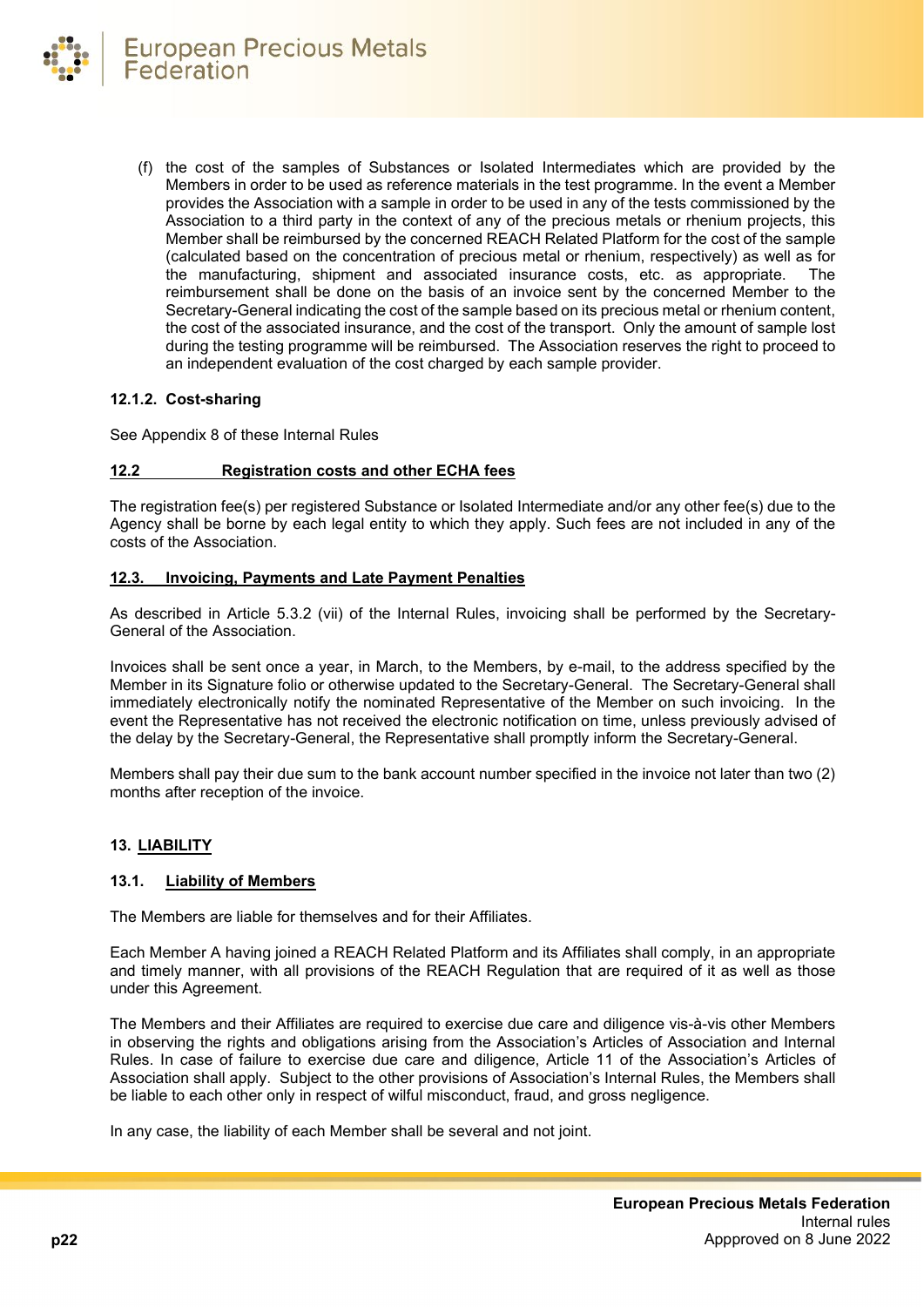

#### <span id="page-22-0"></span>**13.1.1. Liability related to use of Information**

The Members shall not be held liable for the respective misuse by other Members of Information they made available or developed in the Association framework. Each Member shall be held fully liable for its own misuse of Information made available or developed in the Association.

#### <span id="page-22-1"></span>**13.1.2. Liability related to the provided Information**

Members shall assume liability for the accuracy or correctness of the Information they provide in the frame of the Association activities, only in case of wilful misconduct, fraud, and gross negligence of the providing Member.

#### <span id="page-22-2"></span>**13.1.3. Liability related to the fulfilment of REACH Regulation's requirements**

Each Member A having joined a REACH Related Platform is responsible for complying with its rights and obligations according to the REACH Regulation, in as much as these rights and obligations are not expressly transferred to other Members of the Association, or to the Association, in accordance with Association's Articles of Association and Internal Rules. This applies in particular to the Information submitted to the Agency within the Pre-Registration and in the Registration Dossier by each Member, the payment of the registration fee(s) as well as to communication with Downstream Users in the supply chain.

#### <span id="page-22-3"></span>**13.1.4. Sole liability of Members**

Each Member is solely liable vis-à-vis third parties within the scope of its responsibility, with respect to its activities and obligations within (and outside) the scope and purpose of the Association, in connection with any loss, damage or injury to third party resulting from its own fault or negligence.

#### <span id="page-22-4"></span>**13.1.5. Indirect liability**

Save where there has been a breach of the Confidentiality Agreement of Appendix 6, no Member shall in any circumstances (whether in contract, tort (including negligence) or otherwise) be liable to another Member for any loss of profit or loss of margin (in each case whether direct or indirect) or for any indirect, consequential, contingent or special damages (whether for loss of use, loss of business or contracts, depletion of goodwill or otherwise).

#### <span id="page-22-5"></span>**13.2. Liability of the Secretary-General**

#### <span id="page-22-6"></span>**13.2.1. Secretary-General's liability vis-à-vis Members**

The Secretary-General is accountable and shall report to the Board of Directors and to the General Assembly for the achievement of its purposes as defined in Article 5.3.2 of these Internal Rules.

#### <span id="page-22-7"></span>**13.2.2. Secretary-General's liability vis-à-vis third parties**

The Secretary-General shall bear no individual responsibility or liability for its actions taken in its capacity of Secretary-General, with the exception of wilful misconduct, fraud, and gross negligence, in unlawful actions or serious actions incompatible with its mandate. Save in respect of the Secretary-General's wilful misconduct, fraud, or gross negligence, liability for the acts and omissions of the Secretary-General is shared equally between the Members.

# <span id="page-22-8"></span>**13.3. Liability of the Trustee**

The Trustee is fully responsible for any breach of its obligations under the Articles of Association and Internal Rules of the Association, and especially those stated in Appendix 7 "Undertakings of the Trustee". The Trustee is encouraged to acquire professional liability insurance, whose cost and eventual deductible shall be added to the Trustee's fees.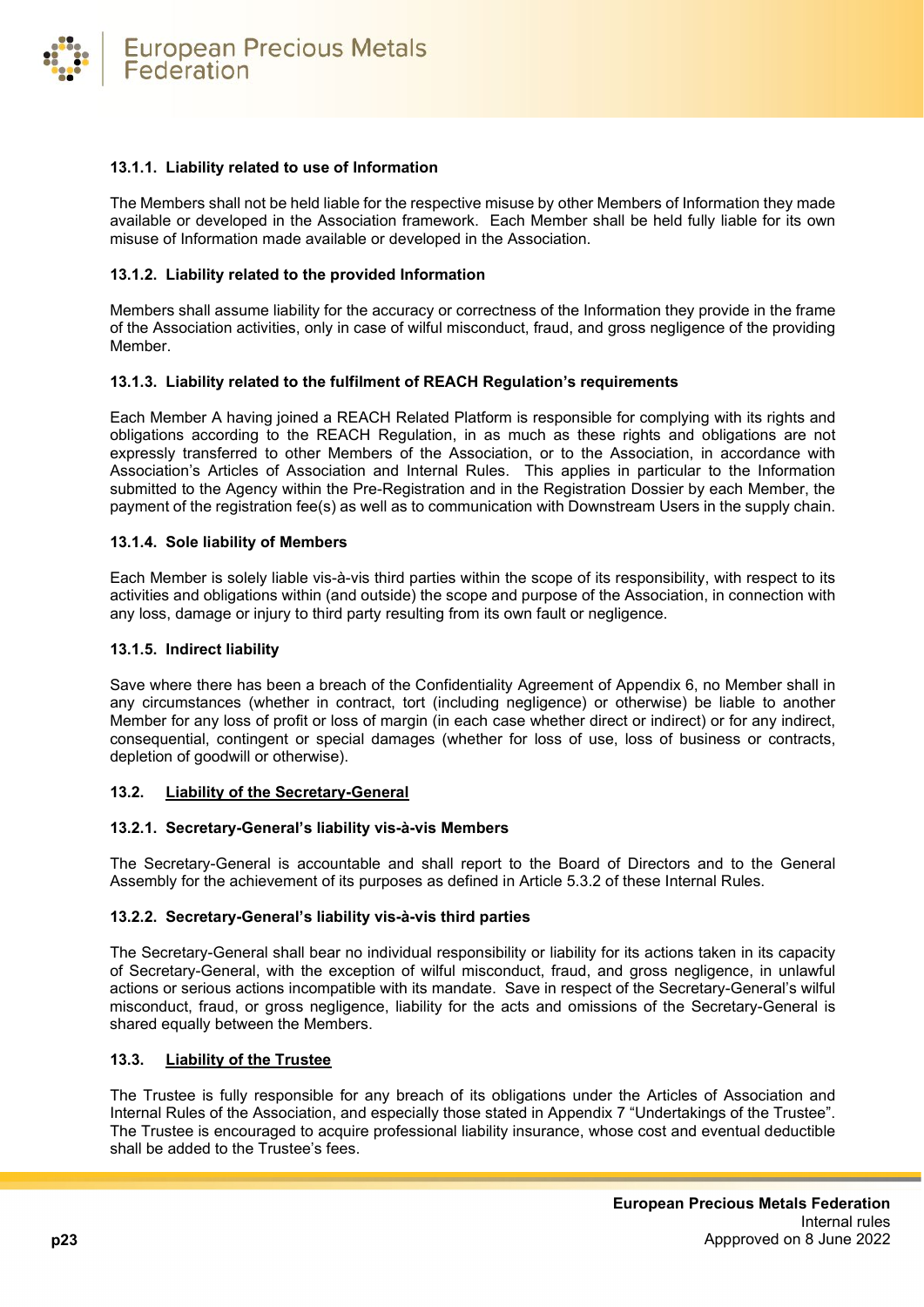

#### <span id="page-23-0"></span>**13.4. Liability of the Treasurer and Financial Controller**

#### <span id="page-23-1"></span>**13.4.1. Treasurer and Financial Controller's liability vis-à-vis Members**

The Treasurer and Financial Controller are accountable and shall report to the Board of Directors for the achievement of their purposes as defined in Articles 5.32 and 9.2 of these Internal Rules.

#### <span id="page-23-2"></span>**13.4.2. Treasurer and Financial Controller's liability vis-à-vis third parties**

The Treasurer and Financial Controller shall bear no individual responsibility or liability for their actions taken in its capacity of Treasurer and Financial Controller, with the exception of wilful misconduct, fraud, and gross negligence, in unlawful actions or serious actions incompatible with their mandates.

#### <span id="page-23-3"></span>**13.5. Liability of the Association's Lead Registrant(s)**

The Association's Lead Registrant(s) shall not be liable to third parties to an extent more than liability of the Members, except:

- (a) in respect of liability attributable to its (their) wilful misconduct, fraud, and gross negligence as Association's Lead Registrant(s); and
- (b) in respect of liability attributable to its (their) role of Association's Lead Registrant according to which the Association's Lead Registrant(s) shall be liable to the Members A with whom it(they) is(are) preparing and submitting a Registration Dossier to the Agency for a Substance or Isolated Intermediate.

#### <span id="page-23-4"></span>**14. DECISION-MAKING AND CONFLICT OF INTEREST**

Except where a voting procedure is foreseen in these Internal Rules or in the Articles of Association of the Association, decisions are taken on a consensus basis.

In the event of a conflict between interests of the Association and one or several of its Members or between two or more Members of the Association, the decisions and actions of the Association will always be in line with the purpose and objectives of the Association, as outlined in these Internal Rules and in the Articles of Association of the Association.

#### <span id="page-23-5"></span>**15. COMMUNICATIONS**

The Secretary-General shall regularly communicate with the Members in order to keep them informed on new topics, on-going activities, progress of agreed actions, etc. When resources allow it, formal newsletters, flash info sheets and briefings should be prepared and circulated to Members. Key documents should be made available to Members via emails, upon request to the Secretary-General or on the Member's pages of the website.

#### <span id="page-23-6"></span>**16. ACCOUNTS OF THE ASSOCIATION**

Unless otherwise decided by the Board of Directors, association's monies are saved on a regular account and three saving accounts at the bank CBC Banque Centre Public et Non-Marchand 2800 (Boulevard du Souverain 36 box 10, 1170 Brussels, BELGIUM).

The Association's accounts undergo an annual voluntary audit performed by an external auditor approved by the General Assembly in order to validate and adjust the accounts and the management of the accounts of the Association.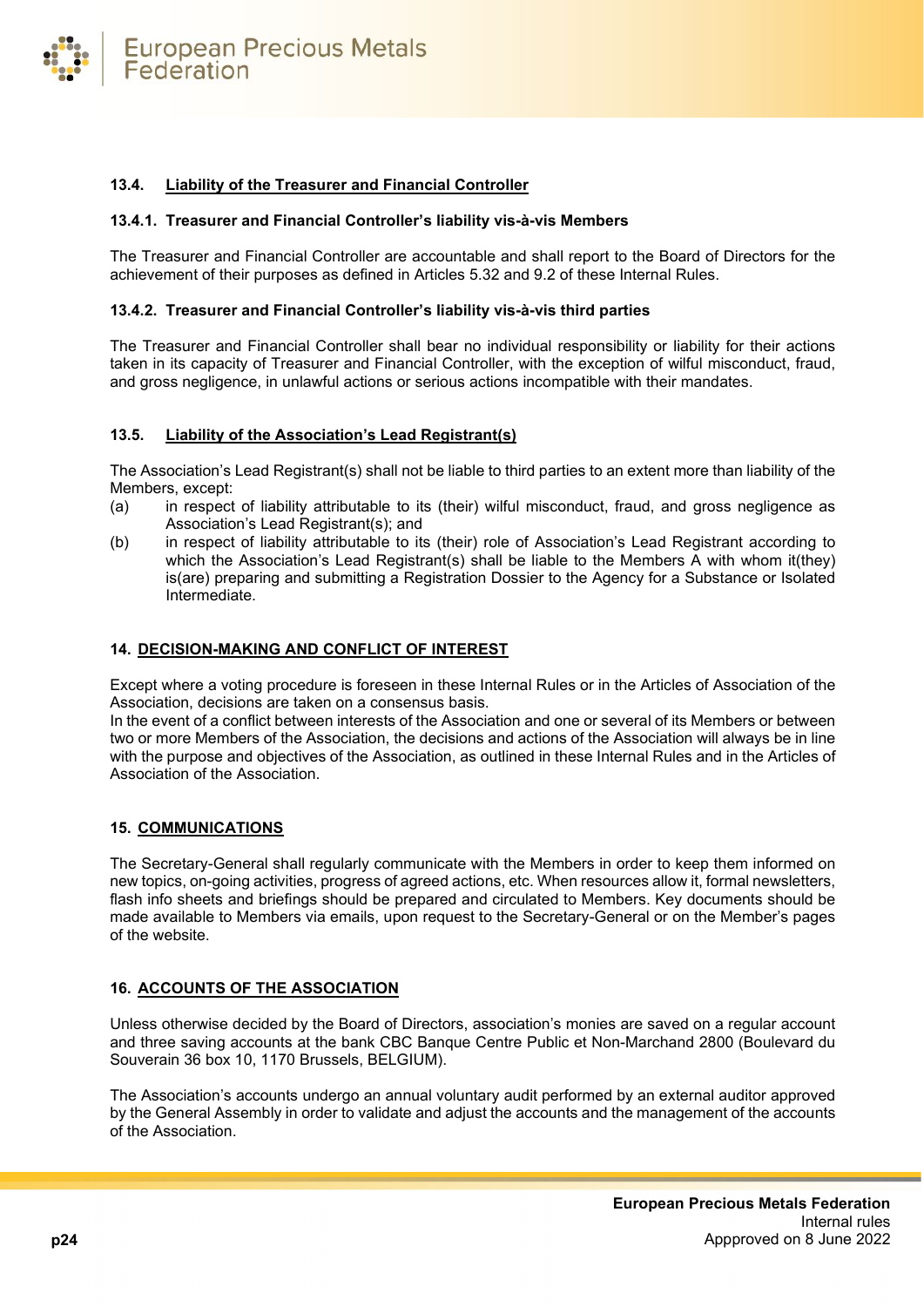

When a budget is predicted in order to formulate a budget proposal, each item of the Association's budget may be subject to an annual increase equivalent to the annual inflation rate of Belgium in addition to other budget augmentation needs, as recommended by the Treasurer.

The Secretary-General and the Treasurer are responsible for preparing short-, medium-, and long-term budget estimates in accordance with the working priorities and associated resource requirements. During budget monitoring, if an exceedance appears likely, the Secretary-General and the Treasurer must inform the Board of Directors as soon as possible, who will then seek approval from the General Assembly to adapt the budget in accordance with the Articles of Association and the Internal Rules of the Association.

# <span id="page-24-0"></span>**17. PROCEDURES AND PROTOCOLS OF THE ASSOCIATION**

# <span id="page-24-1"></span>**17.1. Meetings and conference calls**

As much as possible, physical meetings taking place in the same location should be organised back-toback to minimise travel and accommodation costs.

In the event of a meeting or conference call of the Board of Directors, General Assembly or any of its Platforms or REACH Related Platforms, the agenda and support materials must be sent to the participants in accordance with the requirements provided in the Articles of Association and Internal Rules and at least one (1) week before the date of the meeting or conference call.

During physical meetings, and where appropriate, participation by conference call should be facilitated by providing call-in details, a web-conference link and any relevant information prior to the meeting.

The meeting or conference call must be chaired by the designated chairperson. The extent and detail with which the conclusions, summary or minutes of the meeting or conference call are prepared are left to the discretion of the Secretary-General and the chairperson of the meeting or conference call, who shall be in a position to judge which parts of the discussion should be reported in detail and which can be reported in a summarised manner. The minutes shall be circulated shortly after the meeting and participants shall be invited to comment on the minutes and comments and/or approval shall be returned to the Secretary-General within fifteen (15) calendar days.

# <span id="page-24-2"></span>**17.2. Approval of expenditures**

The Association's monies and reserves cannot be used for matters not previously approved by the General Assembly, or by the Board of Directors, in the event an *ad hoc* investment is required. On a regular basis, monies available on the Association's regular bank accounts shall be transferred to the Association's savings bank account.

The need for funds additional to the budget approved by the General Assembly for that financial year shall be presented to and approved by the General Assembly again when there are nor reserves available. In case there would be reserves available, the need for funds additional to the budget approved by the General Assembly for that financial year shall be approved by the Board of Directors and the General Assembly shall be informed hereof.

A quaterly financial report of the Association's accounts will be sent for approval to the President or (in his absence) the Vice-President and to the Treasurer.

Sign-off of the Association's Officers expenditures shall be done by the Secretary-General.

Before invoices to the Association are paid, these shall be approved by the Secretary-General. For transactions superior to fifty thousand euros (50,000  $\epsilon$ ), the President or (in his absence) the Vice-President, or the Treasurer shall approve the payment via a secured electronic mechanism/bank rule.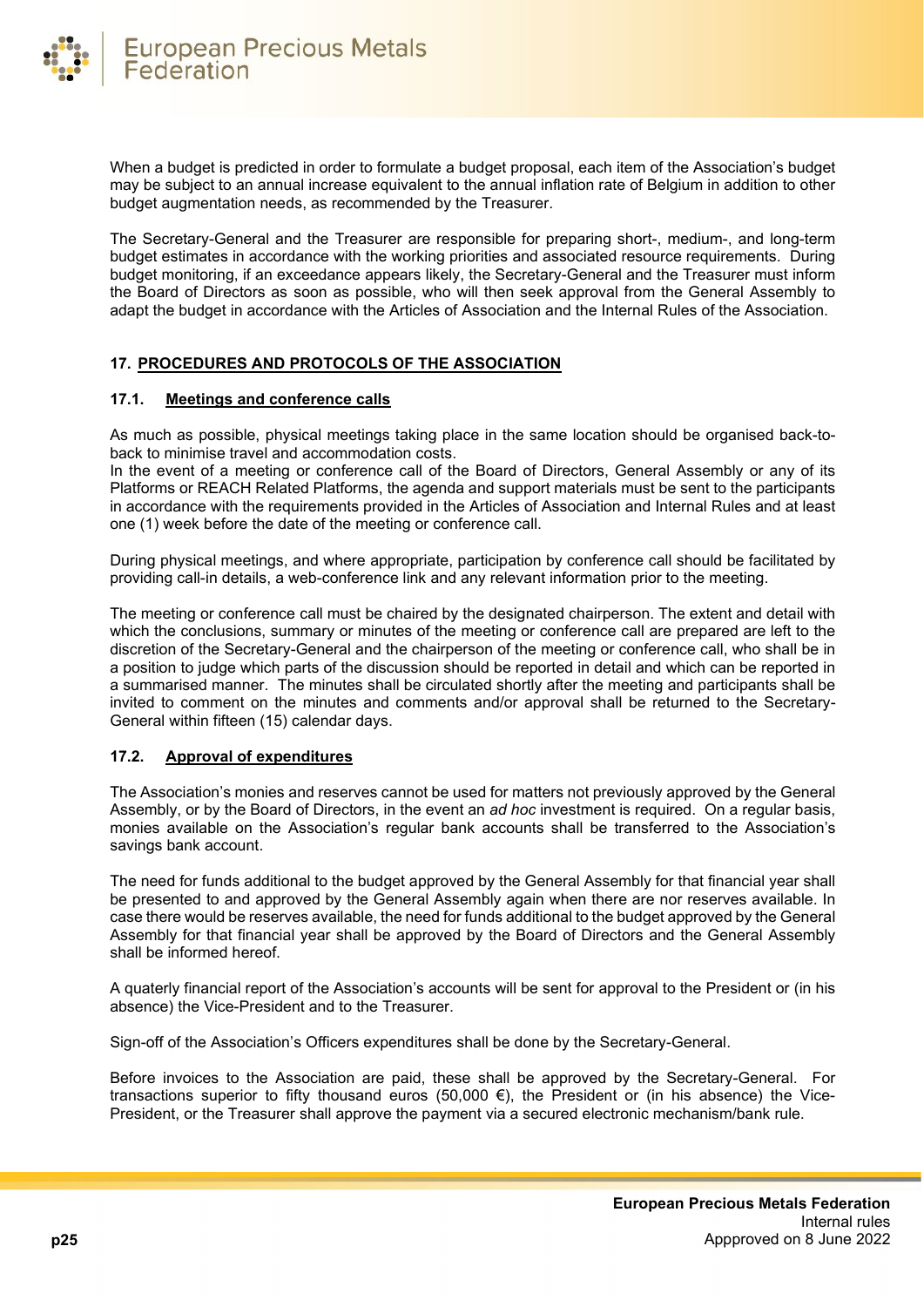

More details on the actual the Association's budget management are available in the relevant workplan and are available upon request.

#### <span id="page-25-0"></span>**17.3. Approval of travelling**

EU Travels performed by the officers or staff of the Association are approved by the Secretary-General. Travels outside the EU must be approved by the Secretary-General and by the (Vice-)President.

#### <span id="page-25-1"></span>**17.4. Signing authority**

Correspondence with the Members may be signed by the Secretary-General or another officer of the Association in the event of communications relative to specific topics. In matters of special importance (e.g. with significant legal or cost implications) the Secretary-General or the officers are expected to consult the President or Vice-President first.

Correspondence with third parties (e.g. other Associations, external consultants, European authorities, etc.) should be signed by the Secretary General or the President (or the Vice-President, in his absence). Signature by the President (or the Vice-President, in his absence) shall be required especially if a commitment to expenditure or a position on any sensitive issue are involved.

#### <span id="page-25-2"></span>**17.5. Publications**

Any publication (presentations, brochures etc.), which represent the opinion of the Association on any significant issue must be approved by the Board of Directors in advance.

As regards the publication of formal decisions of the Board of Directors and/or general Assembly in the Belgian Gazette, such as but not limited to the publication of updated Articles of Association, the following steps and items must be collected to ensure a valid publication:

- (a) Preparation, and signature by all Members, of the minutes of the Board of Directors and/or General Assembly meeting where the publication was approved;
- (b) Preparation of a proxy to be completed and signed by each Member delegating its notarial signature power to another Member (e.g. the President), as relevant; Power of attorney from each Member confirming the representation and signatory power of the signatory of the above proxy, for matters related to the Association. Additionally, the following documents may be requested:
	- Copy of ID Cards of signatories (+ Personal address of signatories if not on ID Card); and
	- Copy of registration of Member under national law (or Assembly meeting minutes confirming the existence of the entity if not registered by law).
- (d) Meeting of the signatory(ies) with the notary in Belgium for signature of the decision to be published in the Belgian Gazette;
- (e) Publication in the Belgian Gazette and payment of associated fees.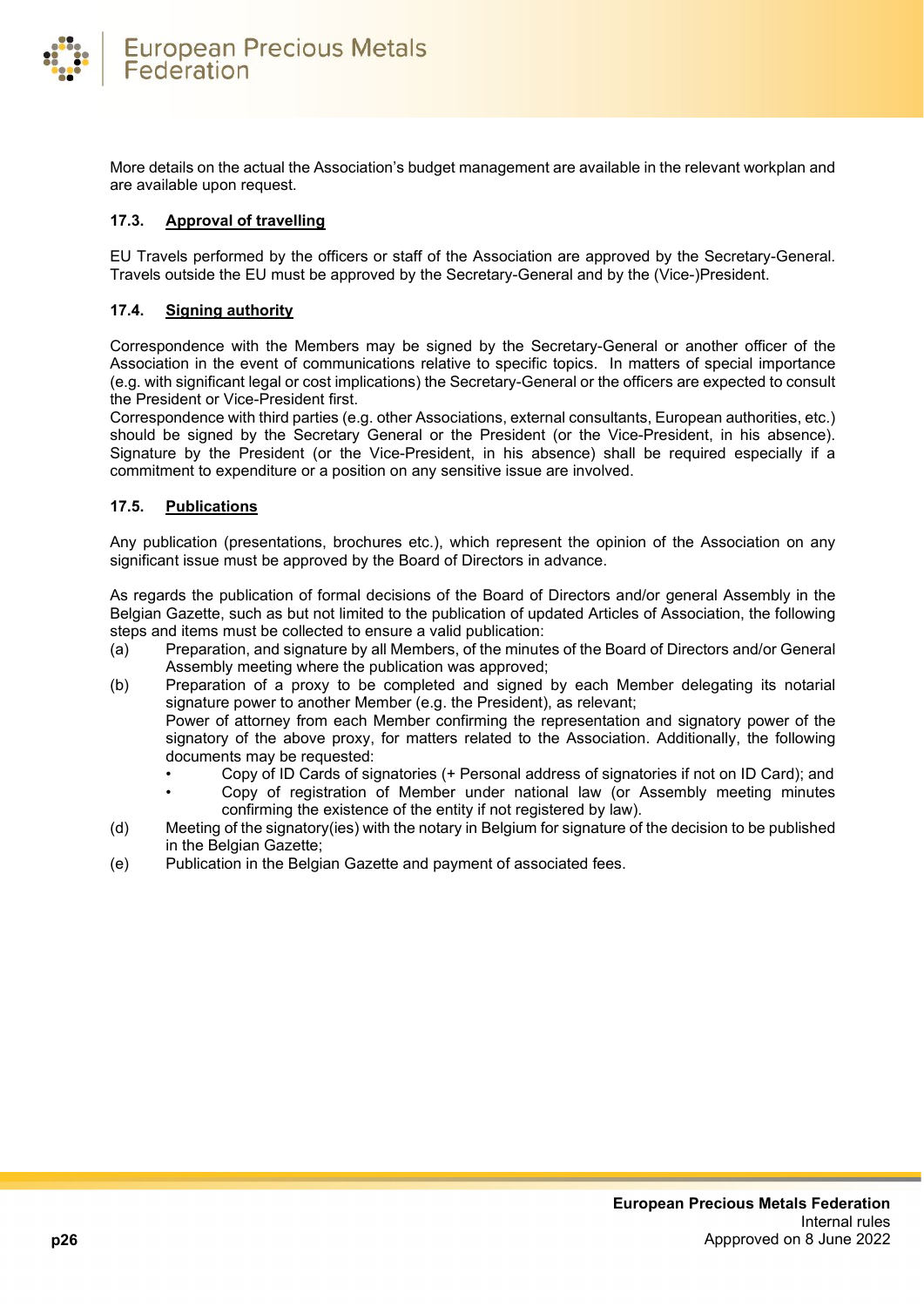

#### <span id="page-26-0"></span>**18. APPENDICES**

Appendix 1: Signature folio (template).

Appendix 2: Substance and tonnage band declaration (template).

Appendix 3: Definitions of Article 3 of the REACH Regulation.

Appendix 4: Substance(s) and Isolated Intermediate(s) covered by the Association.

Appendix 5: List of Platforms and REACH Related Platforms.

Appendix 6: Confidentiality, Non-Use and Non-Disclosure Agreement.

Appendix 7: Undertakings of the Trustee (template).

Appendix 8: Cost sharing.

Appendix 9: Lead Registrant Duties, Responsibilities and Declaration of Commitment.

Appendix 10: Code of Conduct of the EU Transparency Register.

Appendix 11: Code of Conduct of the Association.

Appendix 12: Competition Law Compliance Guidelines.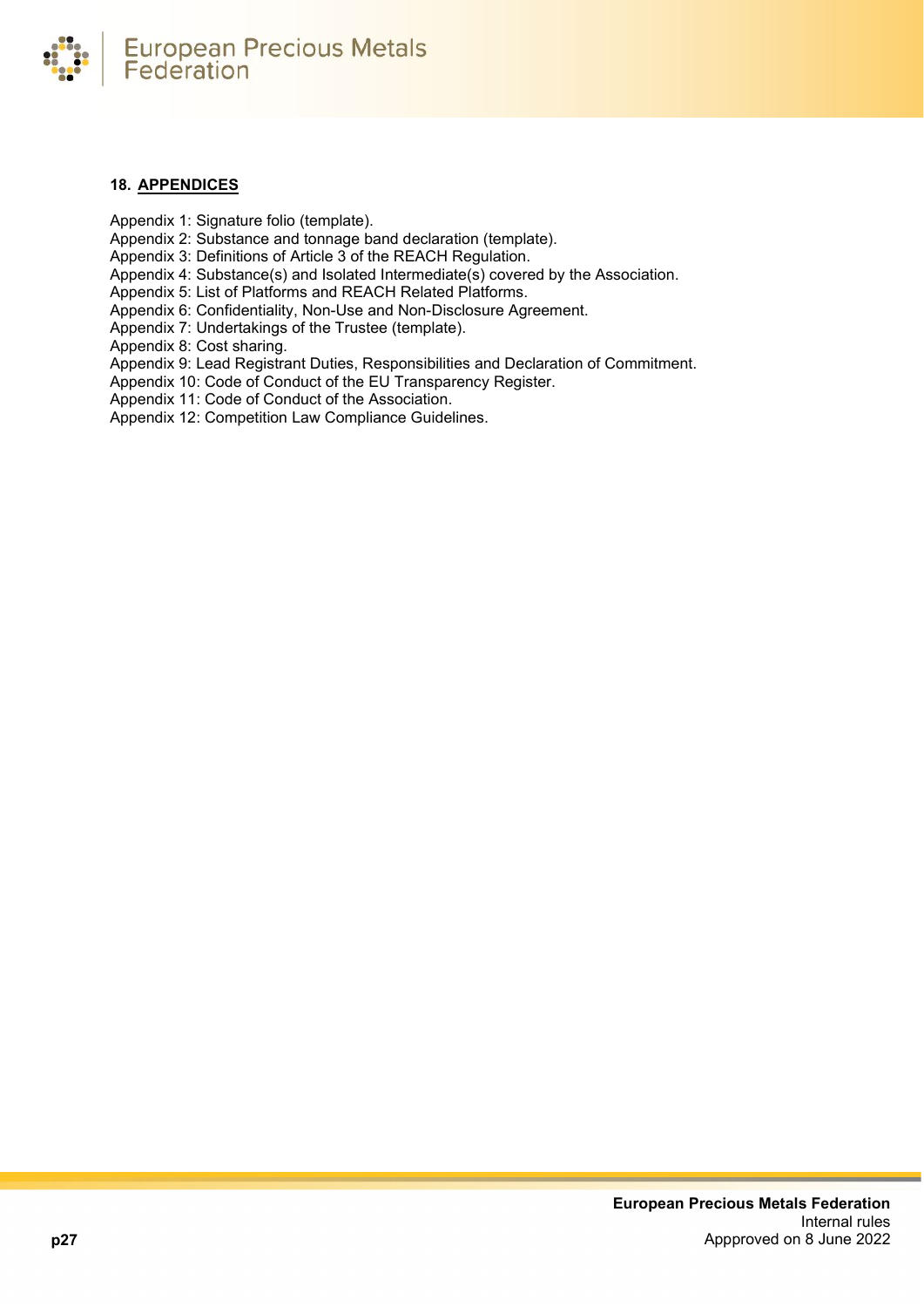

# **APPENDIX 1**

#### **Signature folio (template)**

# <span id="page-27-0"></span>*IMPORTANT NOTICE*

- o *This Signature folio shall be submitted by each Member to the Secretary-General and shall validate the membership status of the Member to the Association as of the date first mentioned above the signature.*
- o *The content of this folio shall remain with the Secretary-General and shall be kept confidential according to the provisions set out in the Confidentiality, Non-Use and Non-Disclosure Agreement presented in Appendix 6 of these Internal Rules unless the signatory of this Folio indicates otherwise.*
- o *The content of this folio will be used by the Secretary-General to determine which legal entities represented by a Member of the Association are entitled to appear as legitimate registrants for the purpose of joint submission.*
- o *The Secretary-General acknowledges that the information provided at the time of the admission to the Association may evolve with time and that some updates to the folio might eventually be required. The Secretary-General shall however be promptly informed on any change in the data provided by the Member in this folio. The Association cannot undertake to take changes into account in all cases.*

| <b>Information box 1</b> | <b>INFORMATION ON THE MEMBER</b> |
|--------------------------|----------------------------------|
| Name:                    |                                  |
| Registered address:      |                                  |
| Phone number(s):         |                                  |
| Fax number(s):           |                                  |
| Website:                 |                                  |
| Invoicing address:       |                                  |
| VAT number:              |                                  |

|                                                           | <b>Information box 2</b> |      | INFORMATION ON THE AFFILIATES REPRESENTED BY THE<br><b>MEMBER</b> |
|-----------------------------------------------------------|--------------------------|------|-------------------------------------------------------------------|
| 1.<br>2.<br>3.<br>4.<br>5.<br>6.<br>7.<br>8.<br>9.<br>10. |                          | Name | Address                                                           |
| 11.<br>12.<br>13.<br>14.<br>15.<br>$\cdots$               |                          |      |                                                                   |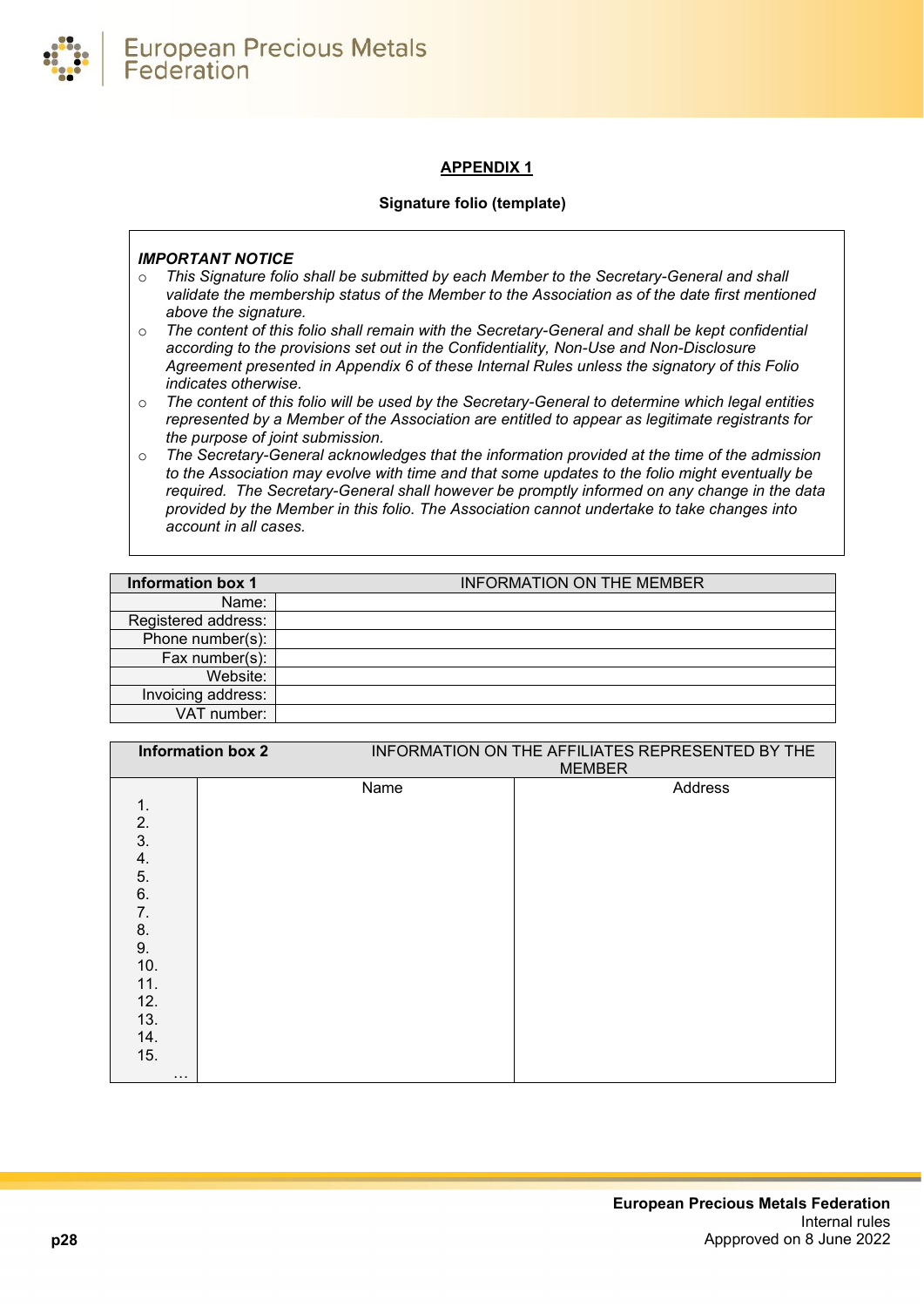

| <b>Information box 3</b> | INFORMATION ON THE ASSOCIATION REPRESENTATIVE OF THE<br>MEMBER AND HIS/HER SUBSTITUTE |
|--------------------------|---------------------------------------------------------------------------------------|
| <b>REPRESENTATIVE</b>    |                                                                                       |
| Name:                    |                                                                                       |
| Position:                |                                                                                       |
| Professional address:    |                                                                                       |
| Professional phone       |                                                                                       |
| $number(s)$ :            |                                                                                       |
| Professional fax         |                                                                                       |
| $number(s)$ :            |                                                                                       |
| Professional e-mail      |                                                                                       |
| address:                 |                                                                                       |
| <b>SUBSTITUTE</b>        |                                                                                       |
| Name:                    |                                                                                       |
| Position:                |                                                                                       |
| Professional address:    |                                                                                       |
| Professional phone       |                                                                                       |
| $number(s)$ :            |                                                                                       |
| Professional fax         |                                                                                       |
| $number(s)$ :            |                                                                                       |
| Professional e-mail      |                                                                                       |
| address:                 |                                                                                       |

| <b>Information box 4</b>            | INFORMATION ON THE SIGNATORY OF THE ASSOCIATION'S<br>ARTICLES OF ASSOCIATION AND INTERNAL RULES |
|-------------------------------------|-------------------------------------------------------------------------------------------------|
| Name:                               |                                                                                                 |
| Position:                           |                                                                                                 |
| Professional                        |                                                                                                 |
| address:                            |                                                                                                 |
| Professional phone<br>$number(s)$ : |                                                                                                 |
| Professional fax<br>$number(s)$ :   |                                                                                                 |
| Professional e-mail<br>address:     |                                                                                                 |

I, acting as Signatory on behalf of [\_\_\_\_\_\_\_\_\_\_\_\_\_\_\_\_\_\_\_\_\_\_] and of its Affiliates as presented above, execute the Association's Articles of Association and Internal Rules as of the date first mentioned above my signature:

Date: \_\_\_\_\_\_\_\_\_\_\_\_\_\_\_\_\_\_\_\_\_\_\_\_\_

Signature: \_\_\_\_\_\_\_\_\_\_\_\_\_\_\_\_\_\_\_\_\_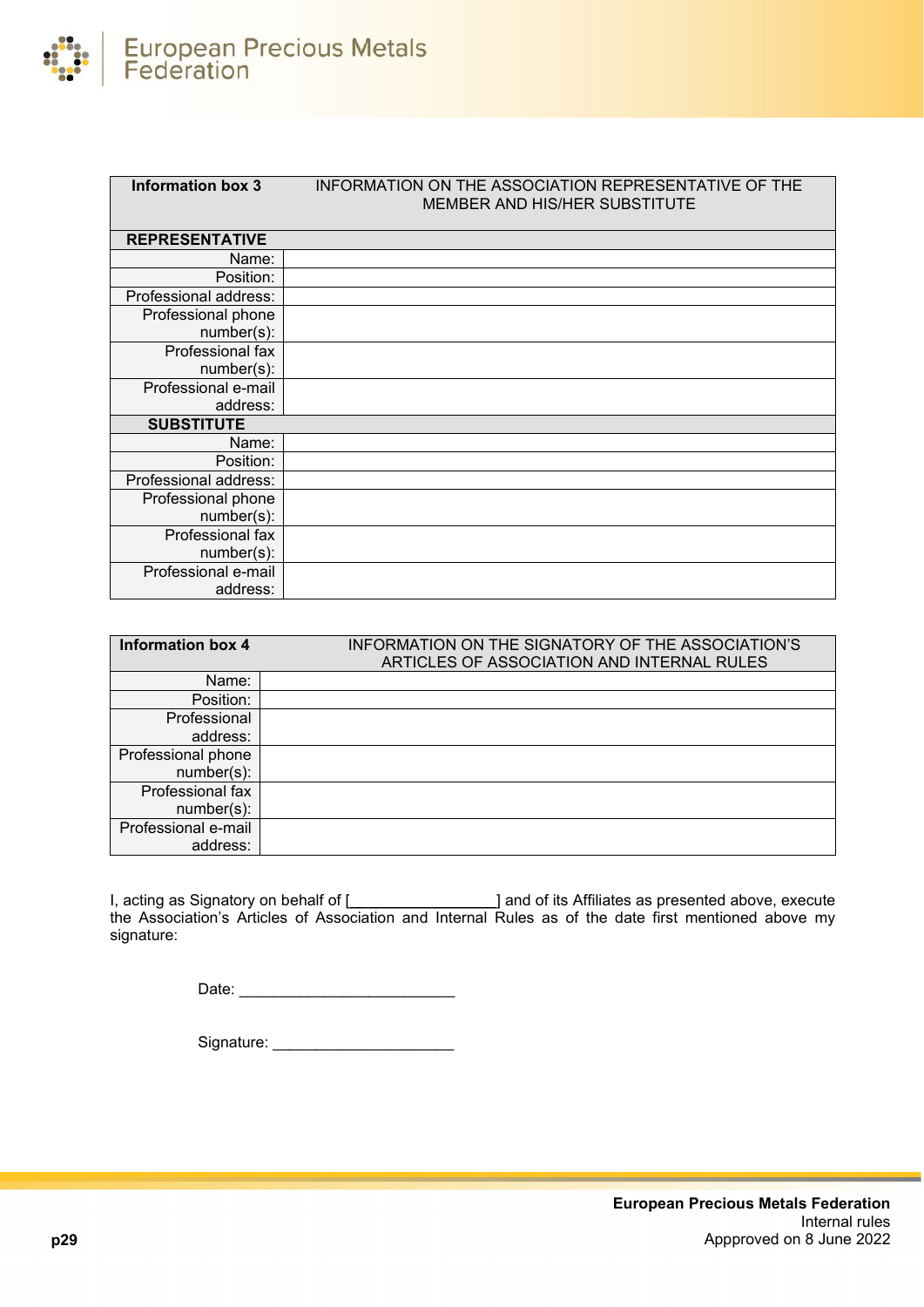

# **APPENDIX 2**

# **Substance and tonnage band declaration (template)**

# <span id="page-29-0"></span>*IMPORTANT NOTICE*

- o *This declaration shall be submitted by each Member A to the Trustee at the time of admission to the Association.*
- o *Template tables for listing and describing those Precious Metals and/or Rhenium Substances and Isolated Intermediates which are subject to be registered by the Member A and/or by one or more of its Affiliates under the REACH Regulation, and for listing those studies or articles on Precious Metals and/or Rhenium which are available to the Member A or to one or more of its Affiliates (Table 1 and Table 2) are available on request from the Trustee. Table 1 and Table 2 together with Appendix 1 and 2 and the signature pages of the Articles of Association and of Internal Rules, must be completed, signed and submitted to the Secretary-General of the Association in order to be eligible for Membership A.*
- o *The content of this declaration shall be kept confidential and remain with the Secretary-General and Trustee who are entitled to use it to: (a) define the scope of each Association project; (b) calculate the appropriate applicable project costs-share of the Member, pursuant the cost-sharing formula defined in Article 12 and in Appendix 8 of these Internal Rules; and (c) determine the Substance or Isolated Intermediate and the corresponding tonnage band for which a copy of the Registration Dossier must be sent to the Member for the purpose of joint submission as per article 8.2 (v).*
- o *The process of adding Substances and/or Isolated Intermediates to and changing the tonnage bands of this declaration after signature will be according to the selection criteria and decision tree in Appendix 4, as well as according to the work programme in course/work in progress.*
- o *The Secretary-General be promptly informed on any change in the data provided by the Member A in this declaration and at the latest, fifteen (15) calendar days before the costs of the Association are presented and approved at the General Assembly meeting which immediately precedes the invoicing period for which the updated declaration shall be applied.*
- o *In the event the update of a Member A involves additional work for past phases of a specific project of the Association, the costs associated to such work shall be borne by the Member A having submitted the given update. The past shares of such Member A shall be re-calculated according to the cost-sharing formula and adjusted as appropriate so the Member A can reimburse the Association accordingly.*
- o *In the event a potential registrant wishes to join the Association for a Substance or Isolated Intermediate which is already part of the scope of a Association project but resident in a lower tonnage band than the tonnage band declared by the potential registrant, the latter shall commit to pay for any additional project work engaged, which is directly linked to the higher tonnage band declared by him. However, should it change its tonnage band or leave the Association, the Association will require the potential registrant to pay for any project work engaged as a consequence of the higher tonnage band.*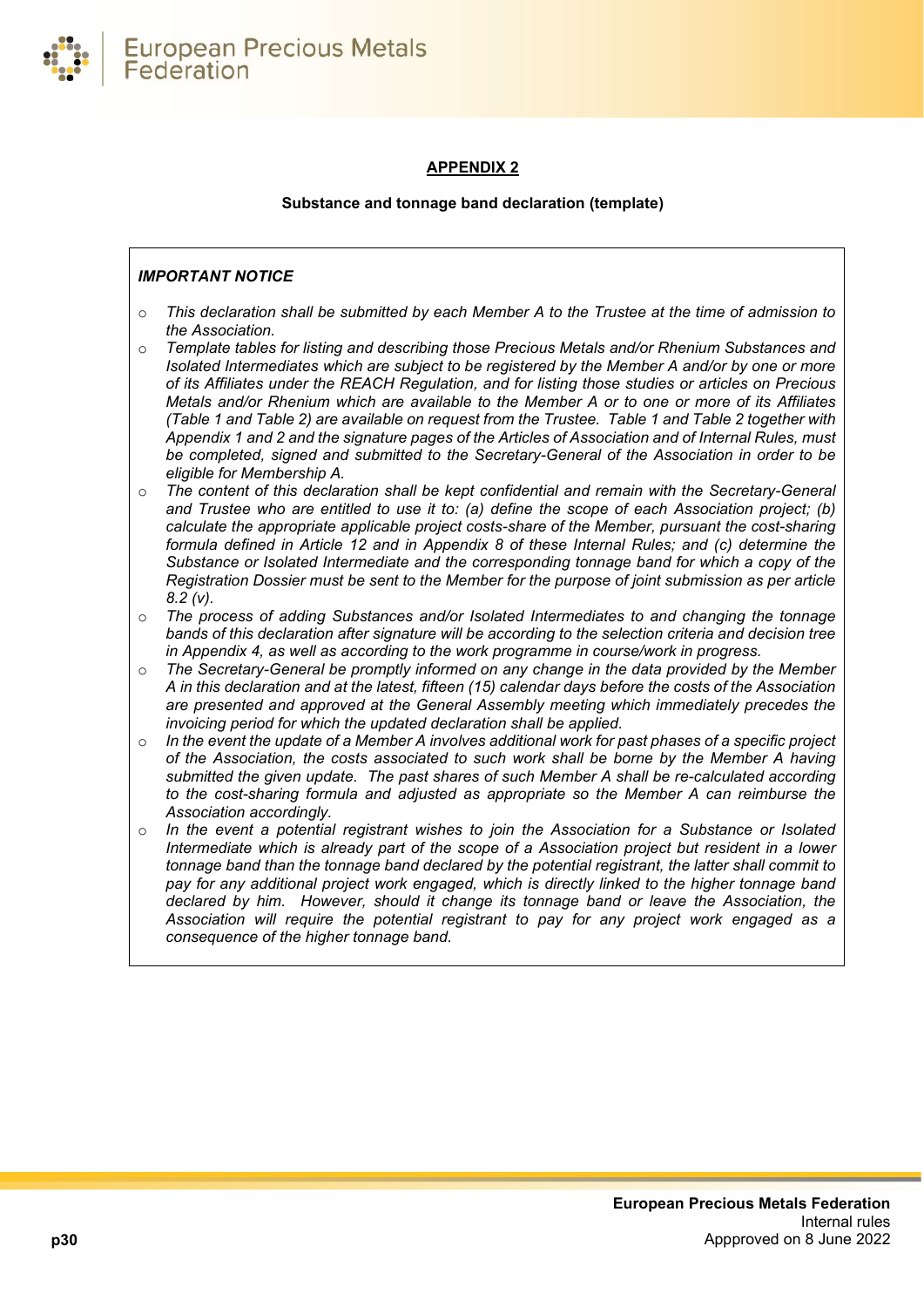

| <b>INFORMATION ON THE SIGNATORY OF THE SUBSTANCE AND TONNAGE BAND</b><br><b>DECLARATION</b> |  |  |
|---------------------------------------------------------------------------------------------|--|--|
| Name:                                                                                       |  |  |
| <b>Position:</b>                                                                            |  |  |
| Professional                                                                                |  |  |
| address:                                                                                    |  |  |
| Professional                                                                                |  |  |
| phone number(s):                                                                            |  |  |
| <b>Professional fax</b>                                                                     |  |  |
| number(s):                                                                                  |  |  |
| <b>Professional e-</b>                                                                      |  |  |
| mail address:                                                                               |  |  |

I, acting as Representative of [ \_\_\_\_\_\_\_\_\_\_\_\_\_\_\_\_\_\_\_\_] and of its Affiliates as defined in Article 1 of these Internal Rules, and providing that the Substances and Isolated Intermediates listed and described in Table 1 and Table 2, respectively, are included in the scope of the Association, as listed in the Association's inventories available on the EPMF's website, declare to join the Association to fulfil the requirements under the REACH Regulation for those Substances and Isolated Intermediates.

I declare that we will not refer to any of the Information of the Registration Dossier which is submitted to the Agency by the Association's Lead Registrant(s) which is not required for the Substances, Isolated Intermediates and tonnage bands declared in Table 1 and Table 2.

Date: \_\_\_\_\_\_\_\_\_\_\_\_\_\_\_\_\_\_\_\_\_\_\_\_\_

Signature: \_\_\_\_\_\_\_\_\_\_\_\_\_\_\_\_\_\_\_\_\_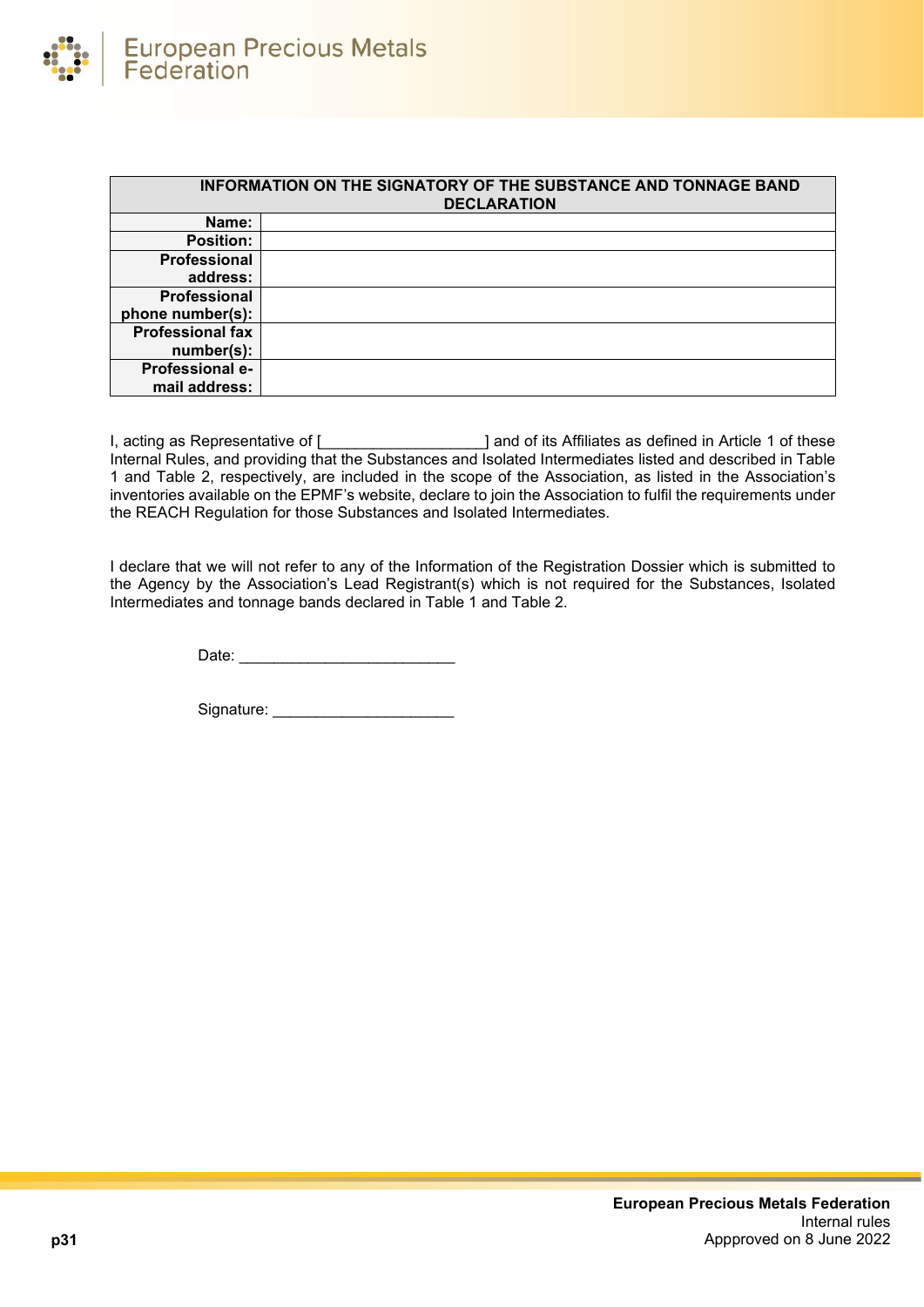

# **APPENDIX 3**

#### **Definitions of Article 3 of the REACH Regulation**

- <span id="page-31-0"></span>1) **Substance:** means a chemical element and its compounds in the natural state or obtained by any manufacturing process, including any additive necessary to preserve its stability and any impurity deriving from the process used, but excluding any solvent which may be separated without affecting the stability of the substance or changing its composition;
- 2) **Preparation:** means a mixture or solution composed of two or more substances;
- 3) **Article:** means an object which during production is given a special shape, surface or design which determines its function to a greater degree than does its chemical composition;
- 4) **Producer of an article:** means any natural or legal person who makes or assembles an article within the Community;
- 5) **Polymer:** means a substance consisting of molecules characterised by the sequence of one or more types of monomer units. Such molecules must be distributed over a range of molecular weights wherein differences in the molecular weight are primarily attributable to differences in the number of monomer units. A polymer comprises the following:
	- (a) a simple weight majority of molecules containing at least three monomer units which are covalently bound to at least one other monomer unit or other reactant;
	- (a) less than a simple weight majority of molecules of the same molecular weight.

In the context of this definition a "monomer unit" means the reacted form of a monomer substance in a polymer;

- 6) **Monomer:** means a substance which is capable of forming covalent bonds with a sequence of additional like or unlike molecules under the conditions of the relevant polymer-forming reaction used for the particular process;
- 7) **Registrant:** means the manufacturer or the importer of a substance or the producer or importer of an article submitting a registration for a substance;
- 8) **Manufacturing:** means production or extraction of substances in the natural state;
- 9) **Manufacturer:** means any natural or legal person established within the Community who manufactures a substance within the Community;
- 10) **Import:** means the physical introduction into the customs territory of the Community;
- 11) **Importer:** means any natural or legal person established within the Community who is responsible for import;
- 12) **Placing on the market:** means supplying or making available, whether in return for payment or free of charge, to a third party. Import shall be deemed to be placing on the market;
- 13) **Downstream user:** means any natural or legal person established within the Community, other than the manufacturer or the importer, who uses a substance, either on its own or in a preparation, in the course of his industrial or professional activities. A distributor or a consumer is not a downstream user. A re-importer exempted pursuant to Article 2(7)(c) shall be regarded as a downstream user;
- 14) **Distributor:** means any natural or legal person established within the Community, including a retailer, who only stores and places on the market a substance, on its own or in a preparation, for third parties;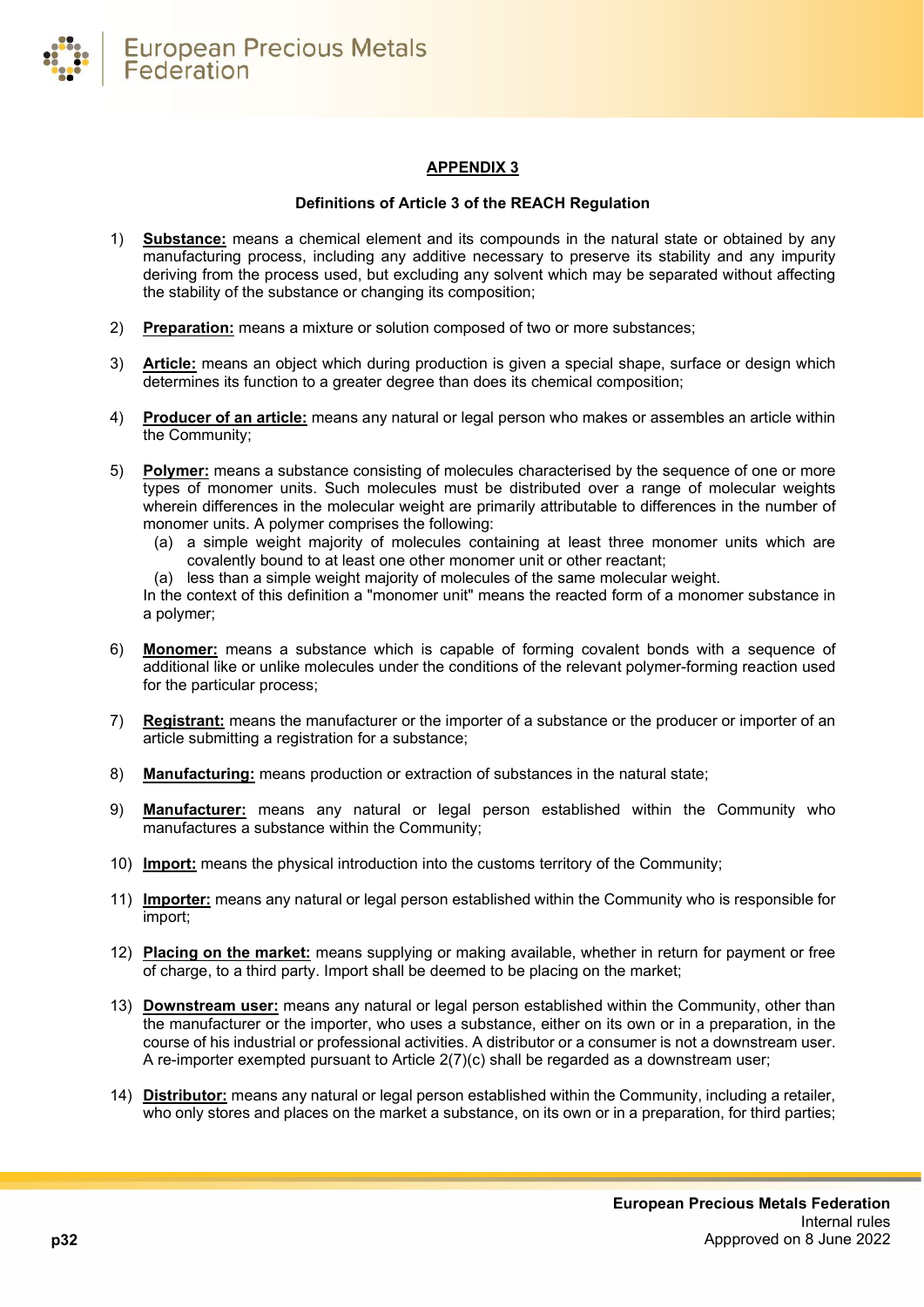

- 15) **Intermediate:** means a substance that is manufactured for and consumed in or used for chemical processing in order to be transformed into another substance (hereinafter referred to as "synthesis"):
	- (a) **Non-isolated intermediate:** means an intermediate that during synthesis is not intentionally removed (except for sampling) from the equipment in which the synthesis takes place. Such equipment includes the reaction vessel, its ancillary equipment, and any equipment through which the substance(s) pass(es) during a continuous flow or batch process as well as the pipework for transfer from one vessel to another for the purpose of the next reaction step, but it excludes tanks or other vessels in which the substance(s) are stored after the manufacture;
	- (b) **On-site isolated intermediate:** means an intermediate not meeting the criteria of a non-isolated intermediate and where the manufacture of the intermediate and the synthesis of (an)other substance(s) from that intermediate take place on the same site, operated by one or more legal entities;
	- (c) **Transported isolated intermediate:** means an intermediate not meeting the criteria of a nonisolated intermediate and transported between or supplied to other sites;
- 16) **Site:** means a single location, in which, if there is more than one manufacturer of (a) substance(s), certain infrastructure and facilities are shared;
- 17) **Actors in the supply chain:** means all manufacturers and/or importers and/or downstream users in a supply chain;
- 18) **Agency:** means the European Chemicals Agency as established by this Regulation;
- 19) **Competent authority:** means the authority or authorities or bodies established by the Member States to carry out the obligations arising from this Regulation;
- 20) **Phase-in substance:** means a substance which meets at least one of the following criteria:
	- (a) it is listed in the European Inventory of Existing Commercial Chemical Substances (EINECS);
	- (b) it was manufactured in the Community, or in the countries acceding to the European Union on 1 January 1995 or on 1 May 2004, but not placed on the market by the manufacturer or importer, at least once in the 15 years before the entry into force of this Regulation, provided the manufacturer or importer has documentary evidence of this;
	- (c) it was placed on the market in the Community, or in the countries acceding to the European Union on 1 January 1995 or on 1 May 2004, before entry into force of this Regulation by the manufacturer or importer and was considered as having been notified in accordance with the first indent of Article 8(1) of Directive 67/548/EEC but does not meet the definition of a polymer as set out in this Regulation, provided the manufacturer or importer has documentary evidence of this;
- 21) **Notified substance:** means a substance for which a notification has been submitted and which could be placed on the market in accordance with Directive 67/548/EEC;
- 22) **Product and process orientated research and development:** means any scientific development related to product development or the further development of a substance, on its own, in preparations or in articles in the course of which pilot plant or production trials are used to develop the production process and/or to test the fields of application of the substance;
- 23) **Scientific research and development:** means any scientific experimentation, analysis or chemical research carried out under controlled conditions in a volume less than 1 tonne per year;
- 24) **Use:** means any processing, formulation, consumption, storage, keeping, treatment, filling into containers, transfer from one container to another, mixing, production of an article or any other utilisation;
- 25) **Registrant's own use:** means an industrial or professional use by the registrant;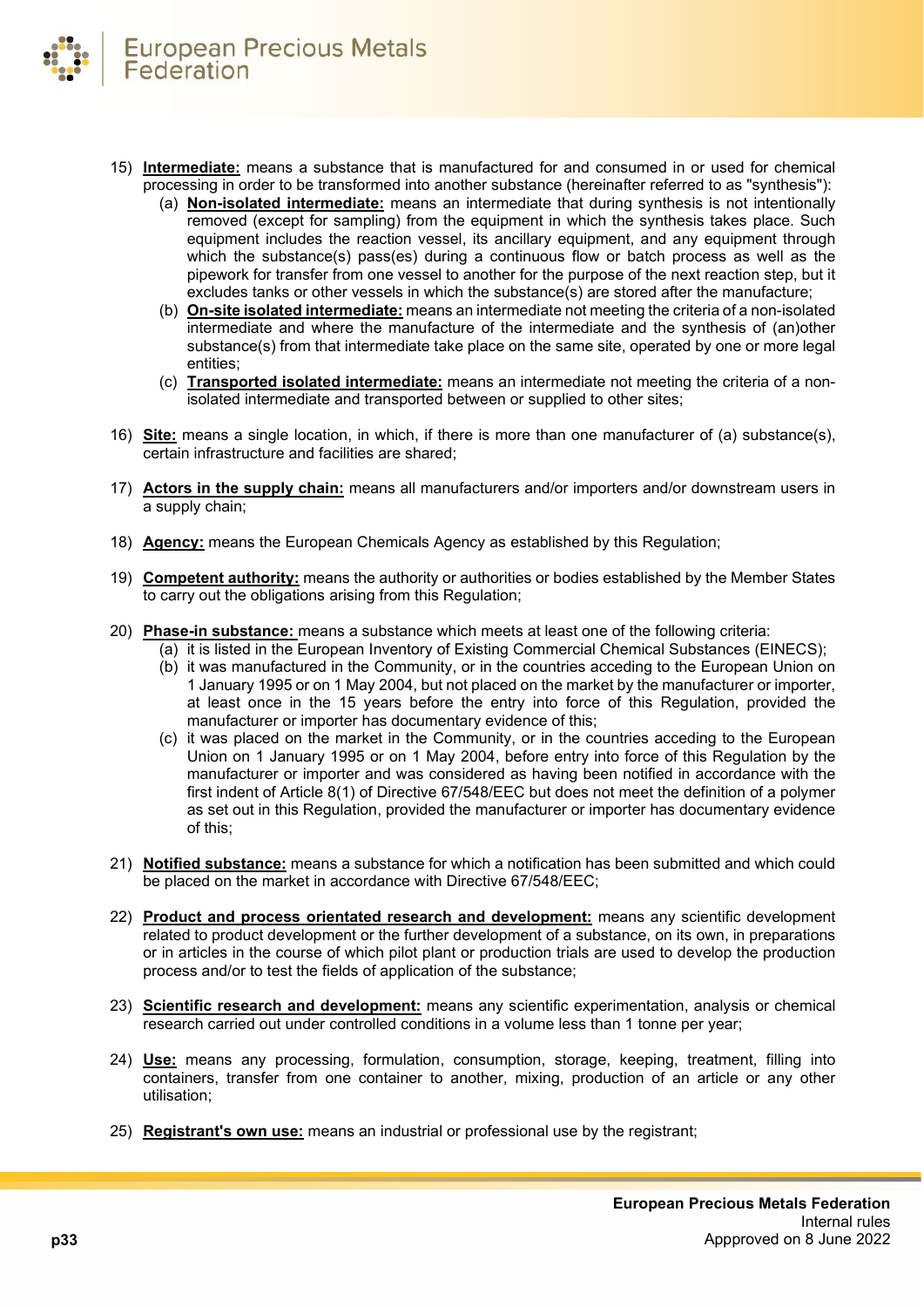- 26) **Identified use:** means a use of a substance on its own or in a preparation, or a use of a preparation, that is intended by an actor in the supply chain, including his own use, or that is made known to him in writing by an immediate downstream user;
- 27) **Full study report:** means a complete and comprehensive description of the activity performed to generate the information. This covers the complete scientific paper as published in the literature describing the study performed or the full report prepared by the test house describing the study performed;
- 28) **Robust study summary:** means a detailed summary of the objectives, methods, results and conclusions of a full study report providing sufficient information to make an independent assessment of the study minimising the need to consult the full study report;
- 29) **Study summary:** means a summary of the objectives, methods, results and conclusions of a full study report providing sufficient information to make an assessment of the relevance of the study;
- 30) **Per year:** means per calendar year, unless stated otherwise, for phase-in substances that have been imported or manufactured for at least three consecutive years, quantities per year shall be calculated on the basis of the average production or import volumes for the three preceding calendar years;
- 31) **Restriction:** means any condition for or prohibition of the manufacture, use or placing on the market;
- 32) **Supplier of a substance or a preparation:** means any manufacturer, importer, downstream user or distributor placing on the market a substance, on its own or in a preparation, or a preparation;
- 33) **Supplier of an article:** means any producer or importer of an article, distributor or other actor in the supply chain placing an article on the market;
- 34) **Recipient of a substance or a preparation:** means a downstream user or a distributor being supplied with a substance or a preparation;
- 35) **Recipient of an article:** means an industrial or professional user, or a distributor, being supplied with an article but does not include consumers;
- 36) **SME:** means small and medium-sized enterprises as defined in the Commission Recommendation of 6 May 2003 concerning the definition of micro, small and medium-sized enterprises;
- 37) **Exposure scenario:** means the set of conditions, including operational conditions and risk management measures, that describe how the substance is manufactured or used during its life-cycle and how the manufacturer or importer controls, or recommends downstream users to control, exposures of humans and the environment. These exposure scenarios may cover one specific process or use or several processes or uses as appropriate;
- 38) **Use and exposure category:** means an exposure scenario covering a wide range of processes or uses, where the processes or uses are communicated, as a minimum, in terms of the brief general description of use;
- 39) **Substances which occur in nature:** means a naturally occurring substance as such, unprocessed or processed only by manual, mechanical or gravitational means, by dissolution in water, by flotation, by extraction with water, by steam distillation or by heating solely to remove water, or which is extracted from air by any means;
- 40) **Not chemically modified substance:** means a substance whose chemical structure remains unchanged, even if it has undergone a chemical process or treatment, or a physical mineralogical transformation, for instance to remove impurities;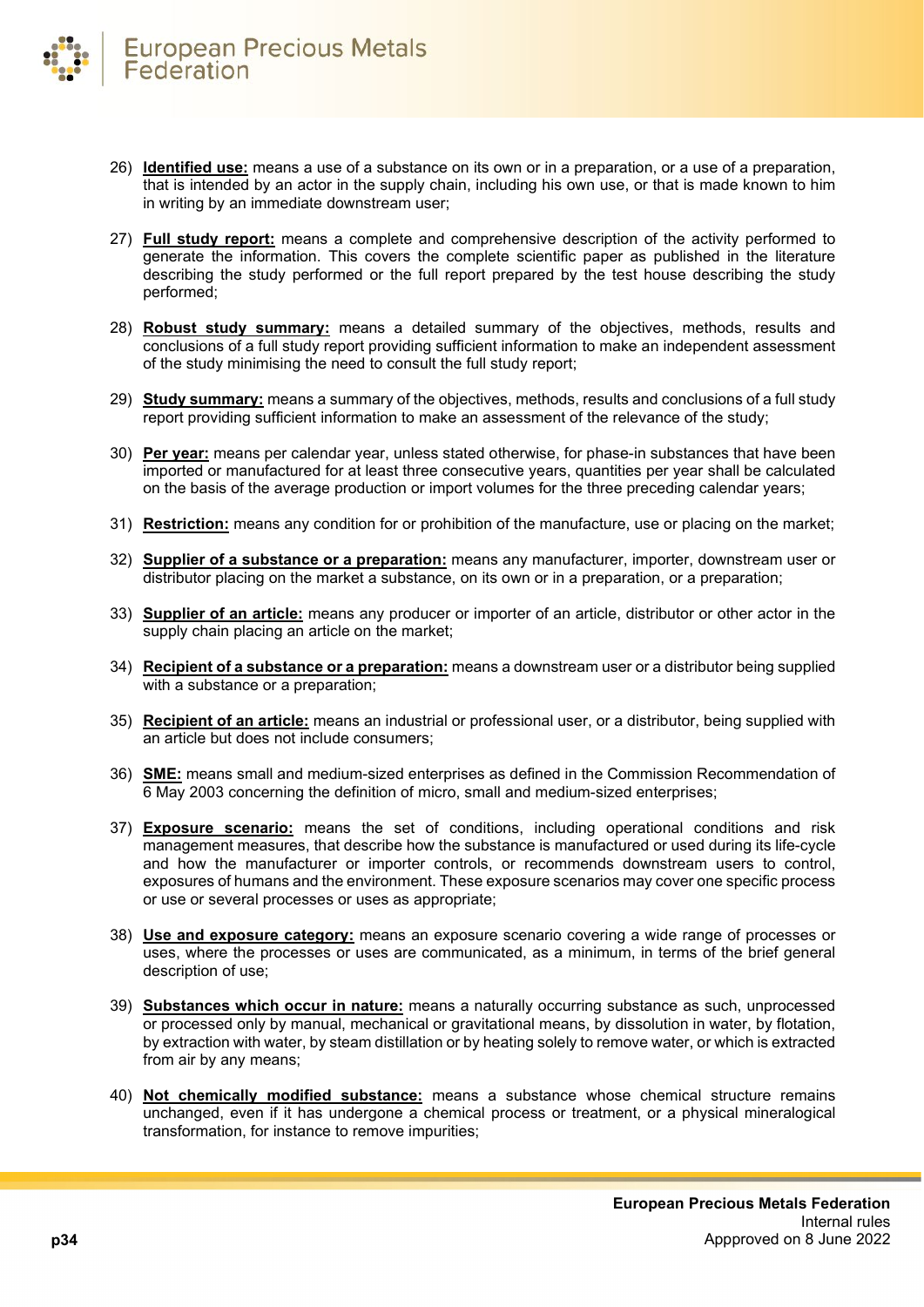

41) **Alloy:** means a metallic material, homogenous on a macroscopic scale, consisting of two or more elements so combined that they cannot be readily separated by mechanical means.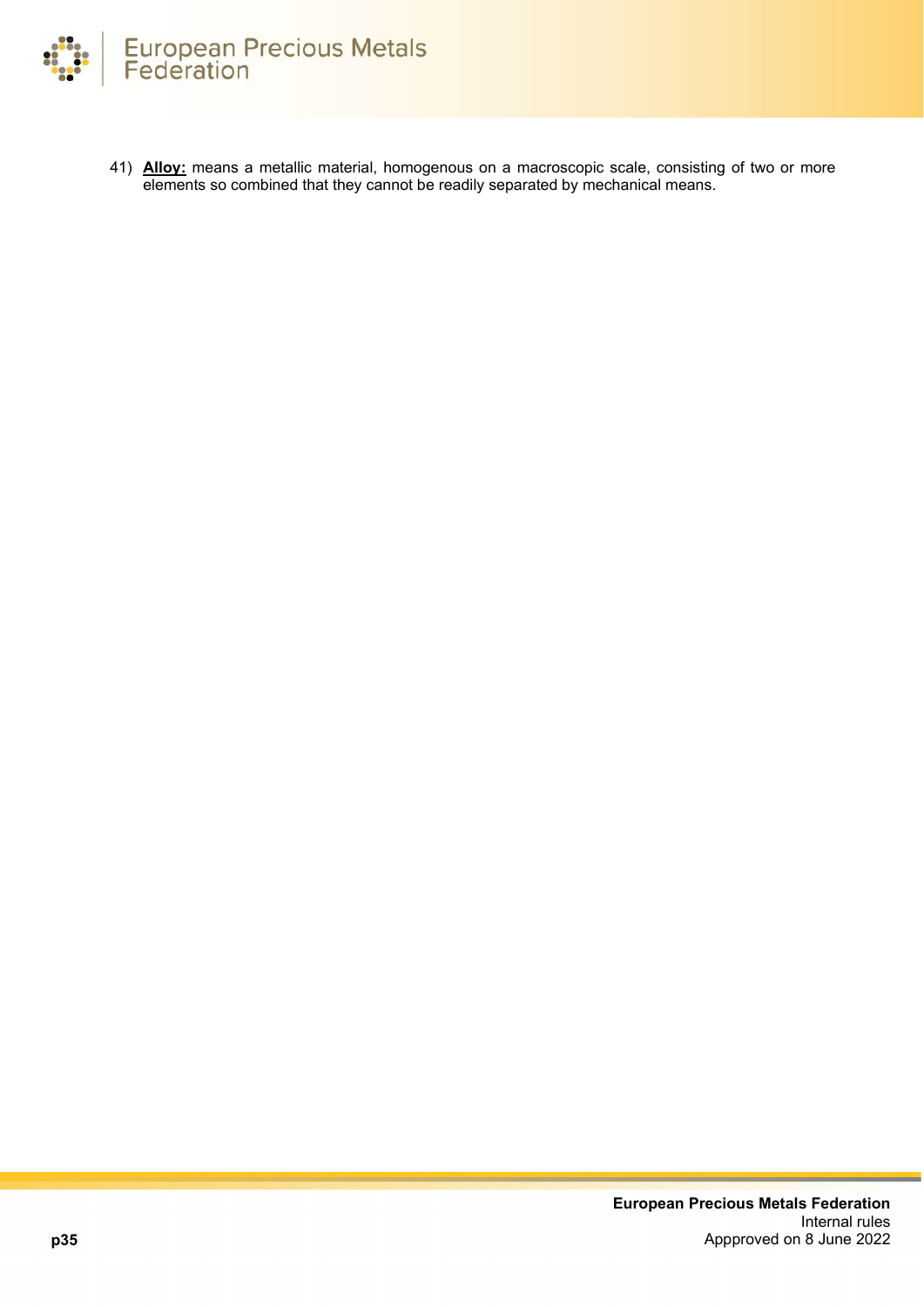

# **APPENDIX 4**

#### <span id="page-35-0"></span>**Substances and Isolated Intermediates handled under SCC covered by the Association**

#### **I. Substances and Isolated Intermediates covered by the Association**

The Substances (on their own, in preparations (such as alloys) or in articles) and Isolated Intermediates which will be covered by this Agreement and therefore jointly prepared for registration or classification purposes shall fulfil at least one of the following criteria:

- Shall be or contain (a) Precious Metal(s) (i.e. elemental or compound forms of Gold, Silver, and the Platinum Group Metals Platinum, Palladium, Iridium, Rhodium, Ruthenium and Osmium as defined in Article 1 of these Internal Rules) and/or Rhenium and be used in one of the industrial processes used to mine, refine, recycle, manufacture, trade, bank or import Precious Metals and/or Rhenium;
- Shall not be a waste as defined by the REACH Regulation (as wastes are out of the scope for Registration);
- Shall be manufactured and/or imported in a volume of at least 1 (one) tonne per year by at least one of the Members of the Association.

In the exceptional situation that a Substance or Isolated Intermediate which is not or does not contain (a) Precious Metal(s) and/or Rhenium needs to be assessed and prepared for registration or classification purposes by the Association, the Board of Directors and/or two-thirds of the General Assembly (as the case may be) must first agree on the preparation of the Registration Dossier for such a Substance or Isolated Intermediate.

Applicable percentage content thresholds will be as stipulated in the REACH Regulation Title relating to Registration.

Testing will be performed on Substances and Isolated Intermediates on a case-by-case basis after evaluation of the relevant REACH Related Platform and read-across potential will be exploited in the most appropriate way in order to avoid unnecessary testing, especially on vertebrate animals. Testing on vertebrate animals required as per Annexes IX and X of the REACH Regulation shall not be performed before prior submission of a testing proposal to the Agency and reception of the pertinent response to the Association (the Secretary-General or the Association's Lead Registrant(s)) from it, unless the REACH Regulation requires otherwise.

The Association shall prepare the Registration Dossiers for those Substances and Isolated Intermediates which have been recommended by the REACH Related Platform(s) and agreed upon by the Board of Directors and/or General Assembly (each REACH Related Platform).

#### **II. Indicative Substance lists**

For reference purposes, indicative substance-level inventories for each of the Precious Metals groups and Rhenium (as defined above) are established and updated under the coordination of the Trustee. These indicative inventories are available on request.

#### **III. Selection criteria and decision tree**

Not all Substances or Isolated Intermediates fulfilling the criteria stated above and/or listed in the indicative lists described above shall be automatically assessed by the Association. Criteria relating to inclusion of one of the above entities as described in the decision tree available below are to be applied: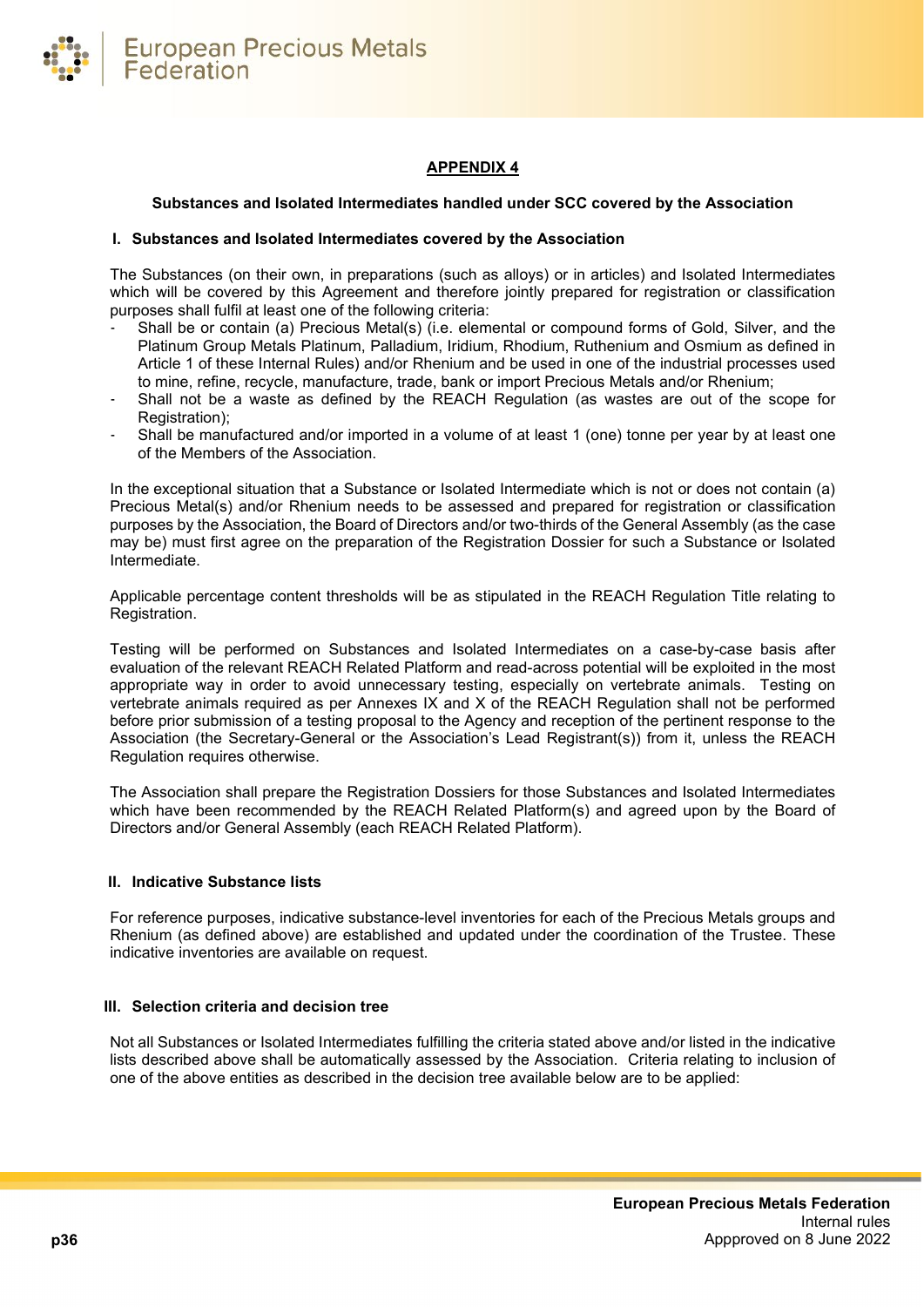



#### **Figure 1. Decision tree reflecting the procedure to include or exclude a Substance or Isolated Intermediate in or from the scope of the Association.**

# **Notes:**

**Note 1:** As defined within Article I of this Appendix.

**Note 2:** Referral by the *ad hoc* REACH Related Platforms for decision making; which is routed via the Board of Directors to the General Assembly. This action may be triggered at any of the indicated points in the decision tree.

**Note 3:** Evaluated by the REACH Related Platforms (or an external consultant) as a Substance or Isolated Intermediate where the dataset established for Registration and/or the testing program for Registration for the Substance family in question will allow substantive read-across (and thus limit the complexity of its assessment). This may be due to its homology to a Substance or Isolated Intermediate previously selected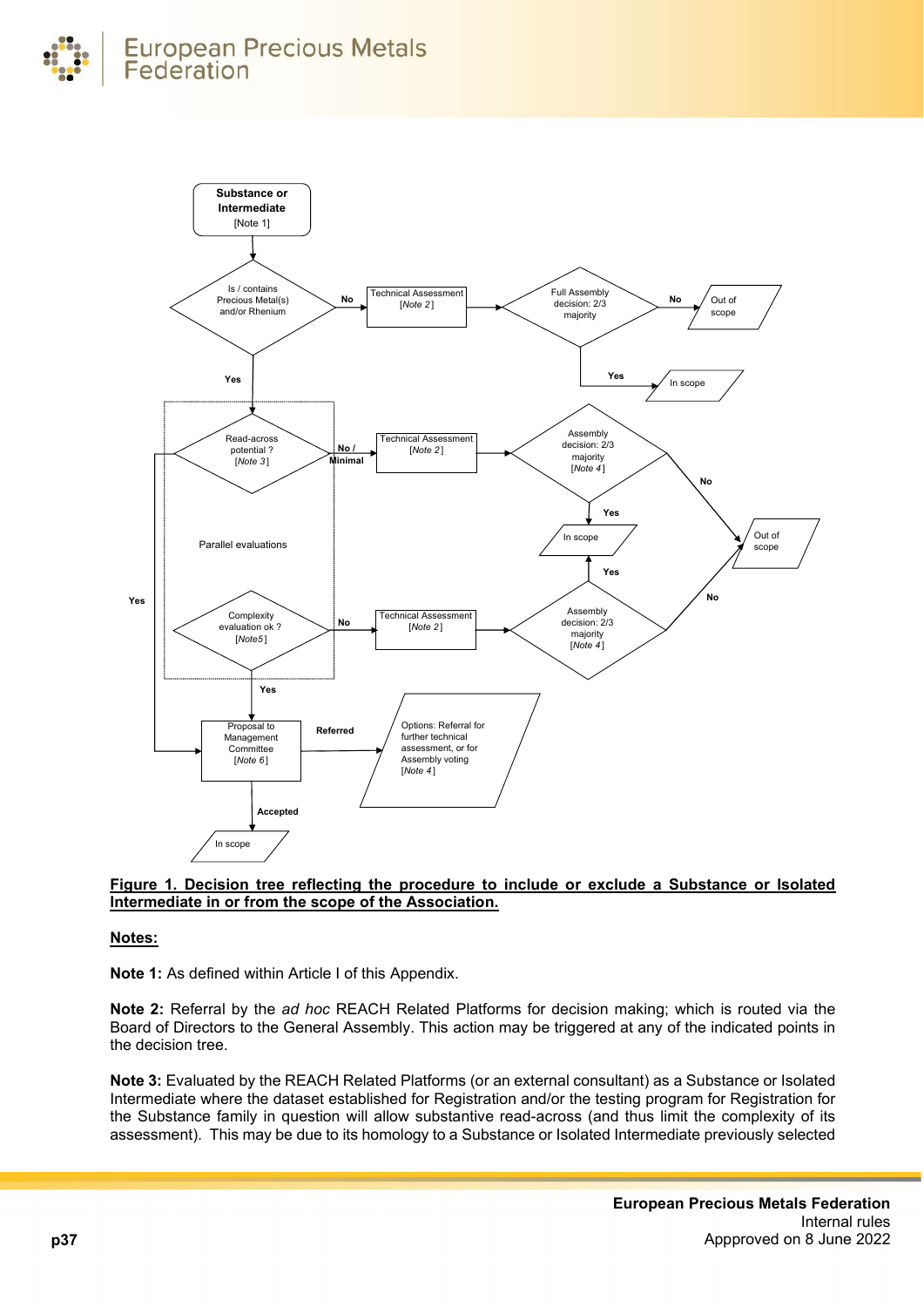

as in scope (by applying the Agency's Guidance on Substance identification principles of commonality), or another parameter. Alternatively, inclusion of the Substance or Isolated Intermediate is evaluated as being likely to contribute with a significant read-across benefit to the substance family as a whole, such that its inclusion in the testing program is warranted.

**Note 4:** General Assembly voting is partitioned such that Members A with interests in the specific Precious Metal (e.g. either Silver, or Gold, or Platinum Group Metals) or Rhenium project(s) are eligible to vote, as more referred to in Article 6.2.4 of these Internal Rules.

**Note 5:** Evaluated by the *ad hoc* REACH Related Platforms as a Substance or Isolated Intermediate where its inclusion will result in only limited additional costs for testing / assessment. This evaluation will be made on the basis of a weighted decision-making process, including but not limited to consideration of each of the following factors: (a) its tonnage band; (b) whether a comprehensive dataset is already in existence for the Substance or Isolated Intermediate; (c) the absence of complexity factors, e.g. the Substance or Isolated Intermediate is known or expected to be significantly toxic or hazardous.

**Note 6:** Evaluated by the *ad hoc* REACH Related Platforms as a Substance or Isolated Intermediate which should be included in the programme for the relevant group.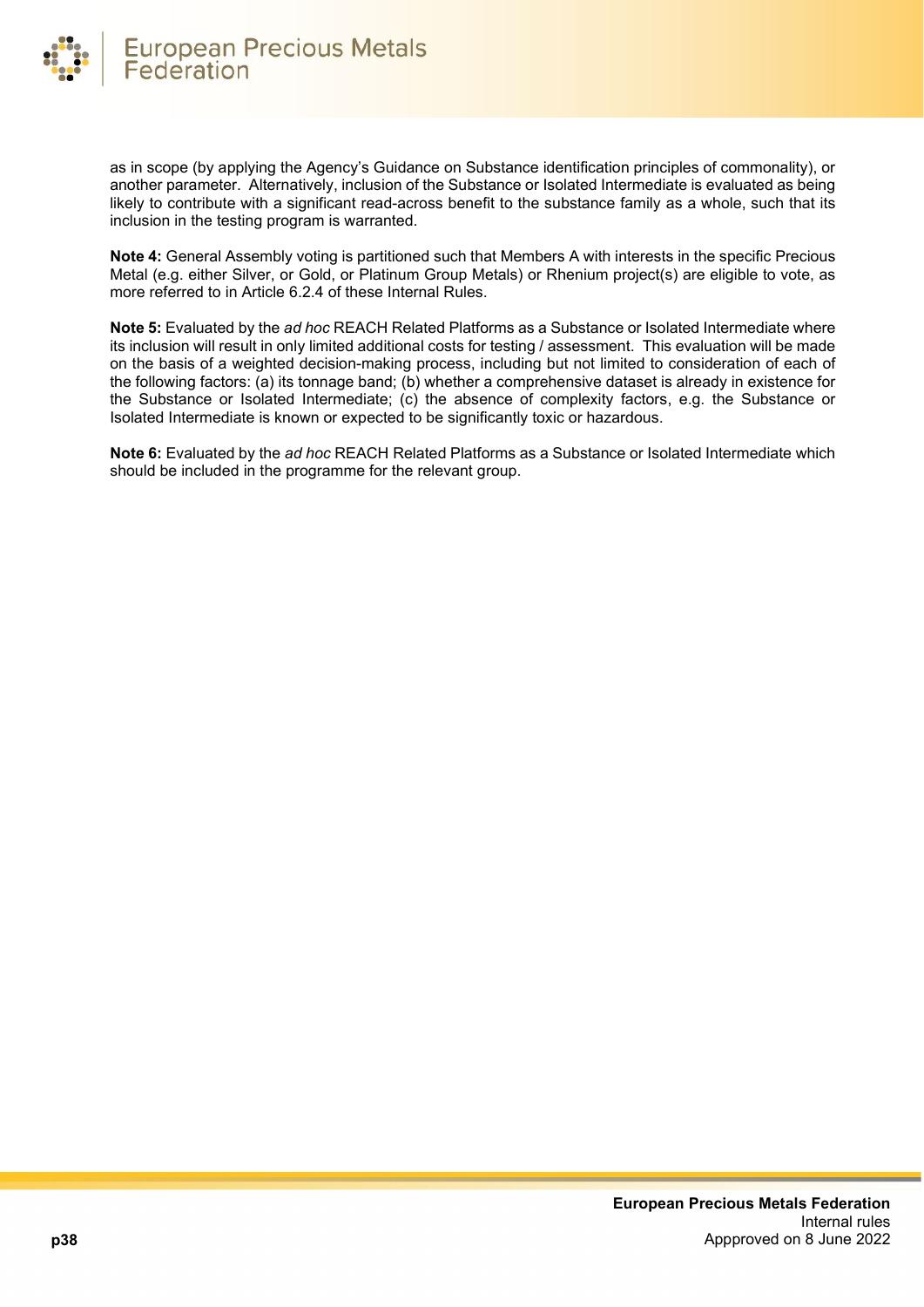

# **APPENDIX 5**

# **List of Platforms and REACH Related Platforms**

<span id="page-38-0"></span>The Platforms and Reach Related Platforms within the Association are as follows, as time to time amended by the Board of Directors:

| <b>Platforms</b>                          | <b>REACH Related Platforms</b>           |
|-------------------------------------------|------------------------------------------|
| 1) SVHC Roadmap                           | 1) Au metal                              |
| 2) Sustainability                         | 2) Au compounds                          |
| 3) Lead & Lead compounds<br>authorisation | 3) Potassium dicyanoaurate               |
| 4) Hydrazine                              | 4) Ag metal (including nano)             |
|                                           | 5) Ag compounds                          |
|                                           | 6) Ag cyanide/Potassium dicyanoargentate |
|                                           | 7) Ir metal                              |
|                                           | 8) Ir compounds                          |
|                                           | 9) Pt metal                              |
|                                           | 10) Chloroplatinates                     |
|                                           | 11) Karstedt                             |
|                                           | 12) Pt compounds (others)                |
|                                           | 13) Pd metal                             |
|                                           | 14) Pd compounds                         |
|                                           | 15) Rh metal                             |
|                                           | 16) Rh III compounds                     |
|                                           | 17) Rh compounds (others)                |
|                                           | 18) Ru metal                             |
|                                           | 19) Ru compounds                         |
|                                           | $20)$ Re                                 |
|                                           | 21) Refinables                           |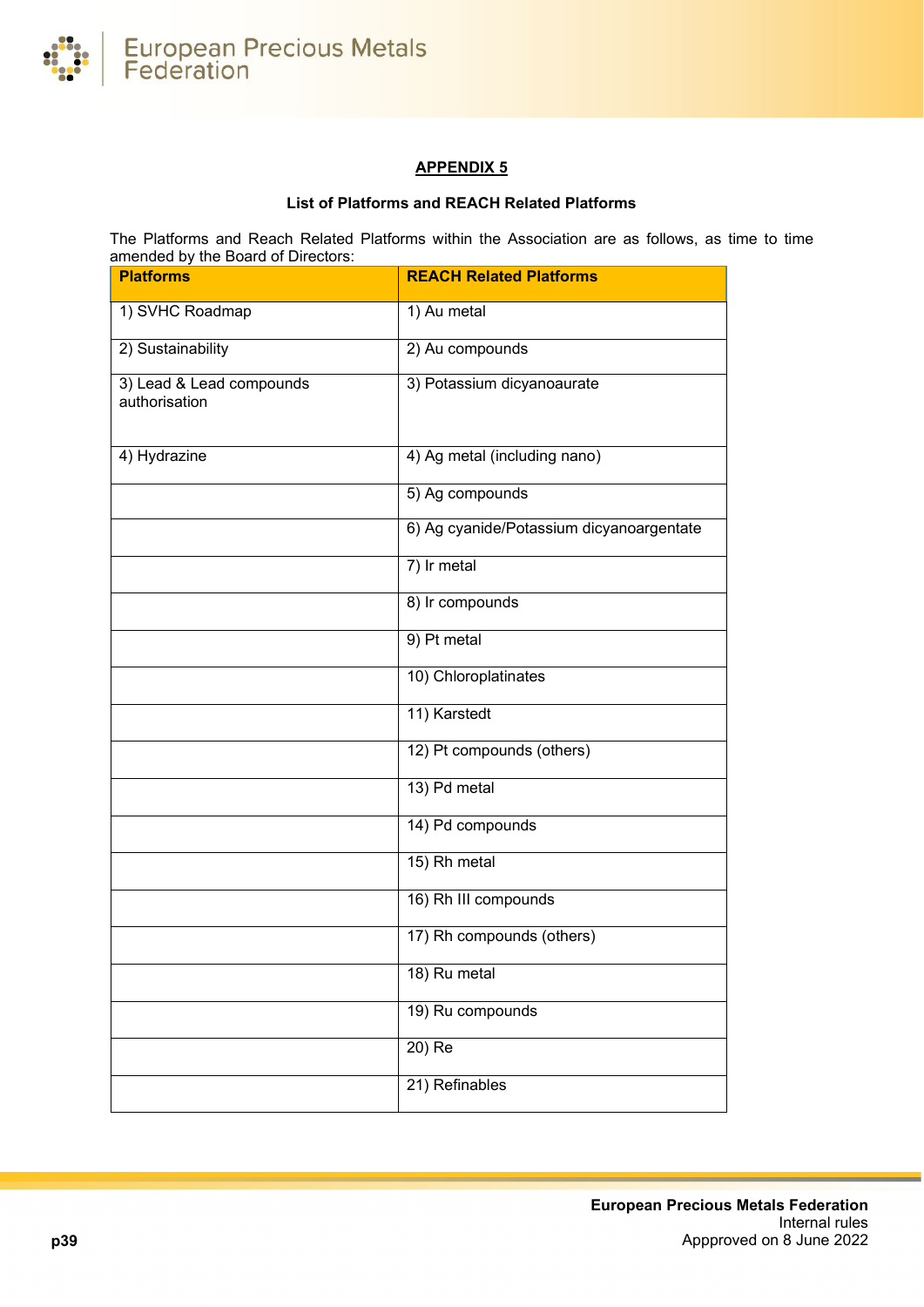

# **APPENDIX 6**

#### **Confidentiality, Non-Use and Non-Disclosure Agreement**

<span id="page-39-0"></span>This CONFIDENTIALITY, NON-DISCLOSURE AND NON-USE AGREEMENT (this "**Agreement**") is among the Members of the Association and with any other Party being in relation with the Association such as but not limited to the Secretary-General, the Treasurer, the Legal Counsel and/or any other third party; hereinafter sometimes referred to individually as a "Party", a "disclosing Party" or a "receiving Party" and collectively as the "Parties".

WHEREAS the Parties, having a common interest in studying all problems met by the European industry organizations and companies of the European precious metals (gold, iridium, osmium, palladium, platinum, rhodium, ruthenium, and silver) and Rhenium metallurgy industry, and the associated user sectors; in asserting the position of such industry as a basic feature of the European industrial and economic landscape; and in securing, without prejudice to its major regulatory compliance, scientific and educational objectives, the development of the uses of their products and hence the sector's future development as a growing and innovative industry with an international dimension., wish to form an Association open to any entity able to facilitate, and cooperate in, the achievement of such purpose in accordance with terms and conditions agreed under the Association's Articles of Association and Internal Rules;

WHEREAS the Parties mutually have agreed to work together, within the framework of the Association, to have certain work performed in accordance with the Association's purpose, and therefore to disclose and exchange data and information which could be Confidential Information (as defined below);

WHEREAS certain Parties are willing to cooperate with each other in the implementation of EU Regulation 1907/2006/EC on Registration, Evaluation and Authorization of Chemicals (the "REACH Regulation");

WHEREAS the Parties mutually have agreed not make any agreements concerning coordination of conduct that restrict or affect competition within the meaning of Article 101 of the Treaty on the Functioning of the European Union ("TFEU"); and to observe the prohibition of abusing a marketdominating position pursuant to Article 102 of the TFEU; and

WHEREAS the foregoing is hereinafter referred to as the "**Purpose**".

IN CONSIDERATION OF THE EXCHANGE OF CONFIDENTIAL INFORMATION, EACH OF THE PARTIES HAS AGREED TO EXECUTE THIS AGREEMENT AND TO AGREE AS FOLLOWS:

1. For purposes of this Agreement, "Confidential Information" means all oral, written and/or tangible and intangible technical, financial, business and/or other data, information or knowledge of whatever kind that is confidential, proprietary and/or not generally available outside of the Association, including, without limitation, information relating to the Association present and future Members, activities, strategies, plans and concepts, volume estimates, financial data, market information, research and development plans and results, work product, analyses, compilations, studies, reports or other documents or records generated from such data and information, specifications, configurations, designs, drawings, apparatus, sketches, software, hardware, and other data and information which a disclosing Party is disclosing, exchanging or sharing under the Association's Article of Association and Internal Rules for the Purpose at any time during the term hereof. "Confidential Information" shall not include any information or knowledge which: (i) is in the public domain other than by a breach of Association's Article of Association and Internal Rules; or (ii) is disclosed to the Members lawfully by a third party who is not under any obligation of confidentiality; or (iii) is now or hereafter becomes generally known in the industry activities in which the Members are involved (including for the REACH purpose and context), other than by breach of the Association's Article of Association and Internal Rules.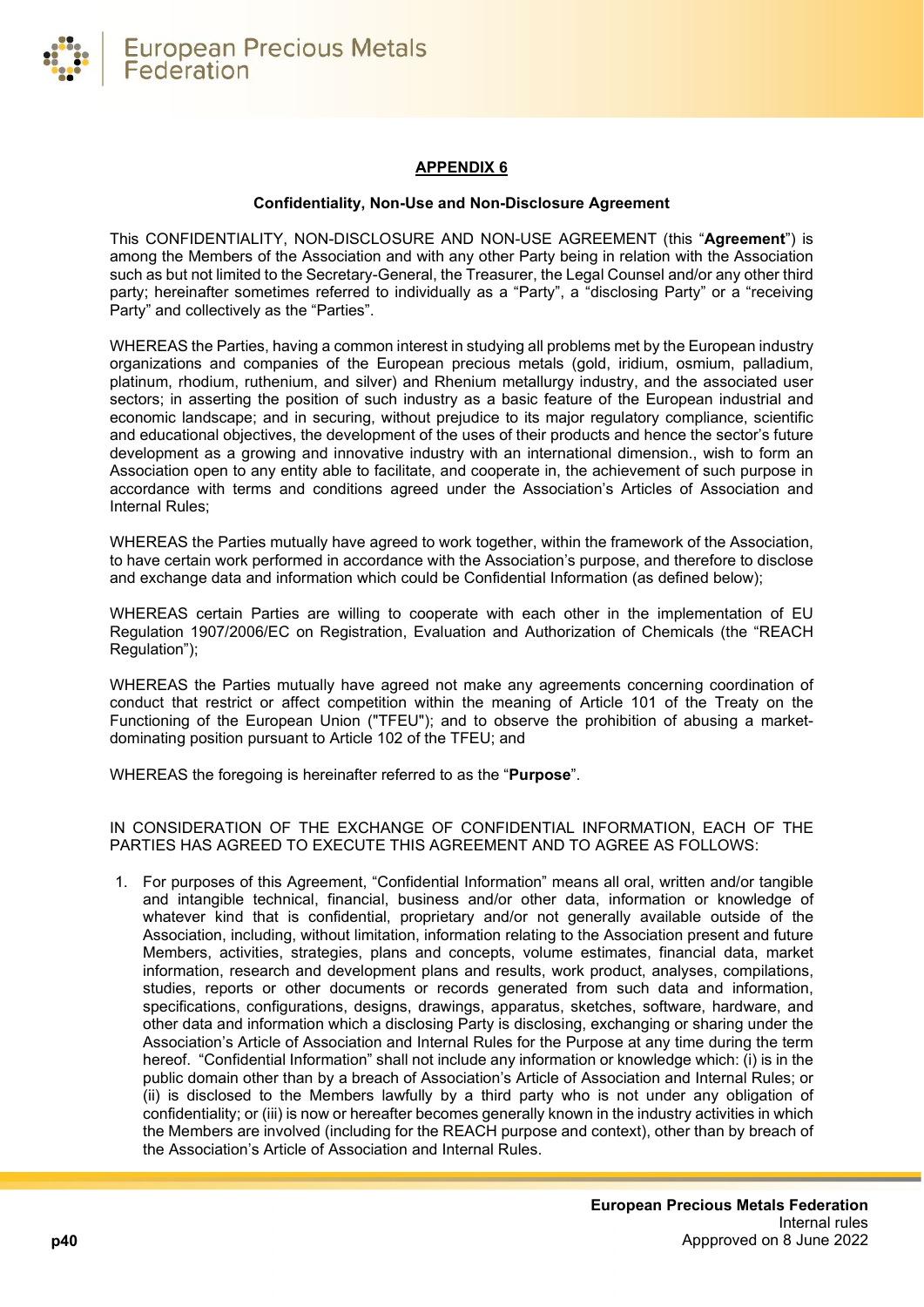

- 2. Confidential Information, subject to the restrictions in paragraph 3 below, shall be in writing or other tangible form (including electronic form), (i) clearly marked as "CONFIDENTIAL" or the like when disclosed to a receiving Party or, (ii) if not in tangible form (i.e. disclosed orally or observed), then identified as confidential when disclosed and confirmed as such in writing within ten (10) calendar days after such disclosure. If a Party fails to clearly mark Confidential Information as "CONFIDENTIAL" (see above (i)) or fails to identify it as confidential within ten (10) calendar days after disclosure (see above (ii)), neither any Party nor the Trustee will be liable for any disclosure of such unmarked or unidentified Confidential Information to any Party or any third party.
- 3. The receiving Party shall:
	- hold all such Confidential Information confidential and secret;
	- use such Confidential Information only for the Purpose and in no direct or indirect manner detrimental to the disclosing Party;
	- reproduce such Confidential Information only to the extent necessary for the Purpose;
	- restrict disclosure of such Confidential Information to those of its Affiliates (as defined in Article 1 of the Internal Rules of the Association), directors, officers, employees, agents or representatives, including financial advisors, consultants and counsel (collectively, "**Representatives**") with a need-to-know such information for the Purpose. The Parties agree to inform their Representatives of the confidential and/or proprietary nature of the Confidential Information, to make them aware of this Agreement, and to require them to comply with this Agreement; each Party nevertheless being responsible to the disclosing Party for any breach of this Agreement by any of its Representatives;
	- not disclose such Confidential Information to any third party without the prior written approval of the disclosing Party.
- 4. The foregoing restrictions on the disclosure and use of Confidential Information shall not apply to any information which is:
- (a) at the time of disclosure to the receiving Party, known to such Party free from restrictions on disclosure or use, which shall be evidenced by documentation in such Party's possession; or
- (b) publicly known or later made generally public, through no wrongful act of the receiving Party; or
- (c) developed by the receiving Party independently from Confidential Information received by it under this Agreement; or
- (d) lawfully received, free from restrictions on disclosure or use, from a third party having the right to furnish such Confidential Information and who had not received it directly or indirectly from the receiving Party; or
- (e) approved for release in writing by the disclosing Party.
- 5. In consideration of any Confidential Information received pursuant to this Agreement, the receiving Party undertakes, in the event that any Confidential Information received by it must be disclosed by law, governmental regulation or court order, to give the disclosing Party prior written notice thereof and co-operate with the disclosing Party in any attempt to test the requirement and/or to obtain a protective order.
- 6. No license to a Party under any trademark, patent, copyright or any other intellectual property right is either granted or implied by the disclosure of Confidential Information to such Party under this Agreement. None of the Confidential Information which may be disclosed or exchanged by the Parties hereunder shall constitute any representation, warranty, assurance, guarantee or inducement by either Party to the other of any kind and, in particular, with respect to the noninfringement of trademarks, patents, copyrights or any other intellectual property rights or other rights of third parties.
- 7. All Confidential Information shall remain the property of the disclosing Party and shall be returned by the receiving Party upon written request of the disclosing Party. However, the receiving Party shall be entitled to retain one set of copies of Confidential Information for archival purposes in its legal department.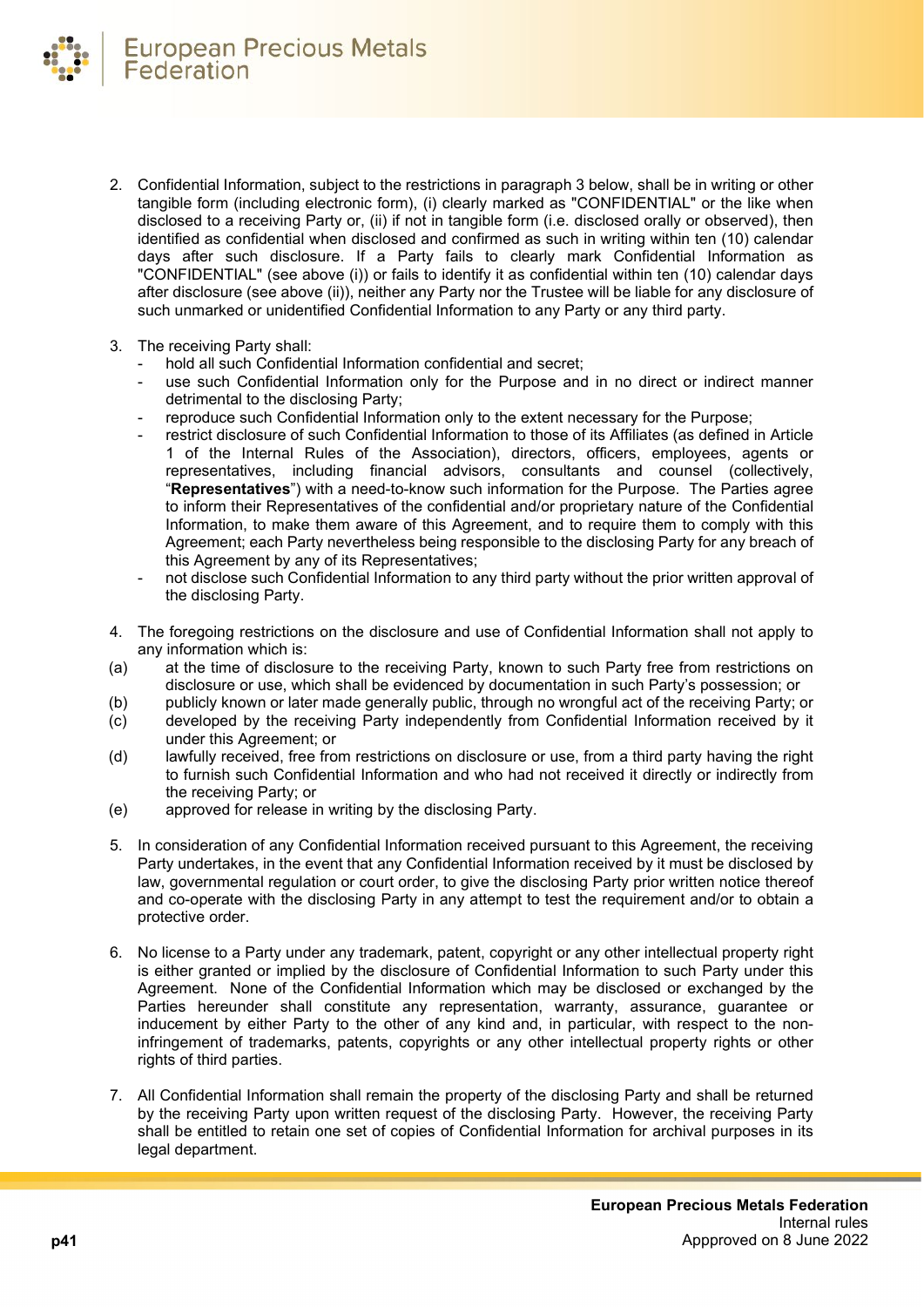- 9. Without prejudice to the restrictions on confidentiality and use contained herein, nothing in this Agreement shall be construed as restricting or prohibiting any Party from carrying on its usual business.
- 10. This Agreement constitutes the entire understanding and agreement among the Parties as to Confidential Information related to the Purpose and replaces all prior discussions among the Parties relating thereto.
- 11. Neither this Agreement nor any rights or obligations hereunder may be assigned by any Party to any third party without the prior written consent of the other Parties. If a Party assigns this Agreement or any of its rights or obligations hereunder to a third party with the consent of the other Parties, the assigning Party and the third party assignee shall be jointly and severally liable to the other Parties for compliance with all of the obligations so assigned by the assigning Party to the third party assignee.
- 12. No amendment or modification of this Agreement shall be valid or binding on the Parties unless made in writing and signed on behalf of the Parties by their respective duly authorized officers or Representatives.
- 13. This Agreement shall be valid and binding on a Party for a period of twenty (20) years after its execution by that Party, or any other period of time mutually agreed by all of the Parties.
- 14. This Agreement is construed and interpreted in accordance with the laws of Belgium.
- 15. Dispute resolution and governing law.
	- 15.1 This Agreement is governed by, and all disputes arising under or in connection with this Agreement shall be resolved in accordance with, the substantive law of Belgium.
	- 15.2 Without prejudice to provisions of Articles 15.3 and 15.4 hereafter, any and all disputes, controversies or claims which may arise between the Parties in connection with the interpretation of any provision of this Agreement or its validity or enforceability, or the breach or termination of it, or the performance or non performance of any obligations under the terms and conditions of this Agreement, shall be settled by an amicable effort on the part of the Parties.

An attempt to arrive at a settlement shall be deemed to have failed as soon as one of the Parties so notifies the other Party in writing. Should such amicable settlement fail, the dispute shall be settled by arbitration under the Rules of Conciliation and Arbitration of the International Chamber of Commerce. The decision of this Chamber shall be final and binding for all Parties to this Agreement.

The arbitral tribunal shall consist of three arbitrators: each Party designates one arbitrator; these two arbitrators then designate the third arbitrator who acts as chairperson; the chairperson shall have a university degree in law. The arbitral tribunal shall decide on the regulation of the costs of arbitration including out-of-courts costs incurred by the Parties in accordance to the outcome of arbitration. The language of proceedings shall be English. The venue of arbitration shall be Brussels.

15.3 Notwithstanding Article 15.2 above, before resorting to arbitration, the Parties shall attempt to settle by negotiations between them in good faith all disputes or differences or differences which arise between them out of or in connection with this Agreement. The Parties further agree that (provided both Parties consider that such negotiations would be assisted thereby), they will appoint a mediator by mutual agreement, [or (failing mutual agreement) will apply to the President of the Brussels Chamber of Commerce to appoint a mediator, to assist them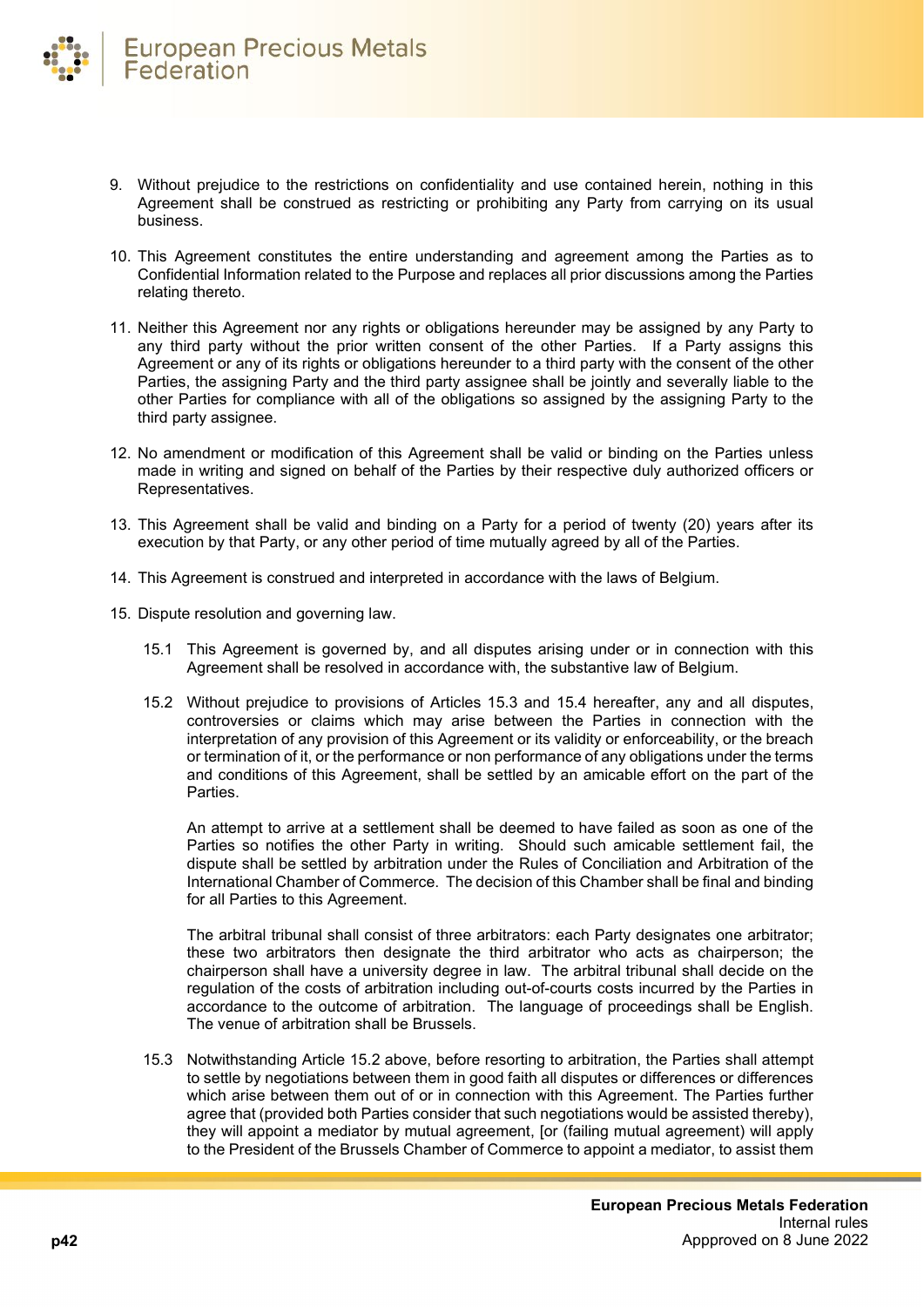in such negotiations]. The Parties agree to cooperate fully with such mediator, provide such assistance as is necessary to enable the mediator to discharge its duties, and to bear equally between them the fees and expenses of the mediator.

15.4 Notwithstanding Article 15.2 above, any Party shall be entitled to apply to the judicial Courts of Brussels, Belgium for interim relief including in relation to disputes, claims, or controversies concerning the confidentiality of Information.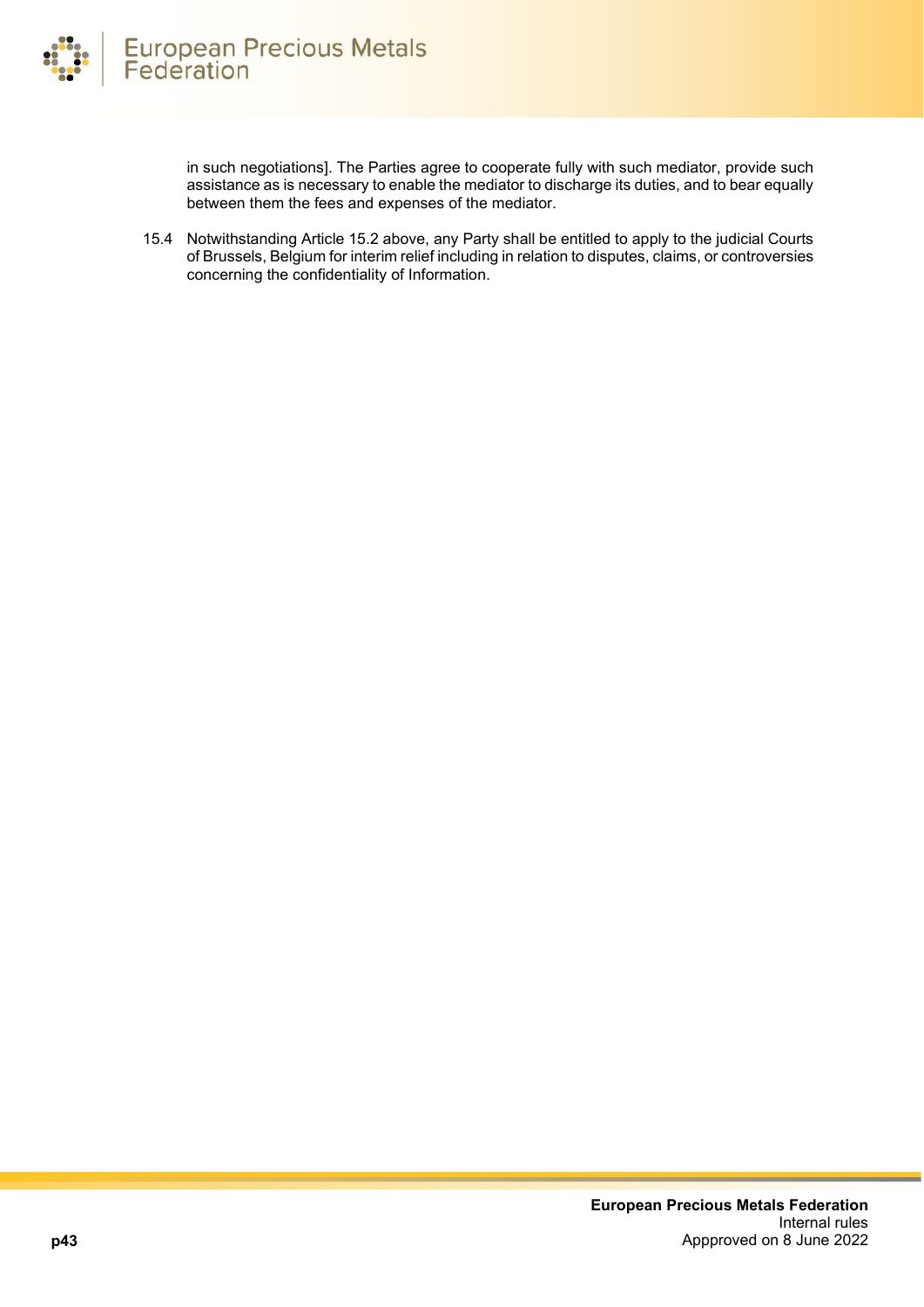

# **APPENDIX 7**

#### **Undertakings of the Trustee (template)**

<span id="page-43-0"></span>This **AGREEMENT REGARDING THE UNDERTAKINGS OF THE TRUSTEE** (the "**Agreement**") is entered into as of the Effective Date set forth on the signature page hereof, between

the (present and future) **Members** of the European Precious Metals Federation to whose Internal Rules this Agreement is, as an appendix, an integral part thereof

and

the undersigned **\_\_\_\_\_\_\_\_\_\_\_\_\_\_\_\_\_\_** (Address of the Signatory) (hereafter referred to as the "**Trustee**").

The Trustee recognizes and acknowledges that the above mentioned European Precious Metals Federation, when retaining its services of Trustee, considered, amongst others, its participation and commitment in the framework of REACH implementation at the largest sense and meaning, including, a.o., the status, function and role ('the mission') of "Trustee" in the European Precious Metals Federation's Articles of Association and Internal Rules context, in strict compliance with the terms and conditions related to such mission in provisions of such Articles of Association and Internal Rules.

The Trustee is responsible for receiving, collecting, recording and aggregating any information, including confidential and proprietary information, as well as sensitive business secrets and other information which if disclosed to another Member(s) might be regarded as a breach of competition law, and thereafter circulating and disclosing sufficient and appropriate information, as required for the purposes of the Association's activities.

Accordingly, in consideration of the above mentioned context, the Members and the Trustee, intending to be legally bound, AGREE AS FOLLOWS:

# **1. Confidential Information.**

**1.1. Confidential Information.** For purposes of this Agreement, "Confidential Information" means all oral, written and/or tangible and intangible technical, financial, business and/or other data, information or knowledge of whatever kind that is confidential, proprietary and/or not generally available outside of the Association, including, without limitation, information relating to the Association present and future Members, activities, strategies, plans and concepts, volume estimates, financial data, market information, research and development plans and results, work product, analyses, compilations, studies, reports or other documents or records generated from such data and information, specifications, configurations, designs, drawings, apparatus, sketches, software, hardware, and other data and information which a disclosing Party is disclosing, exchanging or sharing under this Agreement for the Purpose at any time during the term hereof. "Confidential Information" shall not include any information or knowledge which: (i) is in the public domain other than by a breach in this Agreement; or (ii) is disclosed to the Trustee lawfully by a third party who is not under any obligation of confidentiality; or (iii) is now or hereafter becomes generally known in the industry activities in which the Members are involved for the present REACH purpose and context, other than by breach of this Agreement.

# **1.2. Trustee's Obligations as to Confidential Information.**

**1.2.1. Non-Disclosure.** During the course of its mission of Trustee, the Trustee may have access to Confidential Information and/or Confidential Information entrusted to the Members by other persons. The Trustee shall not, either during the term of its mission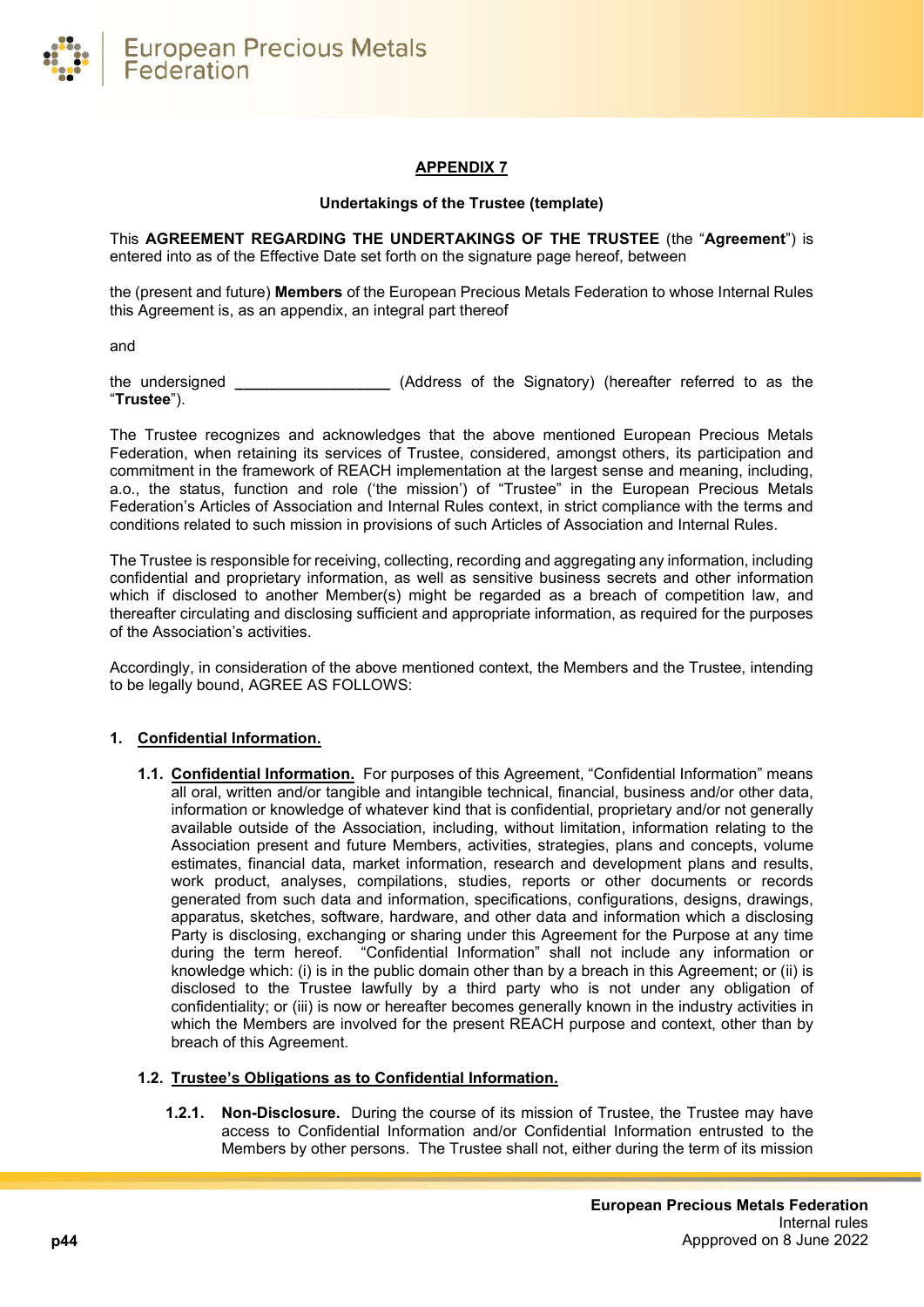or during the two (2) year period after the termination of its mission for whatever reason, use or disclose such Confidential Information or convey such Confidential Information to persons outside the Association Members, nor shall the Trustee cause or permit any individual in relation with the Trustee to do any of the foregoing, except as may be (i) expressly authorized by the Members in their sole discretion; (ii) required during and in the course of the mission of the Trustee by the Members; or (iii) required by a judicial order or decree or governmental law or regulation.

- **1.2.2. Disclosure Prevention.** The Trustee will take all reasonable precautions to prevent the inadvertent or accidental disclosure of Confidential Information. If the Trustee acquires access to information with uncertain confidentiality, the Trustee agrees to treat such information as Confidential Information until it is informed otherwise by an authorized Representative of the Members. Confidential Information shall be in writing or other tangible form clearly marked as CONFIDENTIAL.
- **1.2.3. Reception and safeguard of Confidential Information.** The Trustee shall receive and store Confidential Information in a safe database following a strict guideline (Guidelines for Safeguarding Confidential and Proprietary Information) which shall be available to another officer of the Association, which is entitled to act on behalf of the Trustee in the event of the absence of the designated Trustee pursuant to Article 7.1 of the Internal Rules.
- **1.2.4. Use of Confidential Information.** The Trustee shall prepare a non-confidential summary or aggregation of any Confidential Information if it considers it is necessary for other Members to see some of it for the purpose of the Association, without enabling any Member to infer the sales, market shares, market or sales performance or trends therein of any other Member. The Trustee may seek the advice of an external legal counsel before releasing such a summary to the Members.
- **1.2.5. Ownership/Return of Materials.** All Confidential Information, however and wherever produced, including, without limitation, Confidential Information stored in computer databases or by other electronic means, shall be and remain the sole property of the Members. At any time upon the request of the Association, or without such request upon termination of the Trustee's mission with the Association for whatever reason, the Trustee shall deliver to the Association (without retaining any electronic or physical copies, extracts or other reproductions) or destroy immediately upon the Association' request all documents and electronic storage devices that contain Confidential Information and that are in the Trustee's possession, subject to its control, or held by the Trustee for others, including, without limitation, any and all records, drawings, notebooks, memoranda, and computer diskettes, CDs, equipment, tools, or other devices owned by the Members and in the Trustee's possession.
- **1.2.6. Computer Security.** During its mission with the Association, the Trustee agrees to use only computer resources made available to the Trustee, which the Trustee has been granted access and then only to the extent authorized. The Trustee agrees to comply with the Association policies and procedures concerning computer security.
- **1.2.7. E-Mail.** The Trustee understands that the Association maintains an electronic mail system for the purpose of Association activities communications. The Trustee acknowledges that the said system, as well as all electronic communications transmitted thereon, is property of the Association, which retain the right to review any and all electronic mail communications, with or without notice, at any time, without prejudice however to their respective confidentiality obligations and commitments under the Association's Articles of Association and Internal Rules.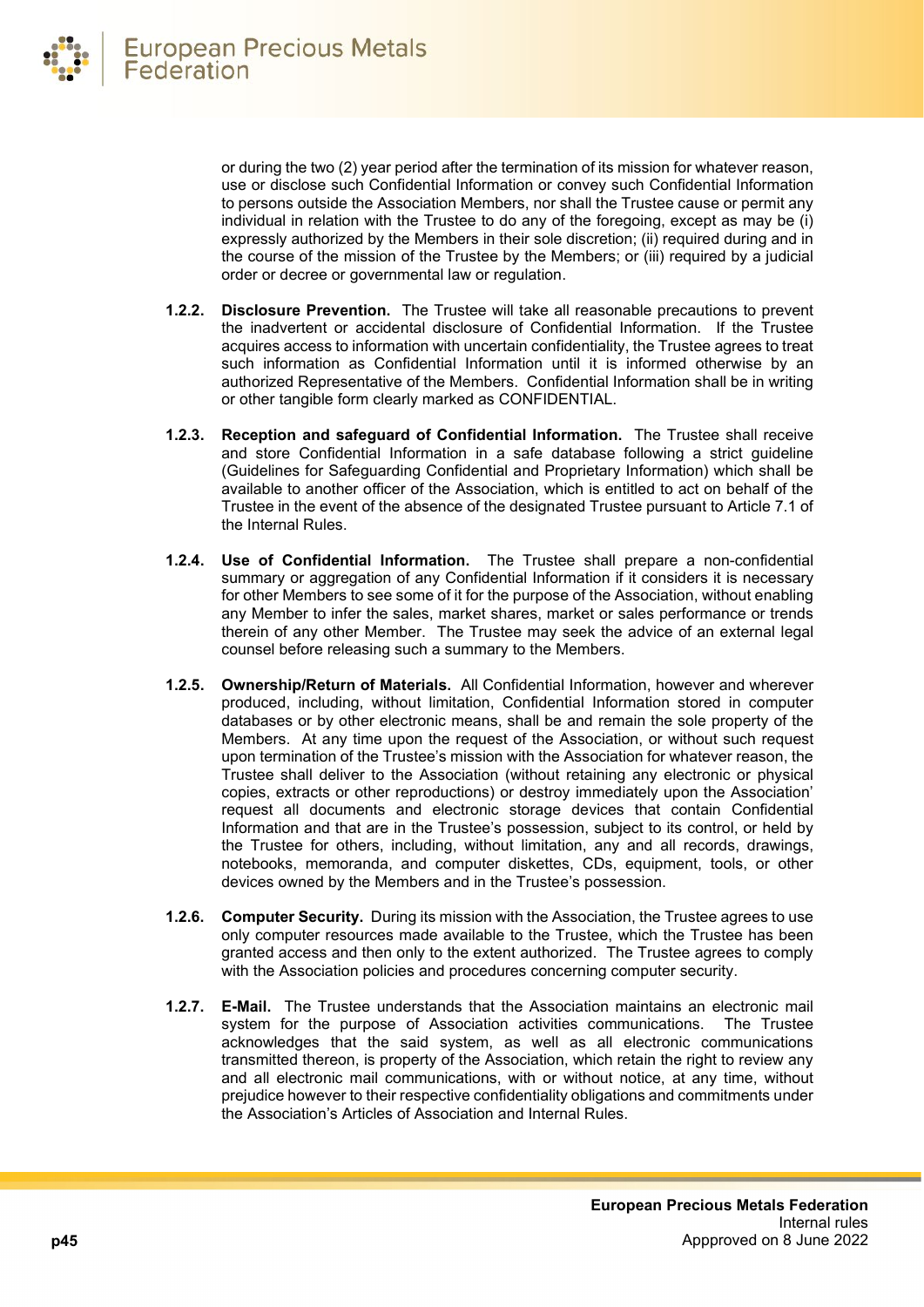

**1.2.8.** The Trustee recognizes as binding the regulations set out in the Confidentiality, Non-Use and Non-Disclosure Agreement attached hereto as Appendix 6 of the Internal Rules of the Association.

#### **2. Ideas and Inventions.**

- **2.1. Ownership.** The Trustee acknowledges and agrees that the results of all work performed by it for or on behalf of the Association, or in connection therewith (the "Works"), are Works made for the Association in that either (i) such Works are and will be prepared within the scope of the Trustee's mission; or (ii) such Works have been and will be specifically ordered or commissioned for the Trustee as a contribution to a collective work or as a supplementary work. The Association shall therefore be deemed to be the sole author(s) and owner(s) of any and all right, title, and interest therein, including, without limitation, intellectual property rights. To the extent that any such Works do not qualify for any reason as works made for Trustee's mission, and to the extent that the Trustee may have or acquire any right, title, or interest in such Works, the Trustee hereby assigns to the Association any and all such right, title, and interest.
- **2.2. Disclosure of Inventions.** The Trustee agrees to make full and prompt disclosure of any inventions or processes made or conceived by it alone or with other(s) during the term of its mission (any such inventions or processes hereinafter referred to as the "Inventions"), whether or not such Inventions are patentable or protected as trade secrets and whether or not such Inventions are made or conceived during its mission. Notwithstanding such full and prompt disclosure, the Trustee's agreement to assign, as set forth in Section 2.1 above, shall not apply to any Inventions that were conceived and developed without the use of equipment, supplies, facilities, and trade secret information and were developed entirely on Trustee's own time, unless (i) the Inventions relate directly to the Association activities; or (ii) the Inventions result from any work performed by the Trustee for the Association.
- **2.3. The Association' Discretion to Pursue Intellectual Property Rights.** The Trustee understands and agrees that the Association shall determine, in their sole and absolute discretion, whether an application for patent, copyright registration, or any other intellectual property right, shall be filed on any Works or Inventions assigned to the Association under this Association's Articles of Association and Internal Rules and whether such an application shall be prosecuted or abandoned prior to issuance or registration.
- **2.4. No Conflicting Prior Obligations.** The Trustee hereby represents that it has not, since the commencement of its mission with the Association, been and is not now under any obligation to any employer or contractor that is inconsistent with the terms of these Internal Rules and that, to the best of its knowledge, the Trustee has no present obligations to assign to any former employer or contractor, or to any person other than the Association, any Work or Invention covered by these Internal Rules.

# **3. Competition Law**

**3.1.** During the course of its mission, the Trustee shall not, in any manner whatsoever, act, or allow or enable the Member(s) or any third party involved into the Association activities under the Association's Articles of Association and Internal Rules, to act in infringement or in noncompliance with applicable rules on Competition Law, in particular –but not limited to– Articles 101 and 102 of the Treaty on the Functioning of the European Union ("TFEU") as well as any applicable national law.

The Trustee recognizes as binding the Competition Law Compliance Guidelines attached hereto as Appendix 12 of the Internal Rules.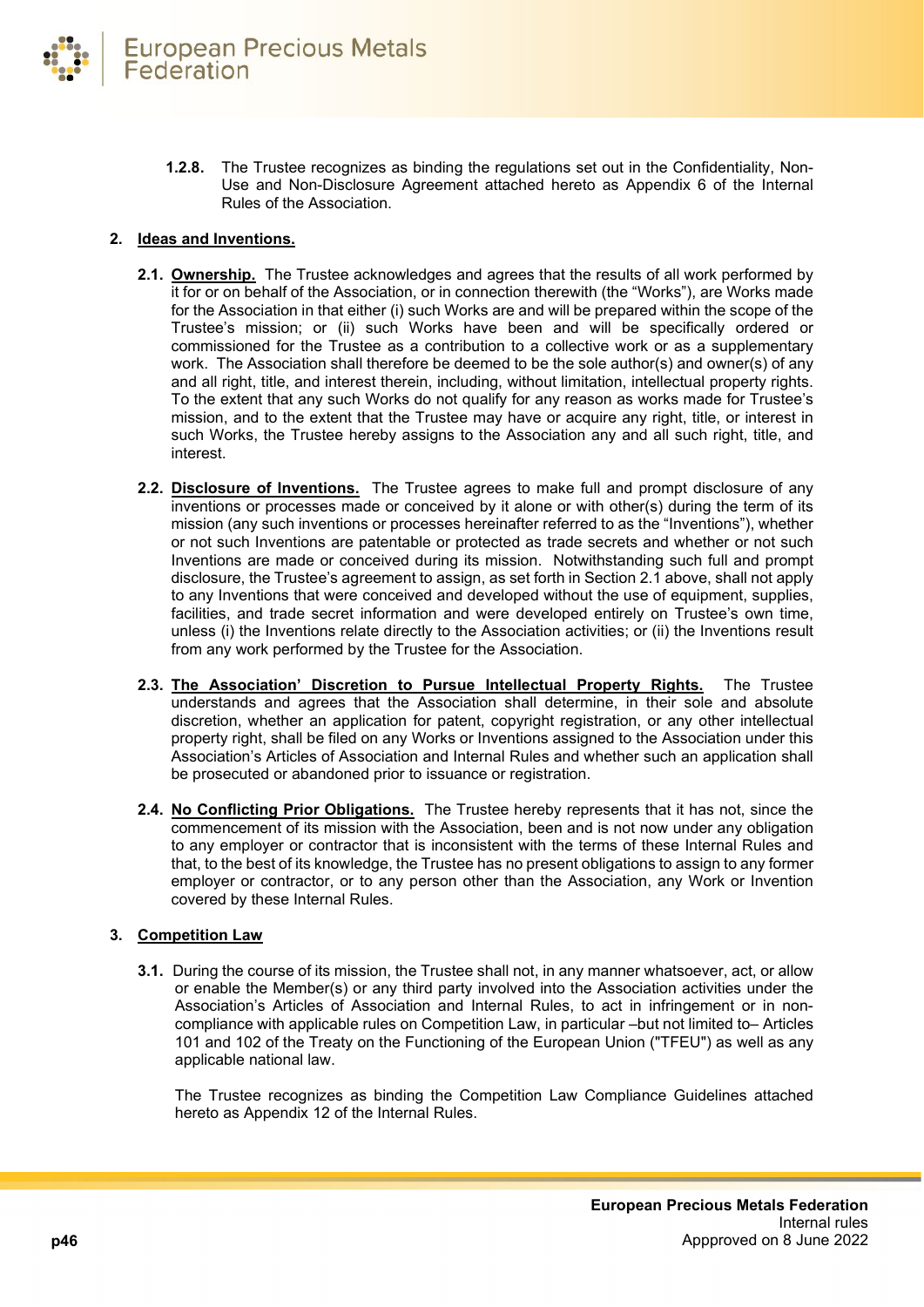**3.2.** Therefore, the Trustee shall identify, check and manage, by any appropriate means – including by seeking any legal advice authorized by the Association, when needed, any existing or potential competition law issue which could be, or lead to, an infringement or breach of Competition Law.

# **4. General Provisions.**

**4.1. Prohibition of Public Statements.** The Trustee agrees that neither the Trustee nor any person working on behalf of the Trustee (if any) in the performance of its mission for the Association shall make any public statements or otherwise engage in any publicity concerning whether or not confidential, without prior written consent of an authorized representative of the Association. Notwithstanding the foregoing, nothing in this Agreement shall preclude the Association from making public statements or otherwise engaging in publicity concerning the Trustee's work on the Association's behalf.

# **4.2.Enforcement.**

- **4.2.1 Survival of Covenants.** The Trustee acknowledges and agrees that the covenants made by the Trustee in this Agreement shall survive termination of its mission towards the Association for whatever reason, whether voluntary or involuntary, and that the existence of any claim or cause of action by the Trustee against the Association, whether predicated on this Agreement or otherwise, shall not constitute a defence to enforcement by the Association of such covenants.
- **4.2.2 Remedies.** The Trustee acknowledges that, in the event of a breach of the Trustee's obligations under this Agreement, the Association's interests will be irreparably injured, the full extent of the Association's damages will be impossible to ascertain, monetary damages will not be an adequate remedy for the Association, and the Association will be entitled to enforce this Agreement by an injunction or other equitable relief.

# **4.3.Governing Law – Jurisdiction.**

- **4.2.3 Governing Law.** This Agreement shall be governed by the laws of Belgium.
- **4.2.4 Consent to Jurisdiction.** Any judicial proceedings brought by either Party against the other and arising out of this Agreement shall be brought in a court of competent jurisdiction in Belgium. The Trustee understands and agrees that by execution and delivery of this Agreement the Parties accept for themselves, generally and unconditionally, the exclusive jurisdiction of the aforesaid courts.
- **4.4. No Assignments.** Neither Party to this Agreement may assign or delegate any rights or obligations hereunder without first obtaining the written consent of the other Parties hereto; provided, however, that the Association may assign its rights or obligations hereunder to any successor in law of the Association.
- **4.5. Amendment, Modification and Waiver.** No amendments or additions to this Agreement shall be binding unless in writing and signed by the Parties. No delay or failure at any time on the part of either Party in exercising any right, power, or privilege under this Agreement, or in enforcing any provision of this Agreement, shall impair any such right, power, or privilege, or be construed as a waiver of any default or as any acquiescence therein, or shall affect the right of such Party thereafter to enforce each and every provision of this Agreement in accordance with its terms.
- **4.6.Severability.** The Trustee agrees that each of its obligations specified in this Agreement is a separate and independent covenant that shall survive any termination of this Agreement and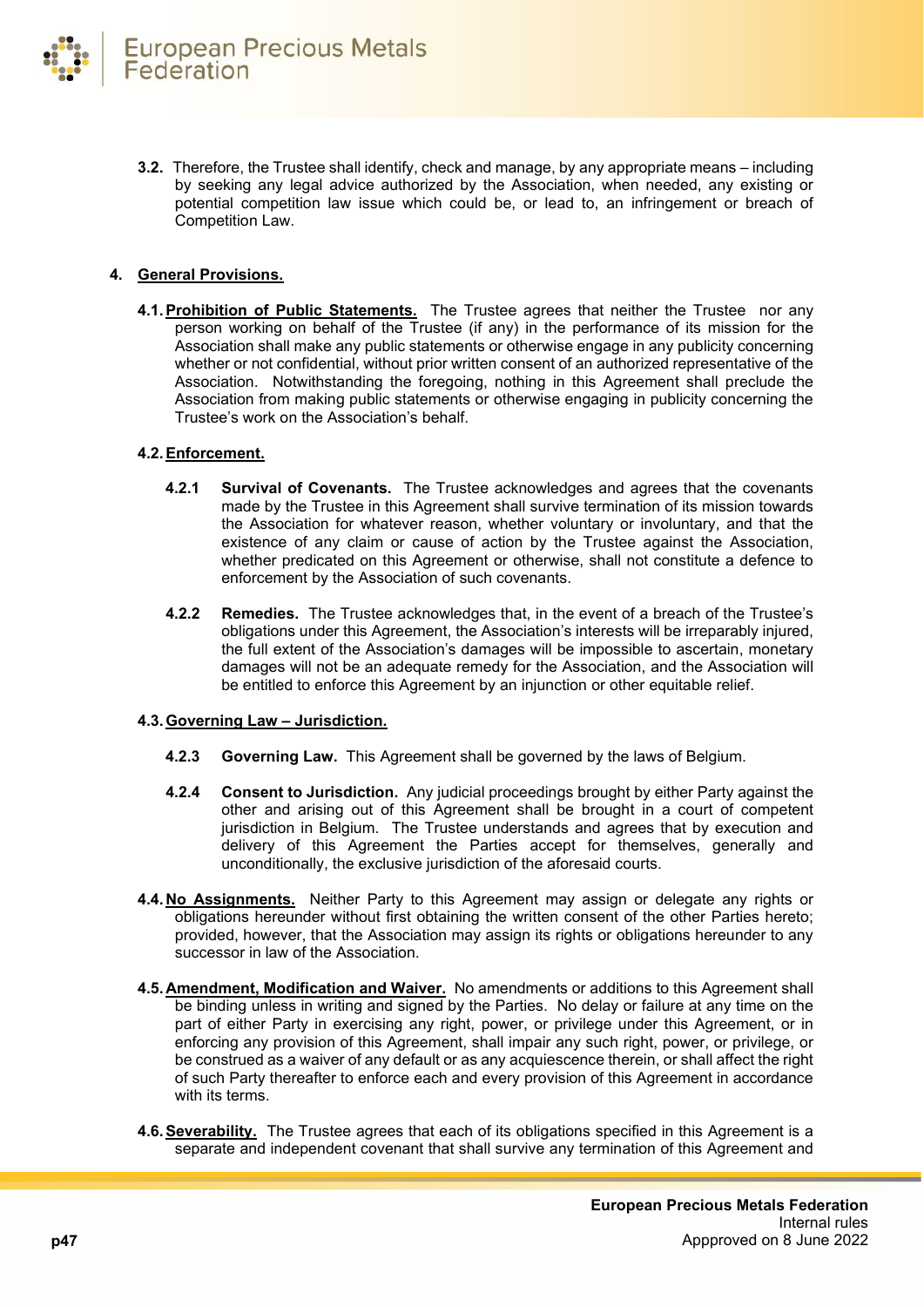

that the unenforceability of any of them shall not preclude the enforcement of any other covenants in this Agreement.

By its signature below, the Trustee acknowledges that it has reviewed this Agreement carefully and understands that the covenants and obligations it contains are binding on the Trustee.

Accepted and agreed to by:

#### **The Trustee**

Name: \_\_\_\_\_\_\_\_\_\_\_\_\_\_\_\_\_\_\_\_\_\_\_\_\_\_ Date:

\_\_\_\_\_\_\_\_\_\_\_\_\_\_\_\_\_\_\_\_\_\_\_\_

\_\_\_\_\_\_\_\_\_\_\_\_\_\_\_\_\_\_\_\_\_\_\_\_\_\_\_ Signature: \_\_\_\_\_\_\_\_\_\_\_\_\_\_\_\_\_\_\_\_\_\_\_ Address: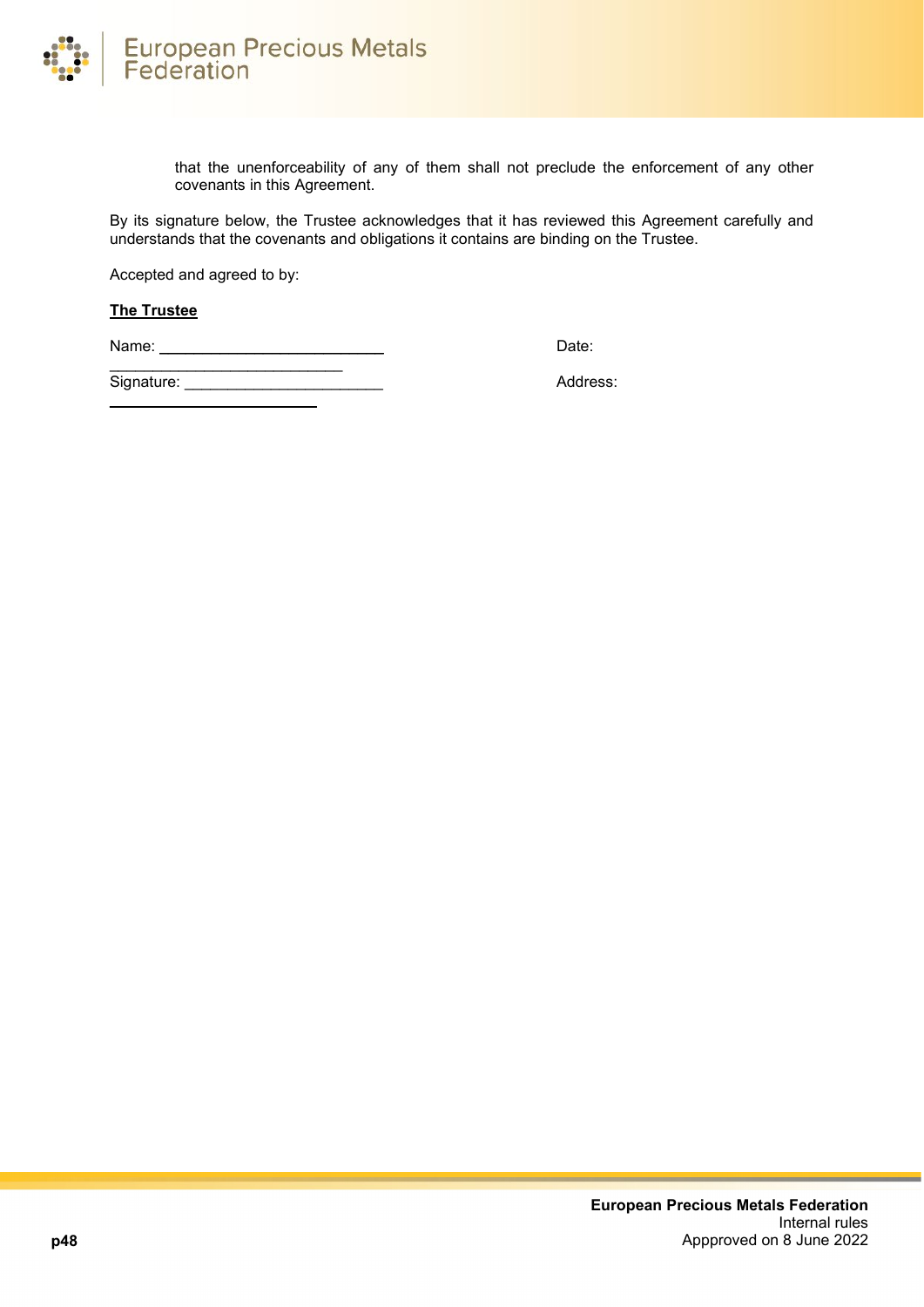

# **APPENDIX 8**

#### **Cost sharing**

#### <span id="page-48-0"></span>**1. Administrative costs**

For Members having a vested interest into one (1) or two (2) Platform(s) or REACH Related Platform(s), the contribution to the administrative costs (as described in Article 12.1.1.1 of the Internal Rules) shall consist in an annual flat fee per year. This fee is to be agreed at the General Assembly with the budget.

For Members having a vested interest into more than two (2) Platform(s) or REACH Related Platform(s), the administrative costs (as described in Article 12.1.1.1 of the Internal Rules) shall be equally shared by the Members within the Platforms and REACH Related Platforms.

#### **2. Platforms and REACH Related Platforms costs**

#### **2.1 Platforms costs**

The Platforms costs (as described in Article 12.1.1.2 of the Internal Rules) shall be equally shared by the Members within the Platforms.

#### **2.2 REACH Related Platforms costs**

The allocation of the applicable REACH Related Platform costs will be done as follows:

- 2.2.1 The share of applicable costs to be paid by each concerned Member A shall be *inter alia* calculated based on (i) the declaration submitted by the Member to the Trustee at the moment of the admission to the Association or afterwards updated to the Trustee and (ii) on the annual budget prepared by the Secretary-General and the Treasurer, as approved by the Board of Directors and the General Assembly of the Association.
- 2.2.2. The cost-sharing formula should not result in any concerned Member A paying more than what it would have paid to meet its obligations under the REACH Regulation without joining the Association. In such case, the concerned Member A should inform the Board of Directors, who will consider what action, if any, needs to be taken. Furthermore, in case of specific works/studies related to nano, the General Assembly may decide, at its sole discretion and on an annual basis, to apply to the cost-sharing formula a different weighting factor as the one defined under this Article 2.2. of Appendix 8.
- 2.2.3. Such REACH Related Platform costs shall be borne by each concerned REACH Related Platform.

#### 2.2.4. As regards multi-substances REACH Related Platforms:

The costs of each REACH Related Platform shall be shared by the concerned Members A following 2 (two) weighted approaches:

- a) Weighted approach based on the number of Substances: 50% (fifty percent) of these costs will be allocated according to the total number of Substances each Member A has declared to the Trustee at the moment of the admission to the Association or afterwards updated to the Trustee, and
- b) Weighted approach based on the REACH requirements: 50% (fifty percent) of these costs will be allocated according to: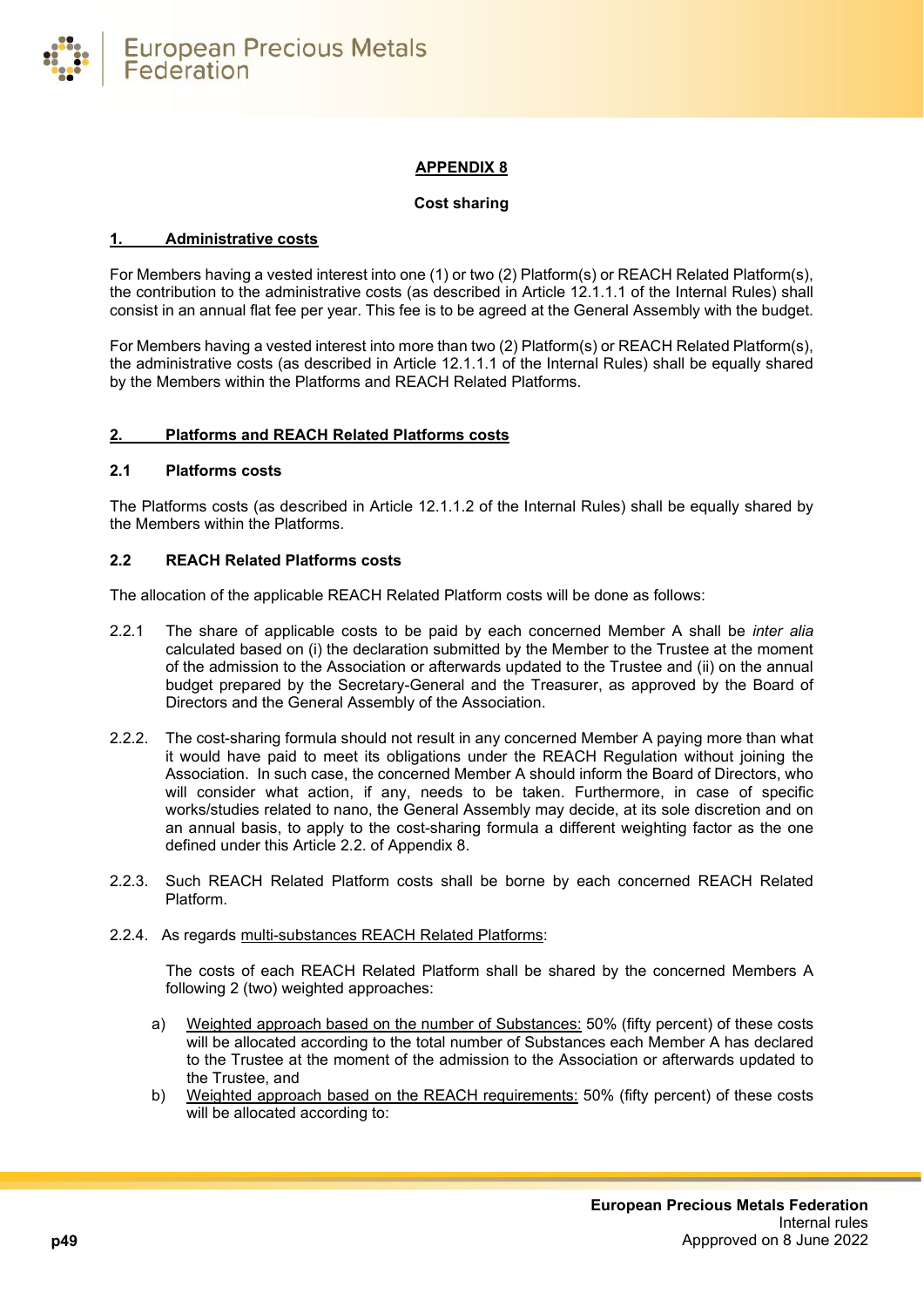- i. the number of Substances per tonnage band each concerned Member A has declared to the Trustee at the moment of the admission to the Association or afterwards updated to the Trustee,
- ii. the number of Isolated Intermediates handled under strictly controlled conditions each Member has declared to the Trustee at the moment of the admission to the Association or afterwards updated to the Trustee, where:
	- 1. Isolated Intermediates handled under strictly controlled conditions in any tonnage band (1 (1 (one) to 10 (ten) tonnes per year), 2 (10 (ten) to 100 (one hundred) tonnes per year), 3 (100 (one hundred) to 1000 (one thousand) tonnes per year, or 4 (more than 1000 (one thousand) tonnes per year) will be weighted with a factor of 1 (one);
	- 2. Substances in tonnage band 1 will be weighted with a factor of 5 (five);
	- 3. Substances in tonnage band 2 will be weighted with a factor of 20 (twenty);
	- 4. Substances in tonnage band 3 will be weighted with a factor of 100 (one hundred); and
	- 5. Substances in tonnage band 4 will be weighted with a factor of 1000 (one thousand).
	- 6. Substances covered by Annex III Exemption as listed in the Association's inventories available on our website , at the time of admission of the concerned Member A or otherwise updated by the Trustee will be weighted with a factor of 1 (one).

For any avoidance of doubt, 'Intermediate' shall have the meaning of the REACH Regulation, as the latter may be modified or revised from time to time. The intermediates under not-strictly controlled conditions are considered for the registration purpose and in this cost-sharing formula as "substance".

The mathematical description of the cost-sharing formula of the Association as regards the REACH Related Platform costs is the following:

$$
B_i = \frac{M}{2} \cdot \left(\frac{x_i}{\sum_{i=1}^n x_i}\right) + \frac{M}{2} \cdot \left(\frac{y_i}{\sum_{i=1}^n y_i}\right)
$$

 $y_i = 1x_{i(1)} + 5x_{i(5)} + 20x_{i(20)} + 100x_{i(100)} + 1000x_{i(1000)}$ 

Where the symbols have the following meaning:

B<sub>i</sub> is the share of the costs borne by the concerned Member A "i"

M is the total applicable costs of the Association

xi is: the total number of Substances in any tonnage band for Member A "i" in the REACH Related Platform to which the Metal-specific costs "M" refer

yi is the tonnage factor for Member A "i"

 $x_{i(1)}$  is the number (i) of Isolated Intermediates handled under strictly controlled conditions in any tonnage band for Member A "i" and/or (ii) of Substances covered by Annex III Exemption as listed in the Association's inventories available on our website , at the time of admission of Member A "i"or otherwise updated by the Trustee

 $x_{i(5)}$  is the number of Substances in tonnage band 1 for Member A "i"

 $x_{i(20)}$  is the number of Substances in tonnage band 2 for Member A "i"

 $x_{i(100)}$  is the number of Substances in tonnage band 3 for Member A "i"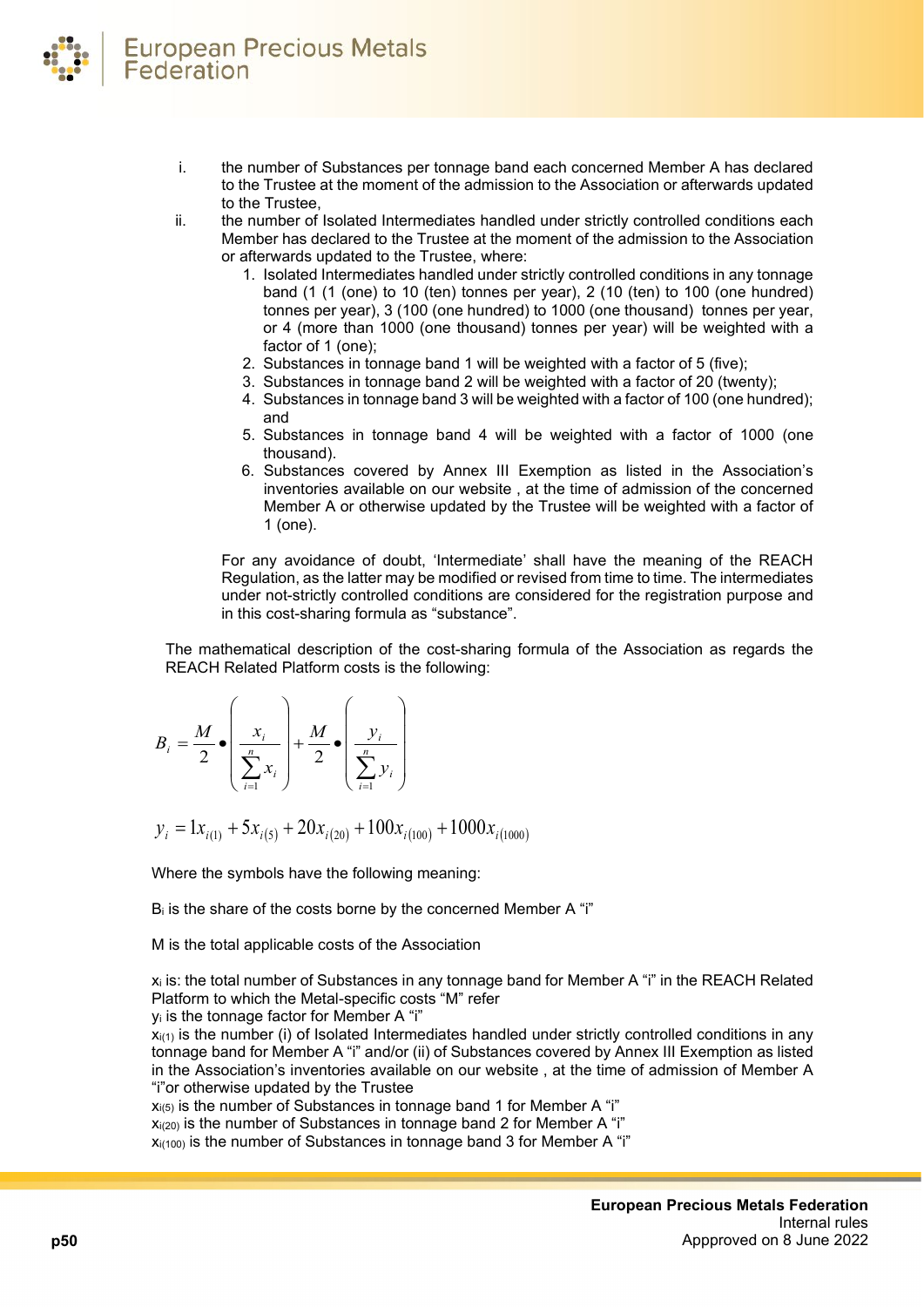

 $x_{i(1000)}$  is the number of Substances in tonnage band 4 for Member A "i".

2.2.5. As regards REACH Related Platforms covering only one (1) Substance:

The costs of each REACH Related Platform shall be shared by the concerned Members A following 1 (one) weighted approach only: the weighted approach based on the REACH requirements as described above under Section 2.2.4.b) of this Appendix 8.

- 2.2.7.The Board of Directors may decide to implement a fair and transparent reimbursement mechanism applicable to all co-registrants (Members A and LoA purchasers) to allow the potential adjustment of the share of costs when other registrants subsequently join the Association [or acquire Letters of Access]. This reimbursement mechanism shall include a method of proportional redistribution to each Member A of their share of costs paid. The reimbursement mechanism shall also take account of the following factors: the possibility of future additional registration requirements for that substance, other than those resulting from a potential substance evaluation decision; and the economic viability of certain reimbursements where the costs of reimbursement are higher than the amount to be reimbursed.
- 2.2.8. Each concerned Member A will pay its share of the REACH Related Platforms costs based on above cost-sharing conditions under Sections 2.2.1 to 2.2.7 of this Appendix 8 and considering the following principles:
	- 2.2.8.1 Should one same material be registered both as a Substance and as an Isolated Intermediate handled under strictly controlled conditions by the concerned Member A, the material will only be counted once in the calculation of the share of applicable costs due by the concerned Member A. The tonnage band to be considered for the purpose of calculating this share is the tonnage band applicable to the Substance declared by the concerned Member A in its Substance and tonnage band declaration at the time of admission to the Association, or otherwise updated to the Trustee.
	- 2.2.8.2. The number of Substances and Isolated Intermediates to be registered under the REACH Regulation by itself and by all its Affiliates, each Substance and Isolated Intermediate being accounted once, no matter whether registered by one or more Affiliates;
	- 2.2.8.3. The highest tonnage band in which each Substance or Isolated Intermediate handled under strictly controlled conditions is manufactured and/or imported by the Member or by one or more of its concerned Affiliates.
	- 2.2.8.4. Only the applicable costs for the REACH Related Platform(s) in which it declared to be joining the Association in its Substance and tonnage band declaration. For example, a concerned Member A having declared Substances or Isolated Intermediates handled under strictly controlled conditions in the Silver REACH Related Platform only, shall not be charged for the applicable costs related to the other REACH Related Platforms.
- 2.2.9 Any change in the Substances, Isolated Intermediates handled under SCC and tonnage bands declared by a concerned Member A to the Trustee at the moment of the admission to the Association shall be promptly announced to the Trustee, in accordance with the procedure given in the Important Notice of the Substance and tonnage band declaration presented in Appendix 2.
- 2.2.10. Upon formal request from the Board of Directors, the concerned Member A will have to accept to submit auditable attestations on the Substances, Isolated Intermediates and the tonnage bands declared and registered at the Agency, to the Trustee.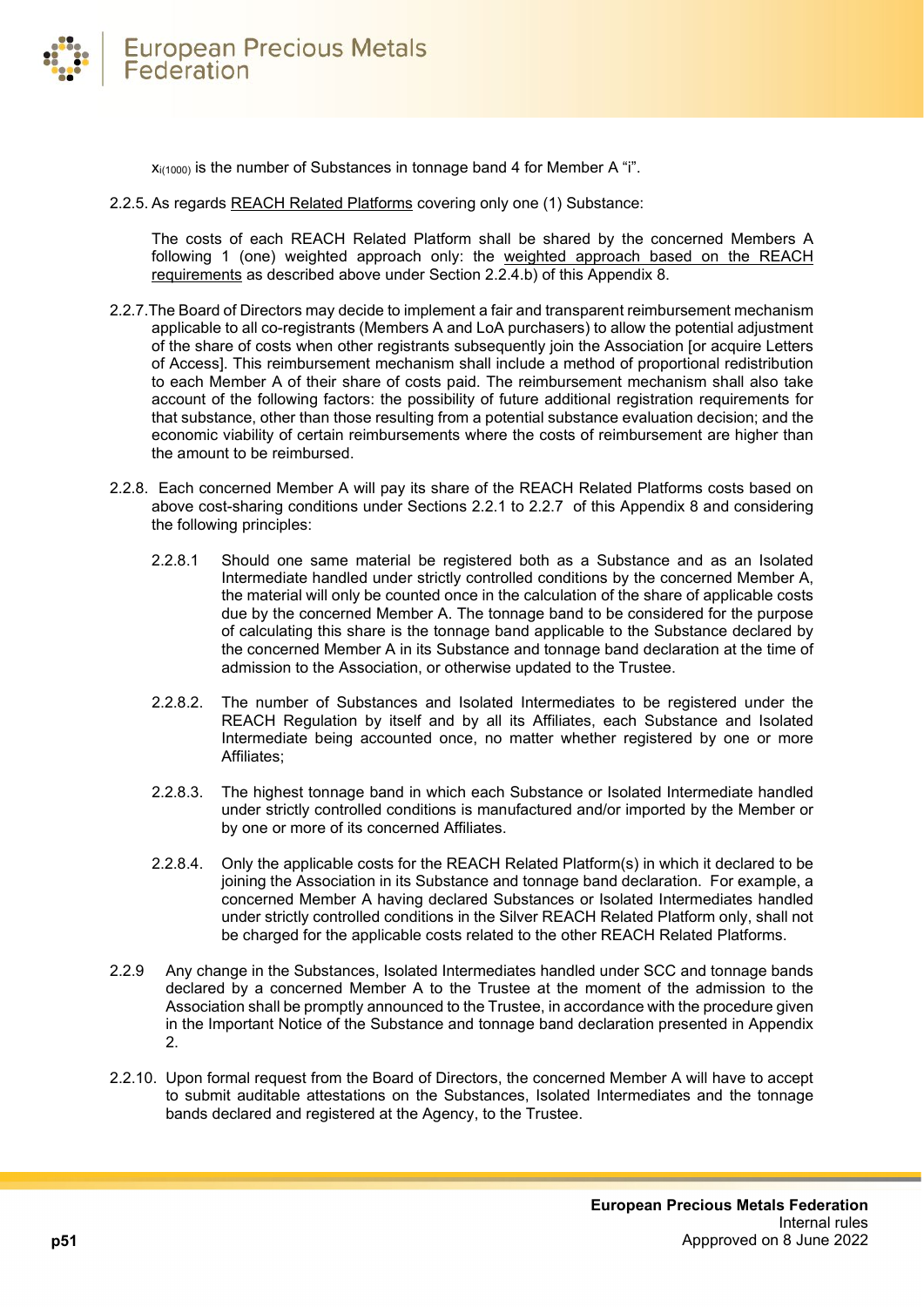

# **APPENDIX 9**

#### **Lead Registrant Duties, Responsibilities and Declaration of Commitment**

#### <span id="page-51-0"></span>**1. Background**

As per Article 11 of the REACH regulation, **registrants are required to jointly submit information** on the hazardous properties of the substance (studies and proposals for testing) and its classification and labelling, and can, if they agree, also jointly submit the CSR and/or the guidance on safe use (cf. Table 1). This joint submission is done by a designated Lead Registrant (LR), on behalf of the other registrants<sup>1</sup>.

| <b>Joint submission</b>                                                                                                                                                                                                                            | Separate submission                                                                                                                                                                                                                | Joint or separate<br>submission: free decision                                                                                                                                                                                                                    |
|----------------------------------------------------------------------------------------------------------------------------------------------------------------------------------------------------------------------------------------------------|------------------------------------------------------------------------------------------------------------------------------------------------------------------------------------------------------------------------------------|-------------------------------------------------------------------------------------------------------------------------------------------------------------------------------------------------------------------------------------------------------------------|
| 10(a IV) Classification and<br>Labelling of the substance as<br>specified in section 4 of<br>Annex VI                                                                                                                                              | 10 (a I) Identify of<br>manufacturer or importer<br>of the substance as specified<br>in section 1 of Annex VI                                                                                                                      | 10 (a V) Guidance of safe<br>use of the substance as<br>specified in section 5 of<br>Annex VI                                                                                                                                                                     |
| 10 (a VI) Study summaries<br>of the information derived<br>from the application of<br>Annexes VII to XI                                                                                                                                            | 10 (a II) Identity of<br>substance as specified in<br>section 2 of Annex VI                                                                                                                                                        | 10 (b) Chemical Safety<br>Report when required under<br>Article 14, in the format<br>specified in Annex I. the<br>relevant sections of this<br>report may included, if the<br>registration considers<br>appropriates, the relevant use<br>and exposure categories |
| 10 (a VII) Robust study<br>summaries of the<br>information derived from the<br>application of Annexes VII<br>to XI, if required under<br>Annex I                                                                                                   | 10 (a III) Info on the<br>manufacture and use(s) of<br>the substance as specified in<br>section 3 of Annex VI: this<br>information shall represent<br>all the registrant's identified                                              |                                                                                                                                                                                                                                                                   |
|                                                                                                                                                                                                                                                    | use(s). This information may<br>include, if the registrant<br>deems appropriate, the<br>relevant use and exposure<br>categories                                                                                                    |                                                                                                                                                                                                                                                                   |
| 10 (a IX) Proposals for<br>testing where listed in<br>Annexes IX and X                                                                                                                                                                             | 10 (a X) for substances in<br>quantities of 1 to 10 tonnes,<br>exposure information as<br>specified in section 6 of<br>Annex VI                                                                                                    |                                                                                                                                                                                                                                                                   |
| Optional: 10 (a VIII)<br>Indication as to which of the<br>information submitted under<br>Article 10(a), (iv), (vi), (vii)<br>has been reviewed by an<br>assessor chosen by the<br>manufacturer or importer and<br>having appropriate<br>experience | Optional: 10 (a VIII)<br>Indication as to which of the<br>information submitted under<br>Article 10(a) (iii) has been<br>reviewed by an assessor<br>chosen by the manufacturer<br>or importer and having<br>appropriate experience | Optional: 10 (a VIII)<br>Indication as to which of the<br>information submitted under<br>Article 10(b) has been<br>reviewed by an assessor<br>chosen by the manufacturer<br>or importer and having<br>appropriate experience                                      |

|  |  |  |  |  |  |  |  | Table 1. Overview of the data to be submitted jointly and/ or separately |  |
|--|--|--|--|--|--|--|--|--------------------------------------------------------------------------|--|
|--|--|--|--|--|--|--|--|--------------------------------------------------------------------------|--|

<span id="page-51-1"></span><sup>1</sup> It is important to note that the "joint submission of data" does not eliminate the obligation for each registrant to submit as well an individual dossier. Although the information that needs to be submitted jointly is submitted by one LR on behalf of the others, additional information needs to be submitted by all registrants individually. The content of the individual file will be determined by the optional parts that are jointly submitted (cf. Table 1).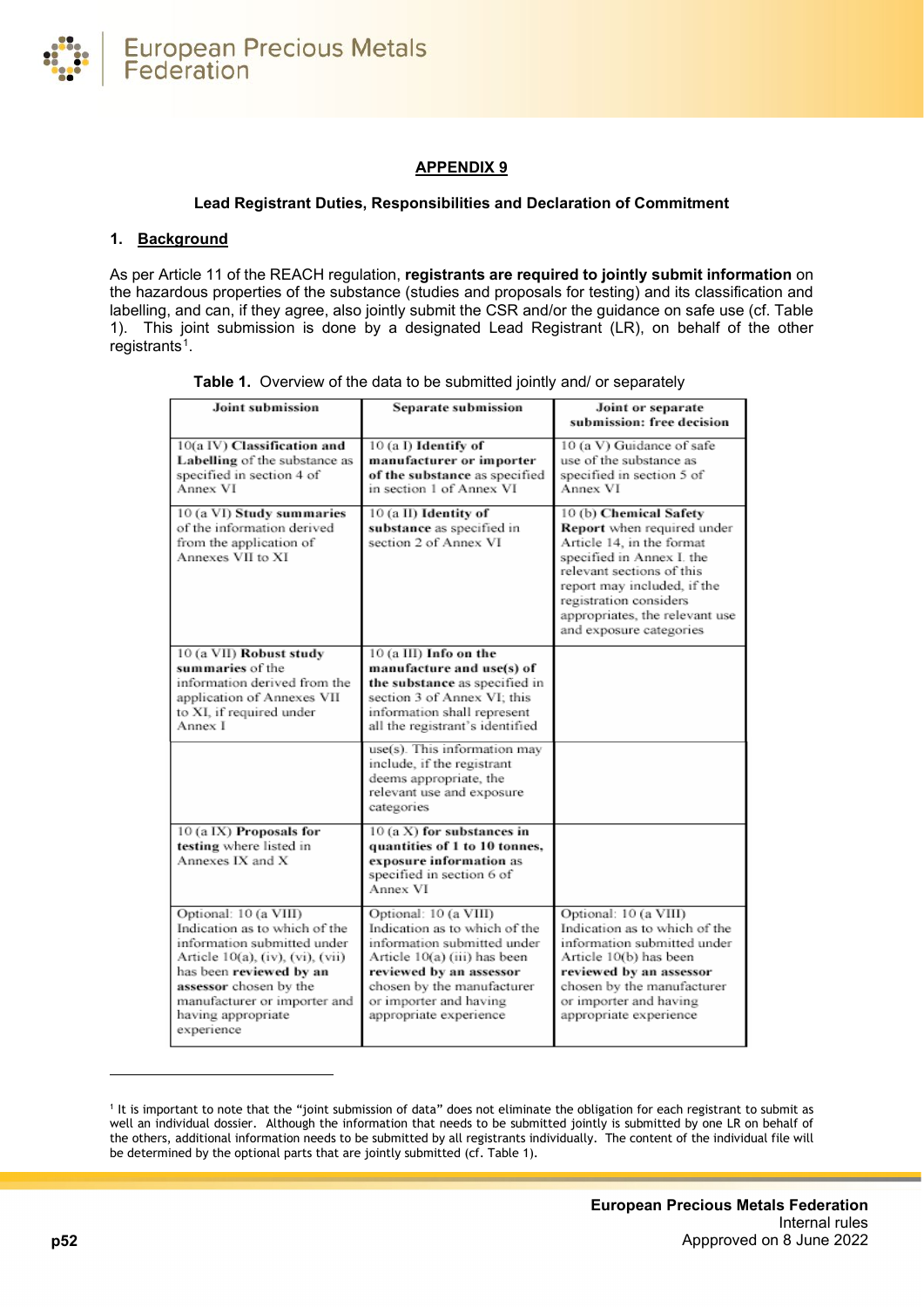

This document presents the duties and liabilities of the LR in order to assist those legal entities wishing to act as LR to identify the potential workload and responsibilities that may be associated with this role under REACH.

# **2. Who is the Lead Registrant?**

Although there are **no specific rules** in REACH, the LR is described as the one registrant acting with the agreement of the other assenting registrant(s) and who submits parts of the registration on behalf of one or more of these assenting registrants (cf. Articles 11 and 19 of the REACH regulation).

The ECHA guidance on data-sharing<sup>[2](#page-52-0)</sup> outlines that:

- **Only one LR** can be appointed per substance even if several tonnage bands co-exist and whether the substance is used as an intermediate or not. It means that all the potential registrants should be part of the discussions irrespective of their tonnage band.
- − The LR will be logically **one of the Registrants who plan to submit their registration at the earliest registration deadline**. The latter is not an obligation as the joint submission registrants have the possibility to appoint a leader with a lower tonnage band. However, the LR would have to submit a registration file in accordance with the **highest applicable tonnage band**, although he will still **pay the fee corresponding to his own tonnage.**

It is important to note that the joint submission does not remove the obligation for each one of the other registrants to notify their membership to the joint submission and subsequently submit as well an individual Registration dossier to the Agency through REACH-IT, which will contain legal entity-specific information.

In order to ensure a cross-link with the registration submitted by the LR, when submitting its individual registration, any other registrant shall identify the LR submitting on his behalf, by specifying his contact details, and indicate the joint parts of the registration which are submitted by the LR.

# **3. How to appoint a Lead Registrant?**

Only one LR can be appointed per substance even if several tonnage bands co-exist and whether the substance is used as an intermediate handled under SCC or not. All other registrants of the same substance, whether members of the Association or not, must agree on the proposed LR.

Article 8.1 of the Association's Internal Rules foresees that each relevant REACH Related Platform proposes an Association LR who is then officially designated (and replaced[3\)](#page-52-1) by decision of the concerned REACH Related Platform. Once this Association LR is appointed, the Secretary-General submits the proposal to all co-registrants, in order to check if there is any objection to the proposal. If there is none, the Association LR becomes the LR.

The proposed LR should:

• Ideally be one of the main manufacturers or importers of the substance on the EU and have, as such, a good technical knowledge on the substance, and a confirmed interest in marketing the substance on the EU,

<span id="page-52-0"></span><sup>2</sup> [http://guidance.echa.europa.eu/docs/guidance\\_document/data\\_sharing\\_en.pdf](http://guidance.echa.europa.eu/docs/guidance_document/data_sharing_en.pdf)

<span id="page-52-1"></span><sup>&</sup>lt;sup>3</sup> If for any reason, the LR withdraws or behaves improperly, the concerned REACH Related Platform has the right to replace him in accordance with ECHA's guidance applicable at the time of withdrawal and related to the replacement of the LR.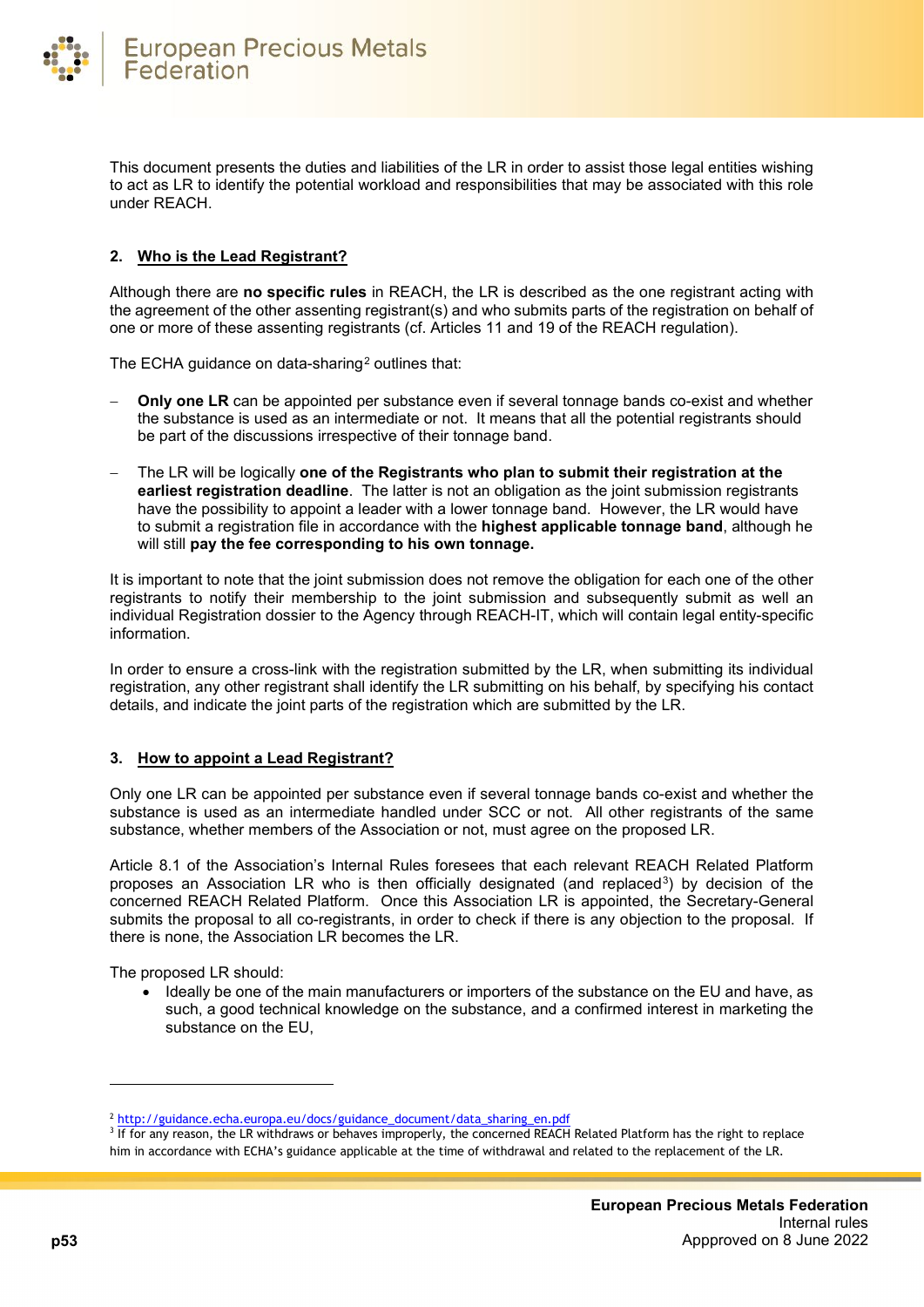

• Have a clear understanding of REACH requirements and enough resources to be actively involved in REACH preparatory work, registration submission through REACH IT (could be timeconsuming), and communication obligations (with ECHA and the other registrants),

However, a legal entity not fulfilling the above criteria can also volunteer and be appointed as LR. After the joint and the individual submissions, each registrant, including the LR, pays a registration fee that will correspond to its individual tonnage band.

When requesting legal entities to volunteer to act as LR, several situations can occur:

- **No legal entity volunteers -** A default mechanism is proposed: the LR will be the EU manufacturer or importer with the highest capacity of manufacture or import of the concerned substance.
- **Only one legal entity volunteers –** This volunteer needs to obtain the other registrants' support.
- **Two or more legal entities volunteer –** 1) the volunteers should come to an agreement on who is better placed to endorse the LR role and **propose it to be supported by the other potential registrants**; and if this fails; 2) the other registrants need to proceed to a vote in order to elect the most appropriate LR.

In any case, the procedure through which the LR was proposed and designated in the Association and then to all co-registrants shall be documented for transparency.

#### **4. What are the tasks of the Lead Registrant?**

Article 8.2 of the Association's Internal Rules details those tasks that are incumbent on the LR and that should be performed with the support of the secretariat of the Association.

- **(a)** Create or renew a joint submission object on REACH-IT, communicate the name and token security number of this joint submission object to the Trustee, submit the joint Registration Dossier containing, where relevant and applicable, the information required by REACH in the format specified by the Agency and as approved by the concerned registrants to the Agency on behalf of the Members, including their respective Affiliates which have to register the concerned Substance or Isolated Intermediate, on the date determined by the Board of Directors.
- **(b)** Not modify the "joint part" of the registration without the prior approval of the other registrants.
- **(c)** Together with the Trustee, ensure that Confidential Information in the registration is marked or identified as such and shall submit to the Agency any requested justification for non-disclosure of information in the registration as per Article  $10(a)(x)$  of the REACH regulation.
- **(d)** Submit a copy of the full registration or updates of the registration as submitted to the Agency to the Trustee;
- **(e)** Submit to the other Members A who have contributed to the registration:
	- **-** A copy of all the non-confidential information in the registration as submitted to the Agency;
	- **-** A copy of those parts of the registration as submitted to the Agency, that each contributing Member A is entitled to, based on the Substance and tonnage bands declaration that the Member A has provided to the Trustee at the time of admission to the Association, or otherwise updated to the Trustee (and consequently has paid for according to the cost-sharing formula set out in Appendix 8);
- **(f)** Forward to the Members A concerned, through the secretariat of the Association, any communication received from the Agency (e.g. data requests, registration update requirements, etc.).
- **(g)** Update Registration Dossier when needed or required by the Agency, after approval by the concerned registrants.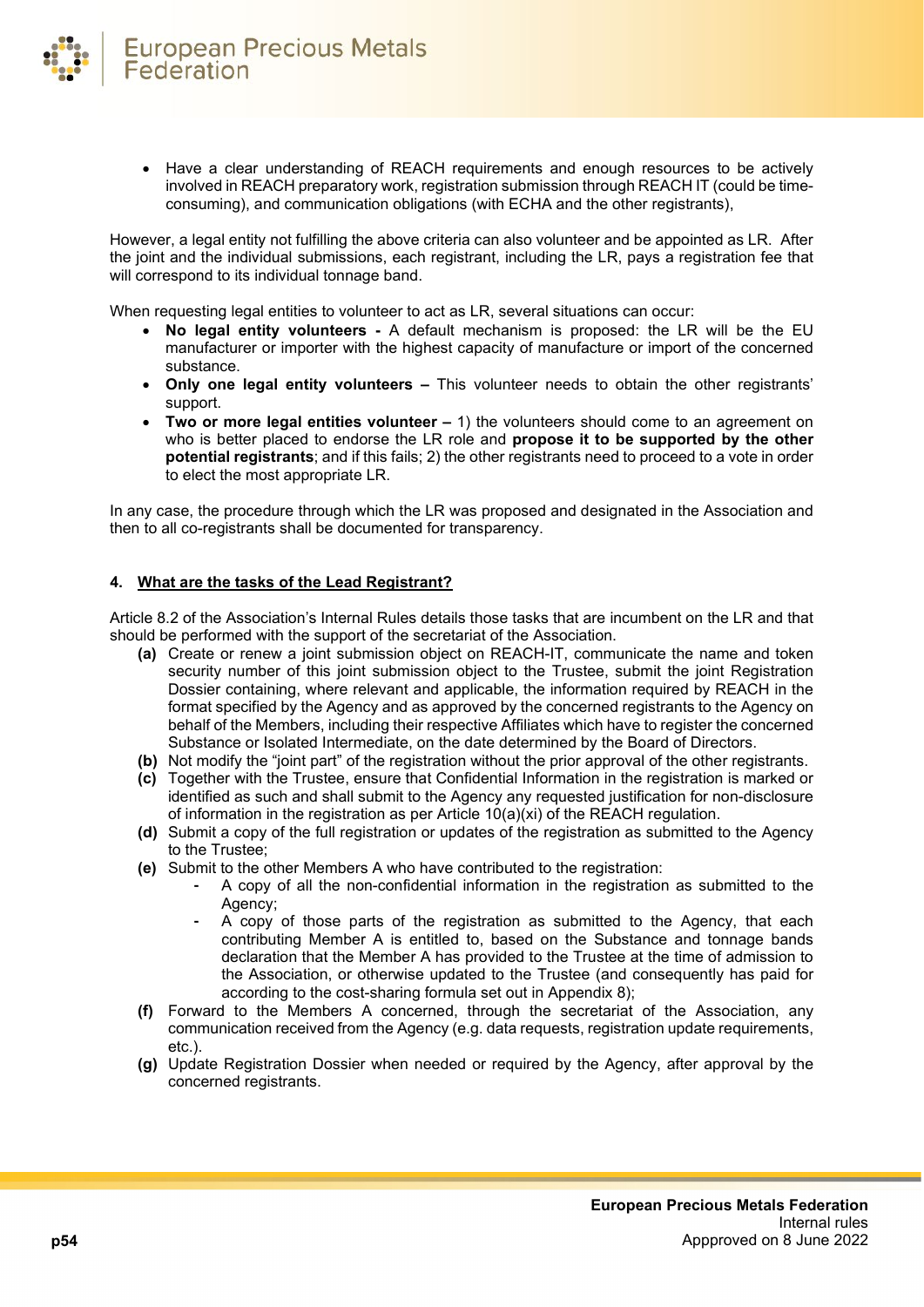

For a joint registration to be successful substance sameness must have been confirmed and the applicable information requirements must have been fulfilled by having conducted tests or by submitting test derogation/waiving proposals, or testing proposals for Annexes IX and X, as applicable. **Appointment or replacement of the Lead Registrant**

Once the substance is properly defined and the LR is elected by the Members, the secretariat of the Association is responsible for informing the concerned co-registrants and allowing the co-registrants to raise any objection to the proposed LR. The LR is informed on any relevant feed-back as any other Member.

#### **Dossier preparation/update**

The compilation of the IUCLID files is performed by the consultants having been commissioned with each metal-specific project of the Association and the secretariat of the Association. The LR only needs to include, in order to finalise the joint dossier, those information which are specific and/or confidential to the LR. This means that as regards dossier or dossier update preparation, the workload of the LR is reduced to a level equivalent of the workload of any joint registrant under REACH.

#### **Dossier submission**

Following dossier or dossier update preparation, and as foreseen by Article 11(1) of the REACH regulation the LR is responsible for submitting the dossier or dossier update to the Agency on behalf of the concerned Members A of the Association. In the event the LR requires assistance to perform this task, the Secretary-General will put in place the necessary resources to provide this assistance.

#### **Post-registration communication**

After dossier submission, the LR constitutes the official contact to be used by the Agency, Member States Competent Authorities and co-registrants in regard to any question arising on the dossier, or on its update, submitted by the LR on behalf of the concerned Members A of the Association. The LR is therefore responsible for regularly inspecting his REACH-IT mail inbox and of informing the Secretary-General of any message, question, query or request which may require the involvement of the concerned Members A. Following the first contact, any required action (exchange or decision-making) will be launched, followed-up, coordinated and supervised by the secretariat of the Association. With the exception of returning communications from the Association to the Third Party having made the question, query or request, the LR's participation is not expected to be more significant than the participation of any other joint registrant.

# **5. What are the liabilities of the Lead Registrant?**

As per Article 8.1 of the Association's Internal Rules, the Association LR shall be subject to the same rights and obligations as the other Members, in particular regarding confidentiality obligations. Article 13.5 of the Association's Internal Rules foresees that the Association LR shall not be liable to third parties to an extent more than liability of the Members, except:

- **(a)** in respect of liability attributable to its wilful misconduct, fraud, and gross negligence as Association LR; and
- **(b)** in respect of liability attributable to its role of Association LR (as described in section 5 above) according to which the Association LR shall be liable to the Members A with whom it is preparing and submitting a registration to the Agency.

The above liability shall be made clear to the co-registrants when a proposed LR is put forward for election.

# **6. Declaration of commitment of the LR**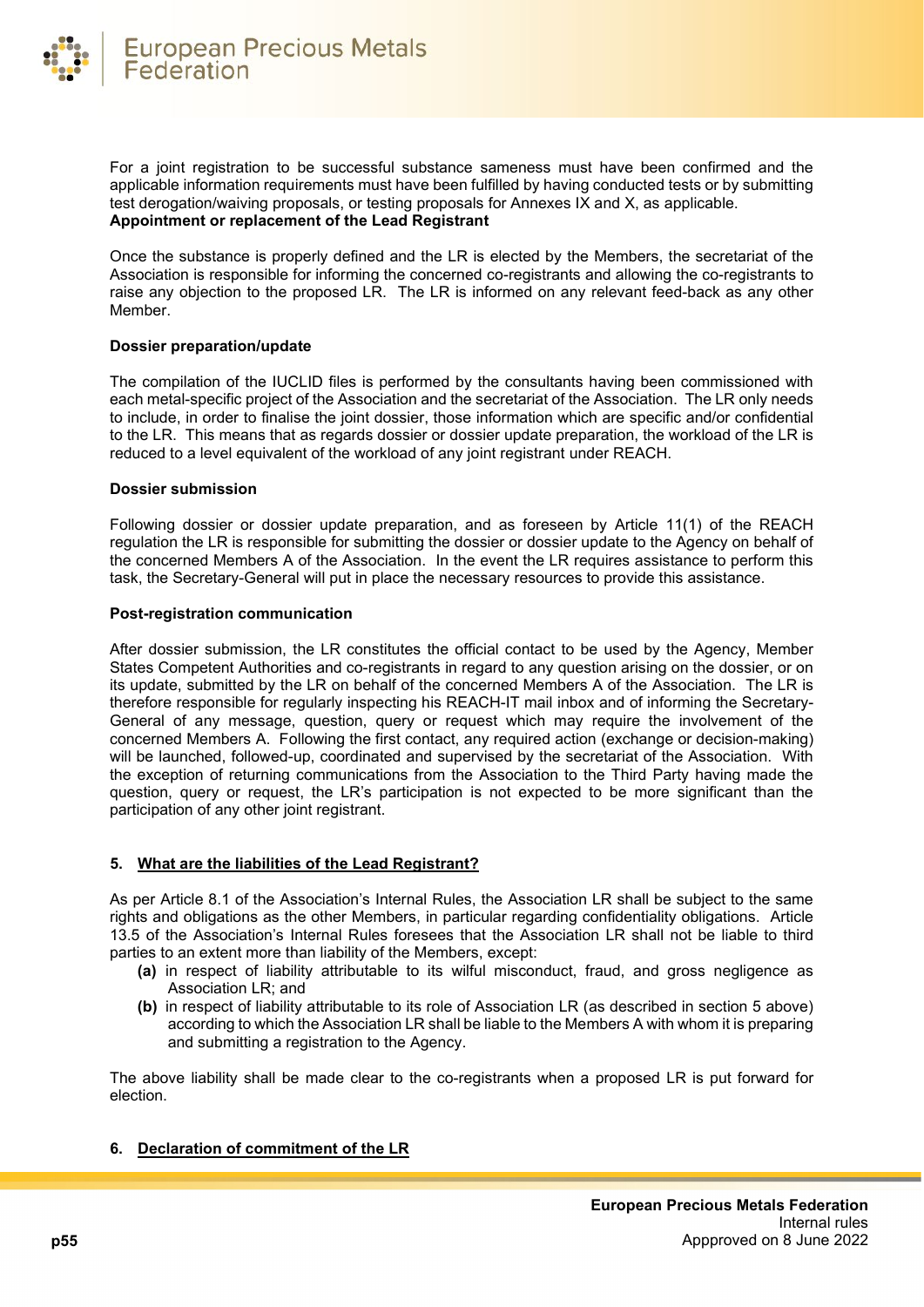

After a LR has been elected by the Association and no objection has been received from the coregistrants, each LR will be invited to complete and sign the following template, for each Substance or Isolated Intermediate it will endorse the LR role for.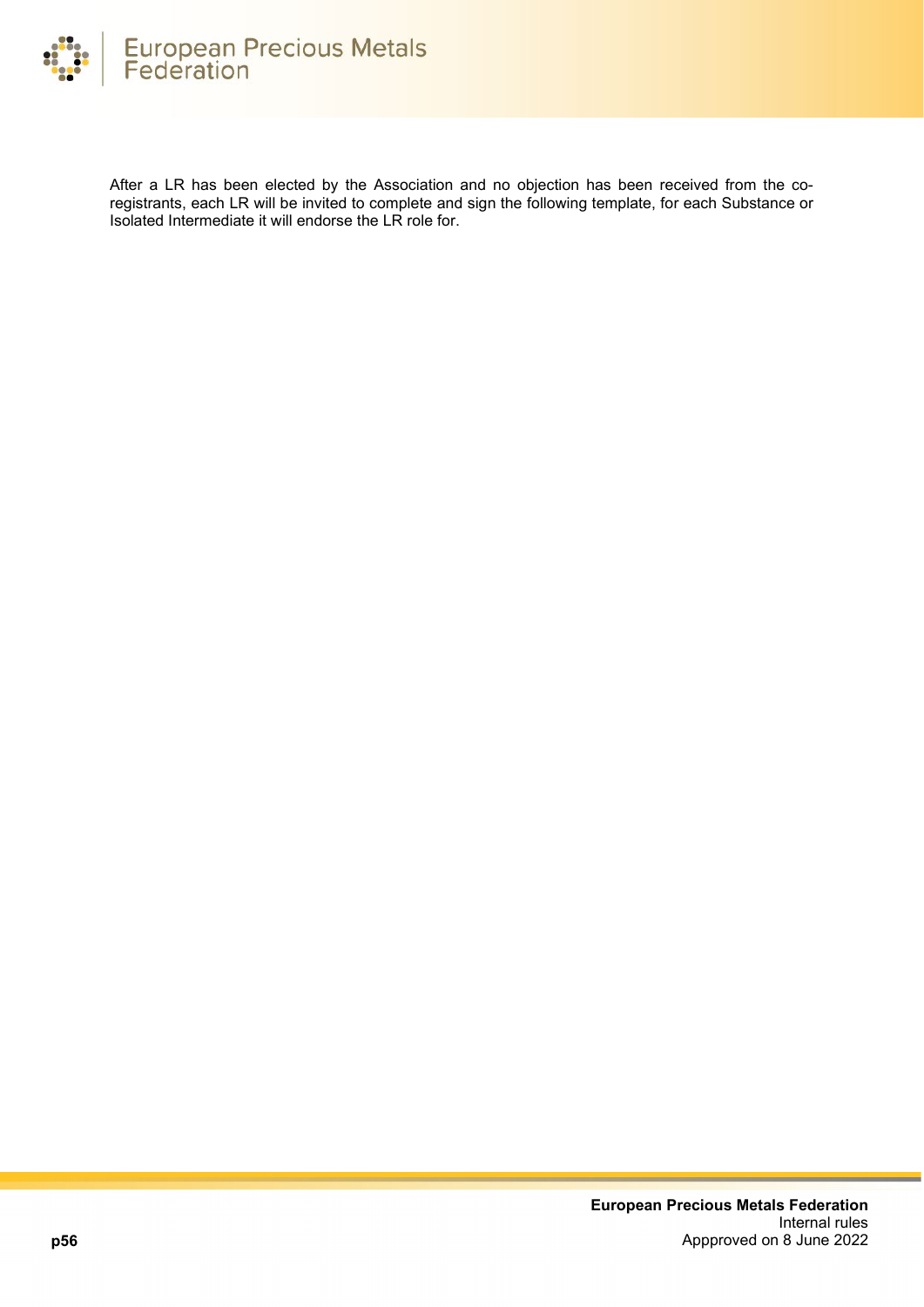

#### **Lead Registrant - Declaration of Commitment (template)**

Text in orange: keep the applicable option only Text in blue: complete with relevant information Text in green: to be completed by the Secretary-General

**Notice:** This document is confidential to the Association and shall not be distributed or used outside the Association unless so requested by European Competent Authorities in REACH.

I/We, the undersigned FULL NAME OF THE SIGNATORY am/are duly representing, and acting on behalf of FULL NAME OF THE COMPANY MEMBER OF THE ASSOCIATION as well as on behalf of FULL NAME OF THE LEGAL ENTITY ACTING AS LEAD REGISTRANT IN REACH-IT (may be different from Member one, e.g.: an Affiliate company), hereby commit to the role of Lead Registrant for EC NAME AND NUMBER OF SUBSTANCE OR INTERMEDIATE under SCC which Registration/Update of the Dossier will be submitted to the ECHA through the REACH-IT before the agreed deadline. The Dossier submitted will include all information requirements that apply to the registration of a Substance/Intermediate in the 1- 10/10-100/100-1000/> 1000 t/a tonnage band.

I/We undertake to respect all applicable terms and conditions related to the role and responsibility of a Lead Registrant as set out in the Association's Articles of Association and Internal Rules, as well as to comply with the REACH Regulation (including Confidentiality and EU Competition Law).

With the support of the Secretary-General and with the collaboration of the legal entities jointly registering this Substance/Intermediate with FULL NAME OF THE COMPANY MEMBER OF THE ASSOCIATION, I/we engage to implement all necessary means and human, material and/or financial resources, that are required to achieve a successful registration of the above Substance/Intermediate.

|               | INFORMATION ON THE SIGNATORY OF THIS DECLARATION OF<br>COMMITMENT (please add one table per signatory) |
|---------------|--------------------------------------------------------------------------------------------------------|
| Name:         |                                                                                                        |
| Position:     |                                                                                                        |
| Professional  |                                                                                                        |
| address:      |                                                                                                        |
| Professional  |                                                                                                        |
| phone         |                                                                                                        |
| $number(s)$ : |                                                                                                        |
| Professional  |                                                                                                        |
| fax           |                                                                                                        |
| $number(s)$ : |                                                                                                        |
| Professional  |                                                                                                        |
| e-mail        |                                                                                                        |
| address:      |                                                                                                        |

I/We, acting as Signatory on behalf of FULL NAME OF THE COMPANY MEMBER OF THE ASSOCIATION and of FULL NAME OF THE LEGAL ENTITY ACTING AS LEAD REGISTRANT IN REACH-IT (may be different from Member one, e.g.: an Affiliate company), execute this Declaration of Commitment as of the date first mentioned above my/our signature(s):

| 'lace: |  |  |  |
|--------|--|--|--|
|        |  |  |  |

Date: \_\_\_\_\_\_\_\_\_\_\_\_\_\_\_\_\_\_\_\_\_\_\_\_\_

Signature: \_\_\_\_\_\_\_\_\_\_\_\_\_\_\_\_\_\_\_\_\_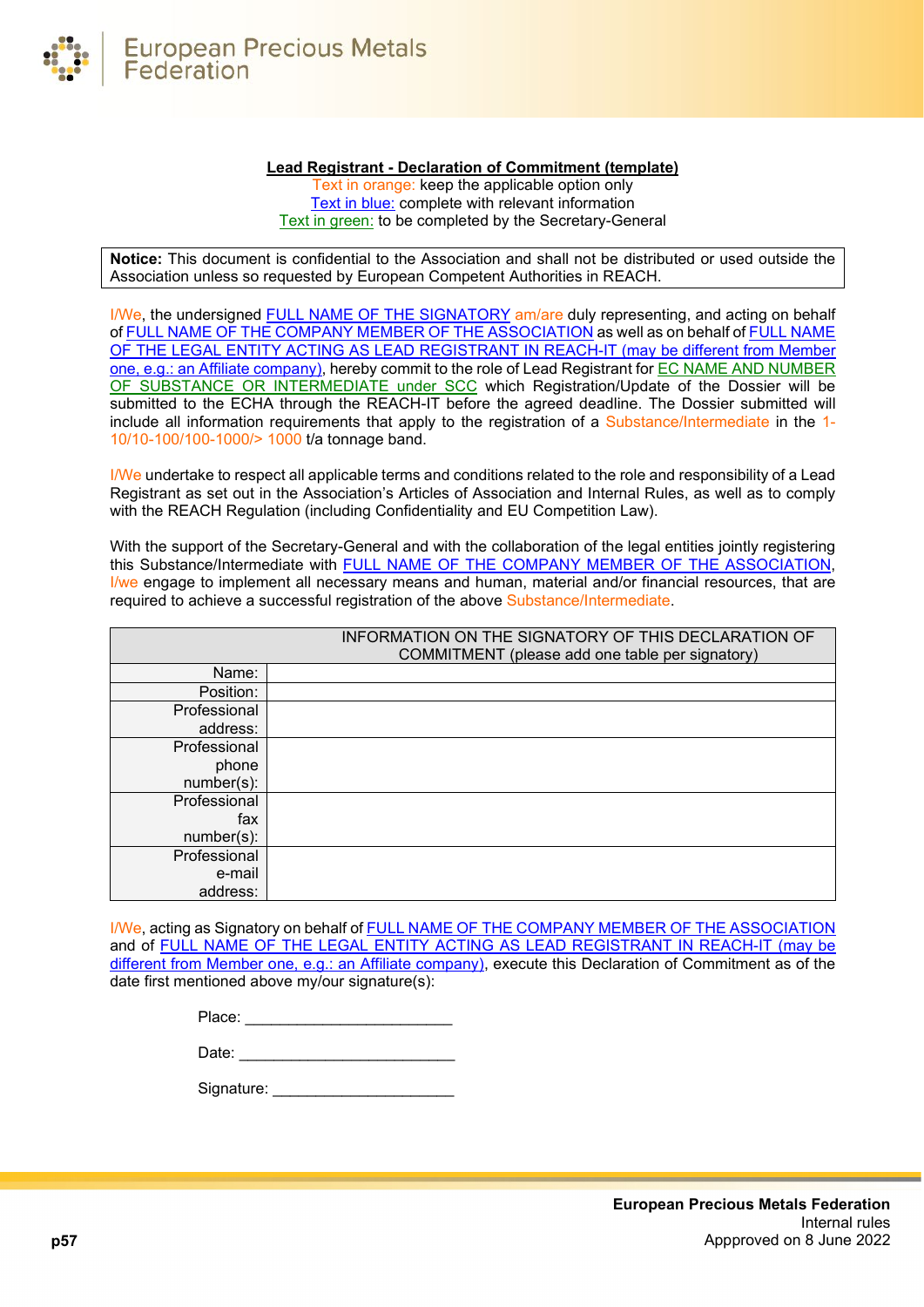

# **APPENDIX 10**

#### **Code of Conduct of the EU Transparency Register**

<span id="page-57-0"></span>In their relations with the EU institutions and their Members, officials and other staff, registrants shall:

- always identify themselves by name and by the entity or entities they work for or represent; declare the interests, objectives or aims promoted and, where applicable, specify the clients or members whom they represent;
- not obtain or try to obtain information, or any decision, dishonestly, or by use of undue pressure or inappropriate behaviour;
- not claim any formal relationship with the EU or any of its institutions in their dealings with third parties, nor misrepresent the effect of registration in such a way as to mislead third parties or officials or other staff of the EU;
- ensure that, to the best of their knowledge, information which they provide upon registration and subsequently in the framework of their activities within the scope of the register is complete, up-todate and not misleading;
- not sell to third parties copies of documents obtained from any EU institution;
- not induce Members of the EU institutions, officials or other staff of the EU, or assistants or trainees of those Members, to contravene the rules and standards of behaviour applicable to them;
- if employing former officials or other staff of the EU or assistants or trainees of Members of the EU institutions, respect the obligation of such employees to abide by the rules and confidentiality requirements which apply to them;
- observe any rules laid down on the rights and responsibilities of former Members of the European Parliament and the European Commission;
- inform whomever they represent of their obligations towards the EU institutions;
- Individuals who have registered with the European Parliament with a view to being issued with a personal, non-transferable pass affording access to the European Parliament's premises shall:
- ensure that they wear the access pass visibly at all times in European Parliament premises;
- comply strictly with the relevant European Parliament's Rules of Procedure;
- accept that any decision on a request for access to the European Parliament's premises is the sole prerogative of the European Parliament and that registration shall not confer an automatic entitlement to an access pass.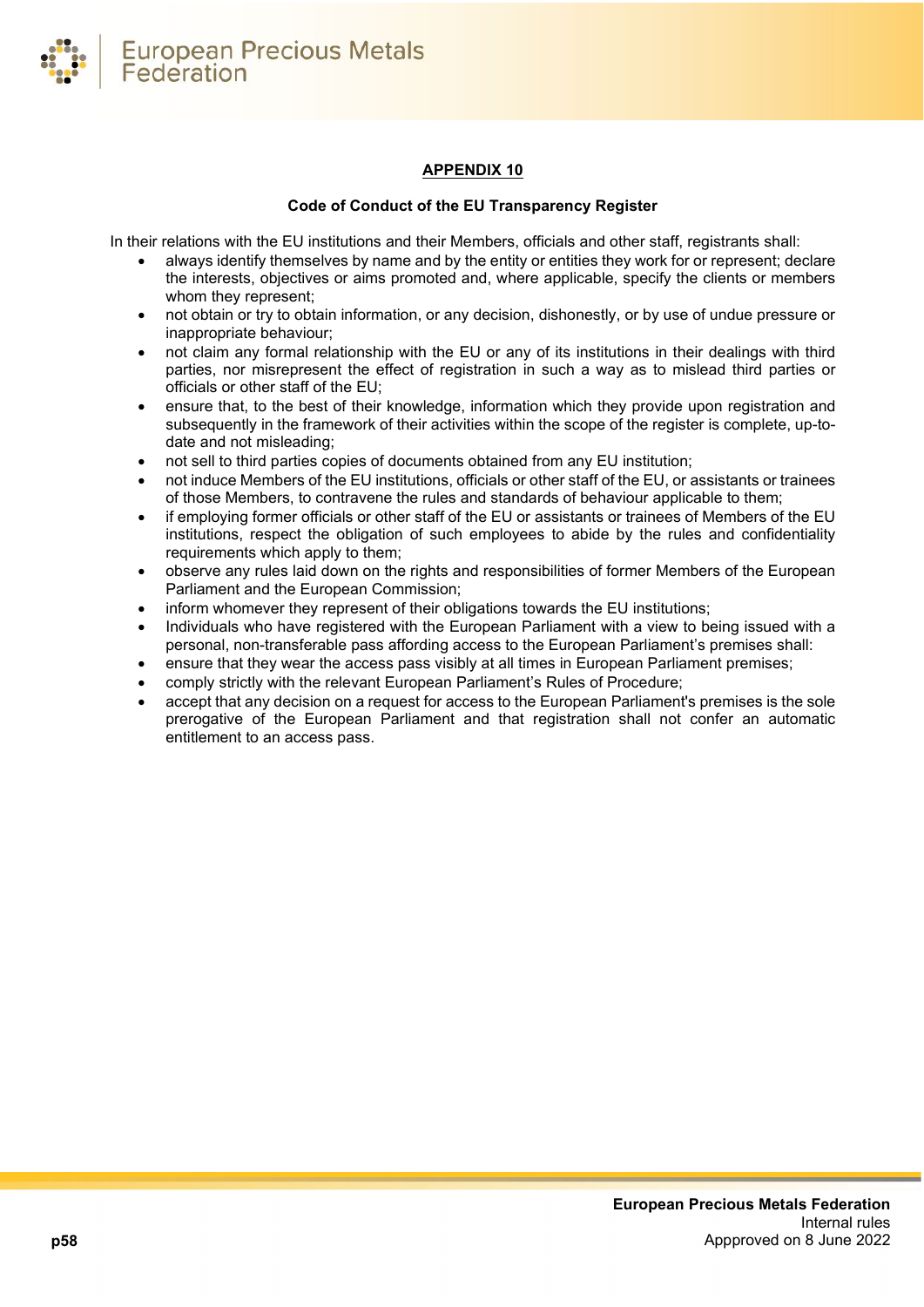

# **APPENDIX 11**

#### **Code of Conduct of the Association**

<span id="page-58-0"></span>Like all materials, production, development and use of precious metals may have positive and negative impacts on the environment, society and the economy.

The role, responsibility and added-value of precious metals' products will depend on the principles followed by the manufacturers, importers and users of precious metals, whether direct Members of the Association, or indirect Members of the Association, via a membership in a national association Member of the Association.

The Members commit to adhering to the following principles:

- 1. **Ethical business practices:** We will not tolerate forced labour, child labour, exploitation, unfair discrimination, etc. We will implement high standards of occupational health and safety surveillance and management measures. We will promote human rights in our operations and through our business relationships, and will promote in particular humane working conditions and social progress. We will exercise due diligence against our activities or those of our suppliers being misused to trigger, fund or prolong unlawful armed conflict.
- 2. **Compliance with regulatory and continuous improvement requirements:** We will implement safe chemical management, and environmental sound management of precious metals' production and precious metal products. We will fight VAT fraud and contribute to revising the EU VAT system to dissuade or prevent fraud, fight money-laundering, thefts, corruption and contributions to armed conflicts, etc.
- 3. **Resource efficiency:** We will, collectively, and as a forthcoming commitment, strive to determine the material flow and overall life-cycle of precious metal containing products as well as encourage innovation in order to better understand the environmental, social and economic impacts and benefits of precious metals throughout their life cycle.
- 4. **Transparency and openness to communicate:** We will promote transparent research, improvement, and progress; and aim at understanding and addressing stakeholders' (like governments, environmental associations, non-governmental organizations, employees, customers, suppliers, press and the public) expectations, and supporting arguments by evidence during advocacy; etc.

For associations which are members of the Association, it is expected that the above principles will be reflected in the association's own principles too. The Members B of the Association can however not be held liable for actions deviating from the above principles carried out by their respective members.

In light of the above, admission of a new Member will depend on a pre-screening exercise performed by the EPMF Secretariat and the members of the Board of Directors, on the basis of the candidate's commitment to the Code of Conduct of the Association, and the responses to the following admissibility questions:

- Do the entity's activity(ies) match the requirements to become a member of a precious metals association and the standard of its members?
- Is the entity known to any of the Members of the Association?
- Was the company already subject to an internal due diligence process of one of the EPMF member companies? Depending on the answer further investigation could be requested by the Board to a 3rd party (e.g.: law firm)
- Is there negative information on the entity requesting for membership? Depending on the answer further investigation could be requested by the Board to a  $3<sup>rd</sup>$  party (e.g.: law firm)
- Is there a meaningful web presence that goes well beyond the sharing of contact details?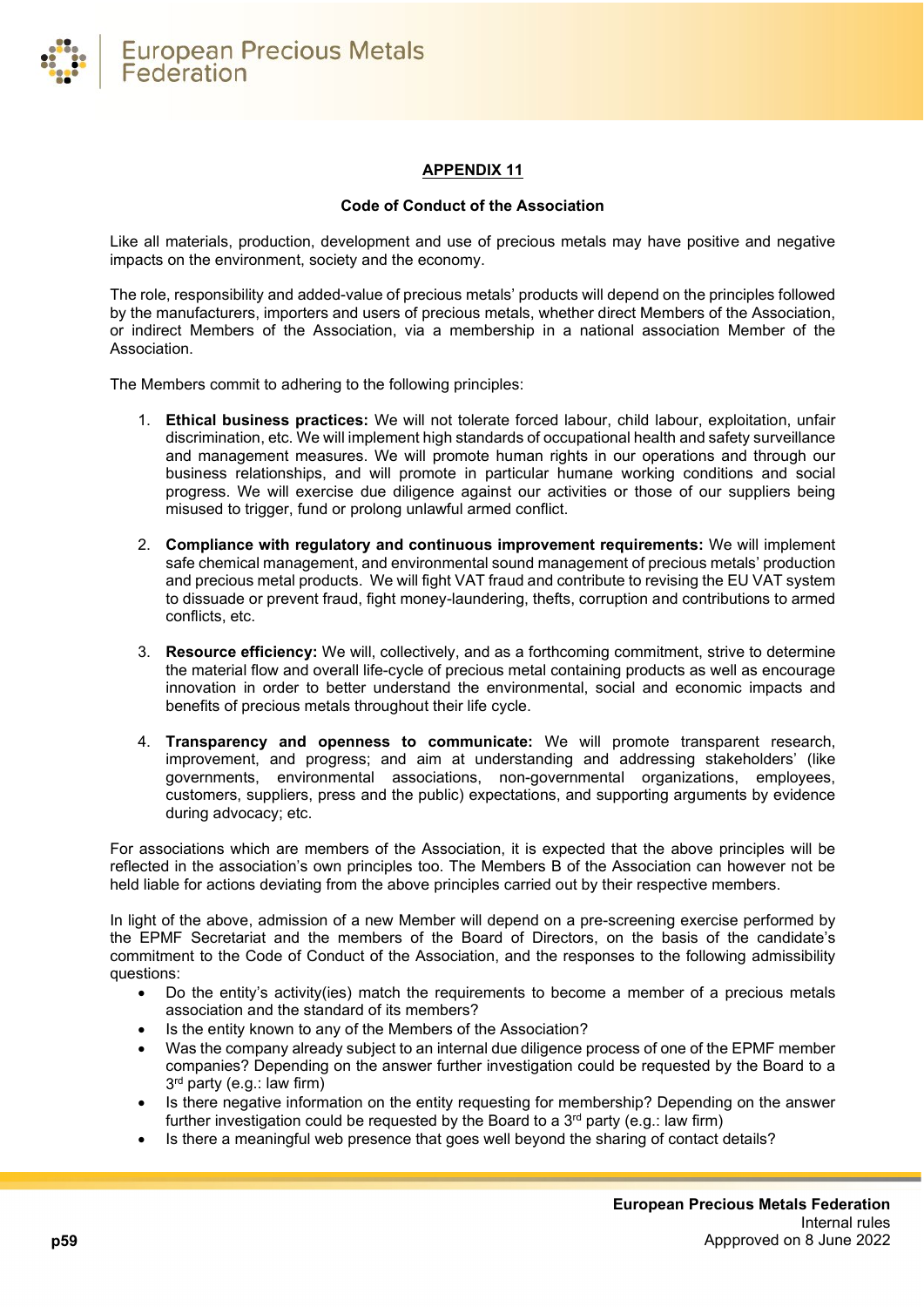

- Is the entity registered/in activity for a minimum of five (5) years?
- In which precious metal activities is the entity involved among the following; trade, sampling and assaying, smelting and refining, semi-finished products, packaging
- Who are the entity's customers' and what are its customers' main activities?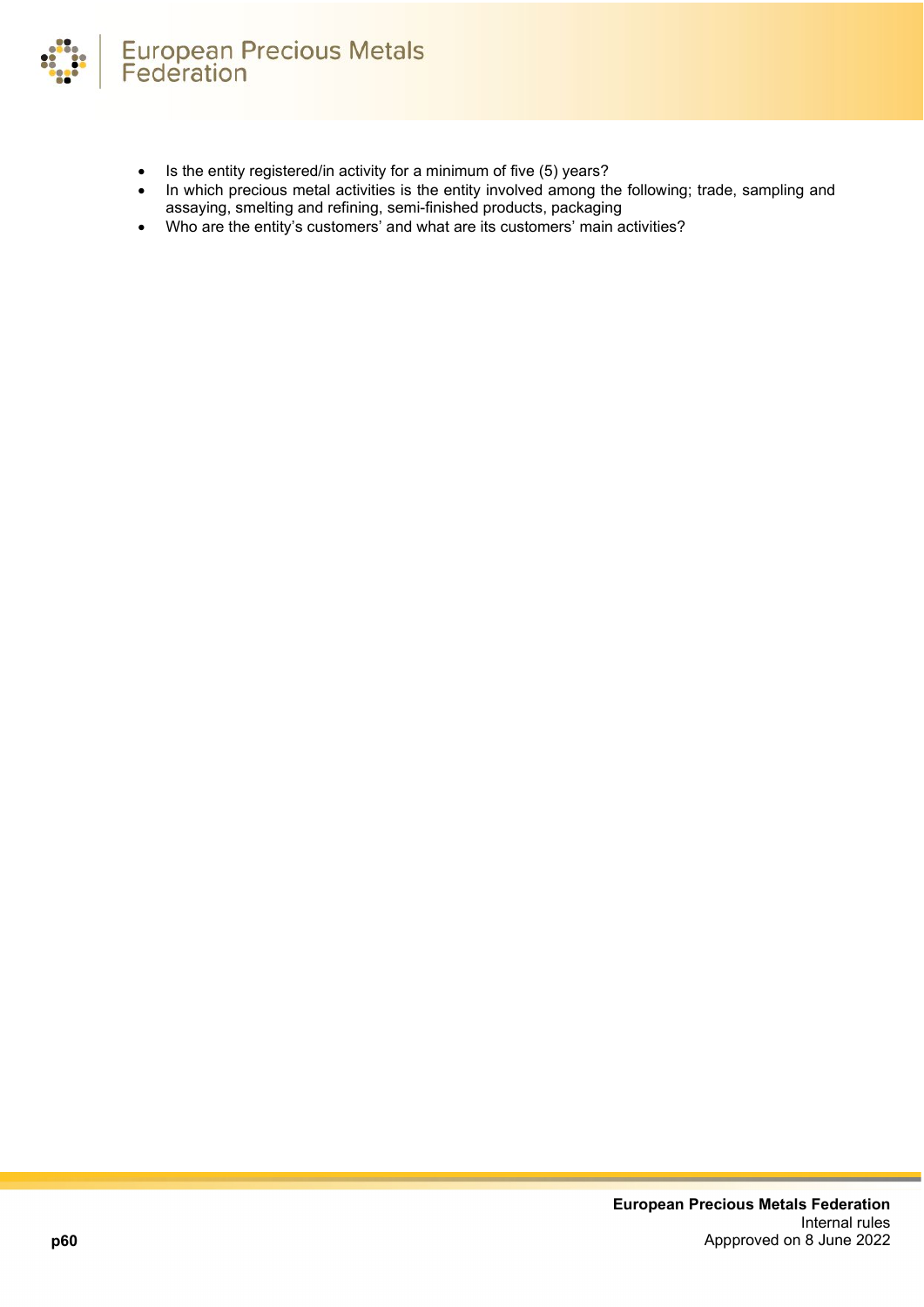**European Precious Metals** Federation

# **APPENDIX 12**

#### **Competition Law Compliance Guidelines**

<span id="page-60-0"></span>The Members shall not make any agreements concerning coordination of conduct that restrict or affect competition within the meaning of Article 101 of the Treaty on the Functioning of the European Union ("TFEU"); they shall observe the prohibition of abusing a market-dominating position pursuant to Article 102 of the TFEU:

**I.**

# **Article 101**

- 1. The following shall be prohibited as incompatible with the internal market: all agreements between undertakings, decisions by associations of undertakings and concerted practices which may affect trade between Member States and which have as their object or effect the prevention, restriction or distortion of competition within the internal market, and in particular those which:
	- (a) directly or indirectly fix purchase or selling prices or any other trading conditions;
	- (b) limit or control production, markets, technical development, or investment;
	- (c) share markets or sources of supply;
	- (d) apply dissimilar conditions to equivalent transactions with other trading parties, thereby placing them at a competitive disadvantage;
	- (e) make the conclusion of contracts subject to acceptance by the other parties of supplementary obligations which, by their nature or according to commercial usage, have no connection with the subject of such contracts.
- 2. Any agreements or decisions prohibited pursuant to this Article shall be automatically void.
- 3. The provisions of paragraph 1 may, however, be declared inapplicable in the case of:
	- **1.**any agreement or category of agreements between undertakings,
	- **2.**any decision or category of decisions by associations of undertakings,
	- **3.**any concerted practice or category of concerted practices,

which contributes to improving the production or distribution of goods or to promoting technical or economic progress, while allowing consumers a fair share of the resulting benefit, and which does not:

- (a) impose on the undertakings concerned restrictions which are not indispensable to the attainment of these objectives;
- (b) afford such undertakings the possibility of eliminating competition in respect of a substantial part of the products in question.

# **Article 102**

Any abuse by one or more undertakings of a dominant position within the internal market or in a substantial part of it shall be prohibited as incompatible with the internal market in so far as it may affect trade between Member States.

Such abuse may, in particular, consist in:

- (a) directly or indirectly imposing unfair purchase or selling prices or other unfair trading conditions;
- (b) limiting production, markets or technical development to the prejudice of consumers;
- (c) applying dissimilar conditions to equivalent transactions with other trading parties, thereby placing them at a competitive disadvantage;
- (d) making the conclusion of contracts subject to acceptance by the other parties of supplementary obligations which, by their nature or according to commercial usage, have no connection with the subject of such contracts.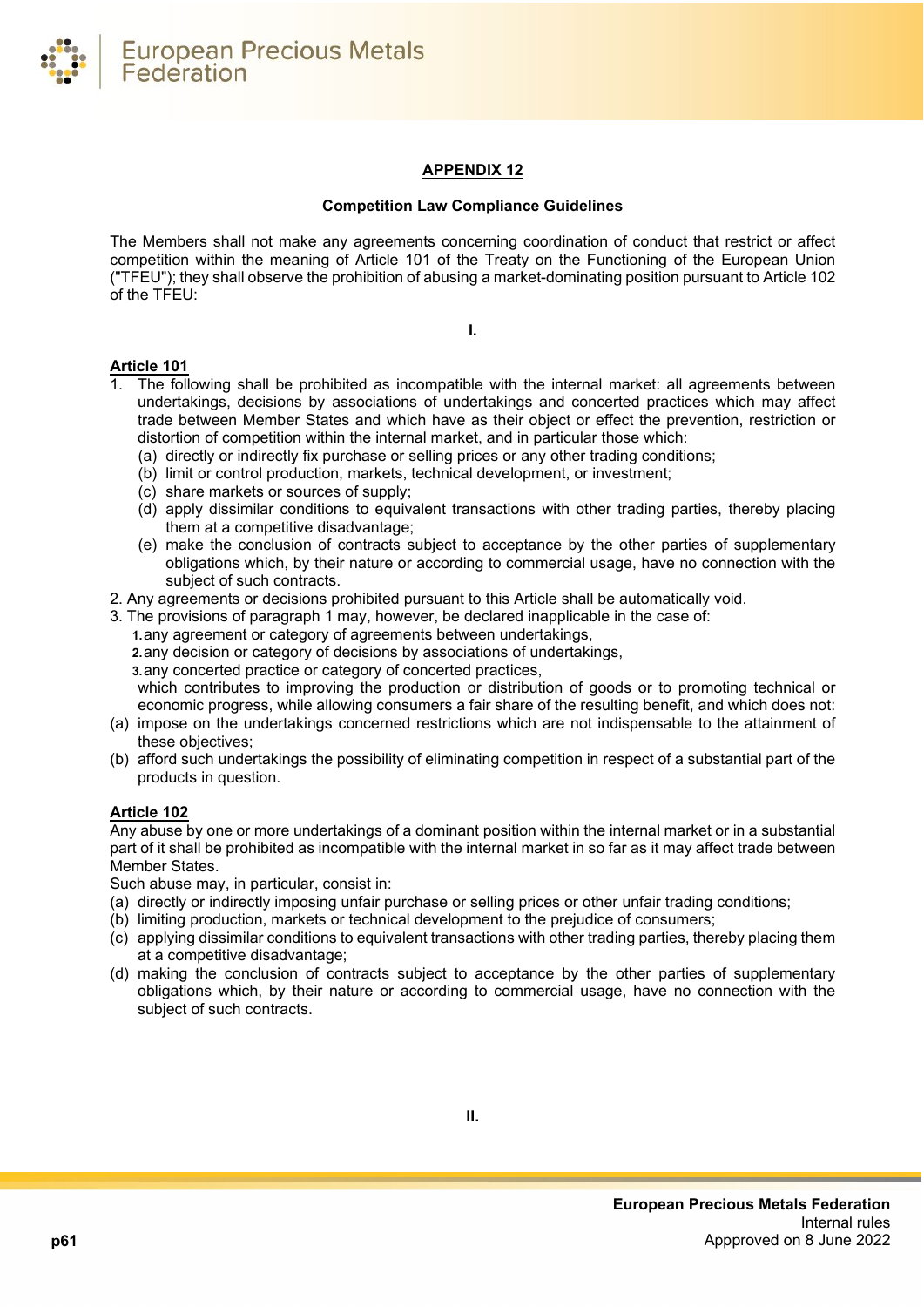

The Members and the staff of the Federation shall act in compliance with the following checklist:

| <b>DO</b>                                                                                                                                                                                                                                                                                                             | <b>DON'T</b>                                                                                                                                                                                                                                                                                                                                                                                                                                                                                                                                                                                                                                                    |
|-----------------------------------------------------------------------------------------------------------------------------------------------------------------------------------------------------------------------------------------------------------------------------------------------------------------------|-----------------------------------------------------------------------------------------------------------------------------------------------------------------------------------------------------------------------------------------------------------------------------------------------------------------------------------------------------------------------------------------------------------------------------------------------------------------------------------------------------------------------------------------------------------------------------------------------------------------------------------------------------------------|
|                                                                                                                                                                                                                                                                                                                       |                                                                                                                                                                                                                                                                                                                                                                                                                                                                                                                                                                                                                                                                 |
|                                                                                                                                                                                                                                                                                                                       | <b>Application of competition law</b><br>Don't assume that conflicts with competition law are                                                                                                                                                                                                                                                                                                                                                                                                                                                                                                                                                                   |
| Art. 101 and 102 TFEU may be applicable to the<br>conclusion of any preliminary agreement and<br>activities of any preliminary phase.                                                                                                                                                                                 | excluded simply by the fact that the Association's<br>Articles of Association and Internal Rules complies<br>with the provisions of the REACH Regulation.                                                                                                                                                                                                                                                                                                                                                                                                                                                                                                       |
|                                                                                                                                                                                                                                                                                                                       | <b>Consultation in Matters of Competition Law</b>                                                                                                                                                                                                                                                                                                                                                                                                                                                                                                                                                                                                               |
| Consult an in-house legal expert or the compliance<br>officer of your company/association or an external<br>lawyer whenever there are uncertainties respecting<br>compliance with competition law.<br>compliance with these Compliance Guidelines until conduct recommendations.<br>a legal expert has been involved. | Don't assume that these Compliance Guidelines<br>deal with all competition law issues exhaustively.<br>These Compliance Guidelines may therefore be<br>Stop all meetings/discussions which are not in regarded only as a means of providing general                                                                                                                                                                                                                                                                                                                                                                                                             |
| Activities at any stage of operation of the Association                                                                                                                                                                                                                                                               |                                                                                                                                                                                                                                                                                                                                                                                                                                                                                                                                                                                                                                                                 |
| purposes of the cooperation.                                                                                                                                                                                                                                                                                          | Restrict cooperation to the initially defined goals and Pursuant to Art. 101 and 102 TFEU, activities which<br>have the object or the effect of preventing, restricting<br>and/or distorting competition are prohibited within<br>the scope of the Association's Articles of Association<br>and Internal Rules, including:<br>Coming to agreement, including arrangements<br>or collusions, about prices, markets and<br>customers (see Art. 101 paragraph 1 a)-e)<br>TFEU);<br>Bid-rigging;<br>Joint boycotting of other companies;<br>The unjustified unequal treatment of trade<br>partners;<br>The abusive exploitation of a dominating<br>market position. |